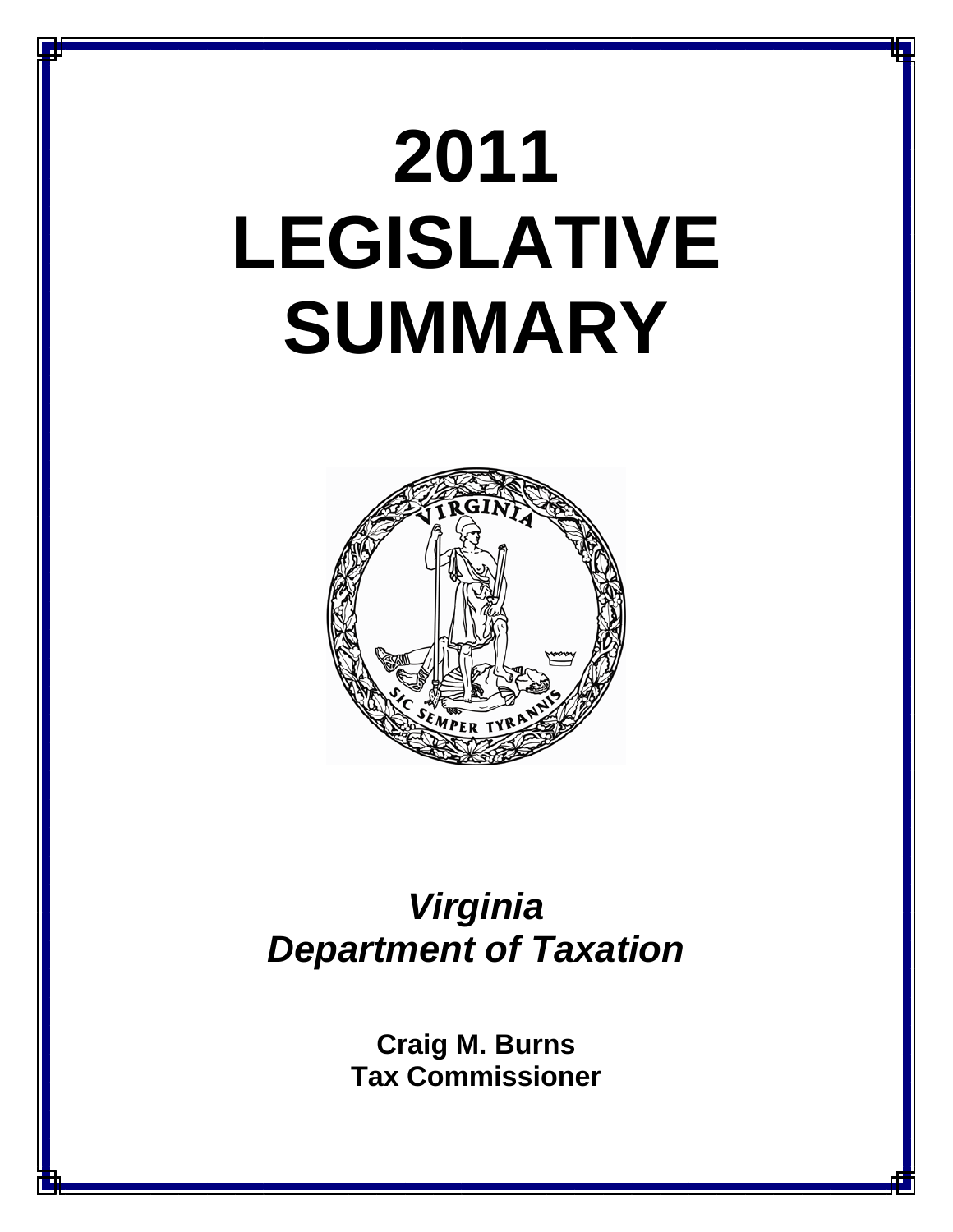[This page intentionally left blank]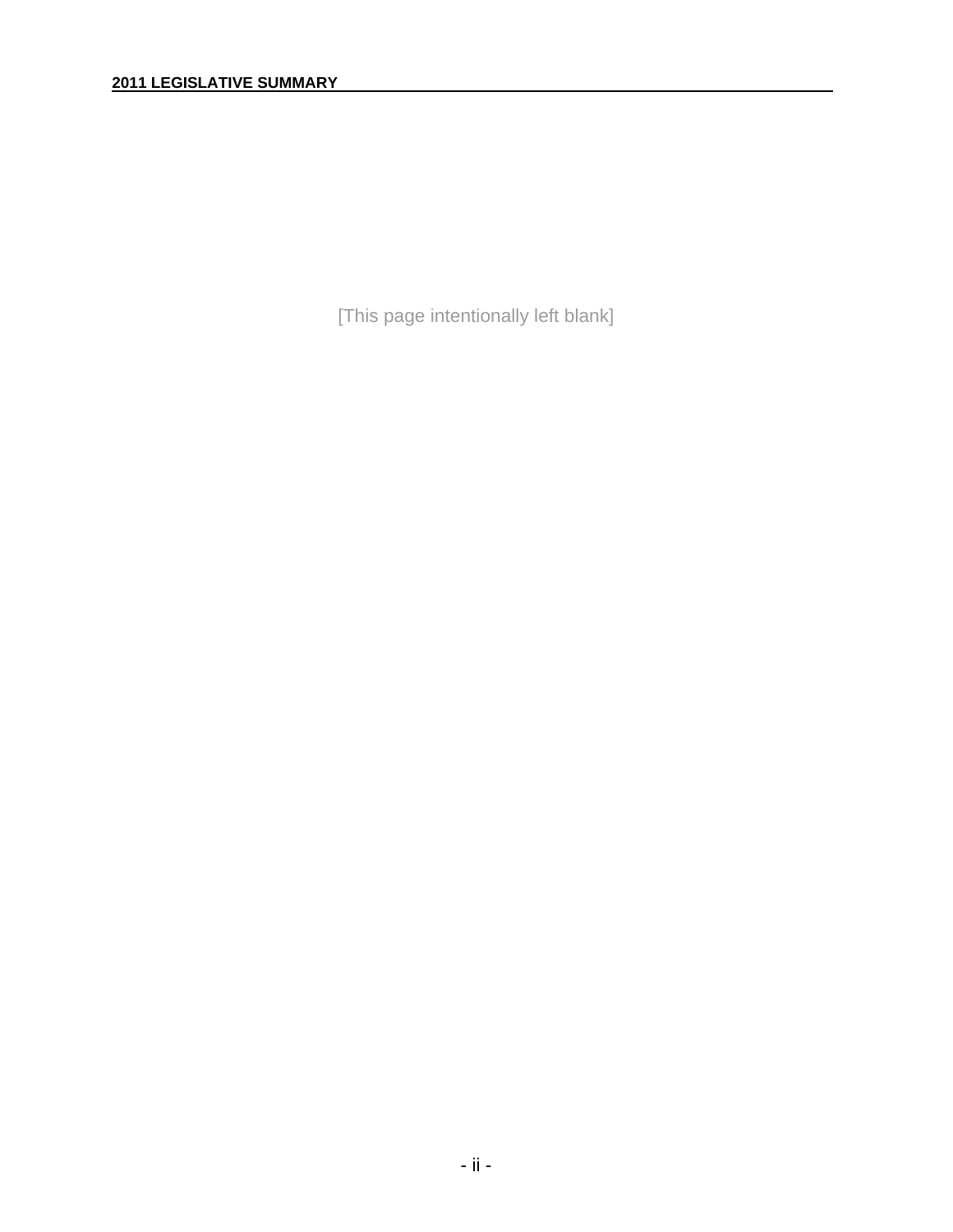# **INTRODUCTION**

The *Legislative Summary* is published by the Department of Taxation (TAX) as a convenient reference guide to state and local tax legislation enacted by the 2011 Session of the General Assembly through adjournment of the reconvened session on April 6, 2011. Please note that any legislation enacted after this date is not included. The *Summary* includes a general description of enacted legislation affecting:

- ♦ State taxes administered by TAX, and
- ♦ Local taxes for which TAX assists with administration or on which TAX renders advisory assistance.

References to chapter numbers are to the corresponding chapters in the Acts of Assembly, which may be viewed at http://leg1.state.va.us/lis.htm. Effective dates of the legislation vary and are set out in each description.

The *Summary* also includes legislative directed studies in which TAX will be directly involved or acting in a technical support role. In general, however, legislation affecting taxes administered by other state agencies is not included in the *Summary*.

The *Summary* is intended to provide a synopsis of enacted legislation and is for information purposes only. The *Summary* is not a substitute for the actual state law, local ordinances, and TAX regulations or guidelines. Additional information on new legislation affecting state taxes may be obtained from TAX as follows:

#### **Telephone**:

| <b>Individual Income Tax</b>    | (804) 367-8031 |
|---------------------------------|----------------|
| <b>Corporate Income Tax</b>     | (804) 367-8037 |
| <b>Sales and Use Tax</b>        | (804) 367-8037 |
| <b>Employer Withholding Tax</b> | (804) 367-8037 |
| <b>Voice/TDD</b>                | (804) 367-8329 |

**Live Chat:** Click on the icon on TAX's website: www.tax.virginia.gov.

**E-Mail**: Information may also be obtained by electronic mail as follows:

| TaxIndReturns@tax.virginia.gov                            | (Personal tax inquiries) |
|-----------------------------------------------------------|--------------------------|
| TaxBusQuestions@tax.virginia.gov (Business tax inquiries) |                          |

*E-mails sent to these addresses are not encrypted and therefore are not secure. TAX strongly recommends that you avoid including confidential or personal information.*

Additional information on new local tax legislation should be obtained from your local Commissioner of the Revenue, Treasurer or Director of Finance.

#### **Virginia Department of Taxation June 2011**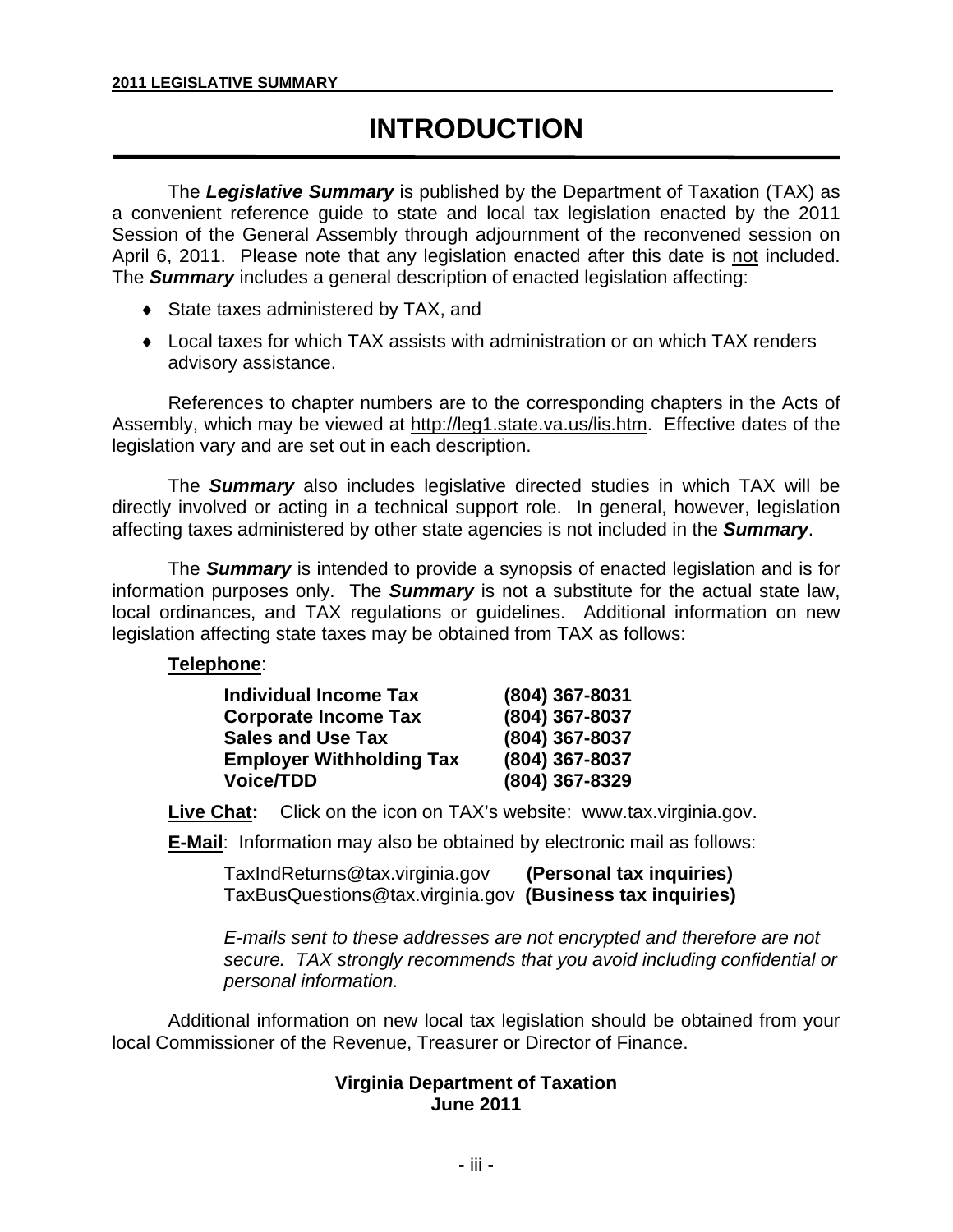# **TABLE OF CONTENTS**

| Neighborhood Assistance Act Tax Credit - Expanded to Include Certain Pharmacists15                  |  |
|-----------------------------------------------------------------------------------------------------|--|
|                                                                                                     |  |
|                                                                                                     |  |
|                                                                                                     |  |
|                                                                                                     |  |
|                                                                                                     |  |
|                                                                                                     |  |
|                                                                                                     |  |
|                                                                                                     |  |
|                                                                                                     |  |
|                                                                                                     |  |
|                                                                                                     |  |
| Voluntary Contribution for the Office of the Secretary of Veterans Affairs and Homeland Security 26 |  |
|                                                                                                     |  |
|                                                                                                     |  |
|                                                                                                     |  |
|                                                                                                     |  |
|                                                                                                     |  |
|                                                                                                     |  |
|                                                                                                     |  |
|                                                                                                     |  |
|                                                                                                     |  |
|                                                                                                     |  |
|                                                                                                     |  |
|                                                                                                     |  |
|                                                                                                     |  |
|                                                                                                     |  |
|                                                                                                     |  |
|                                                                                                     |  |
|                                                                                                     |  |
|                                                                                                     |  |
|                                                                                                     |  |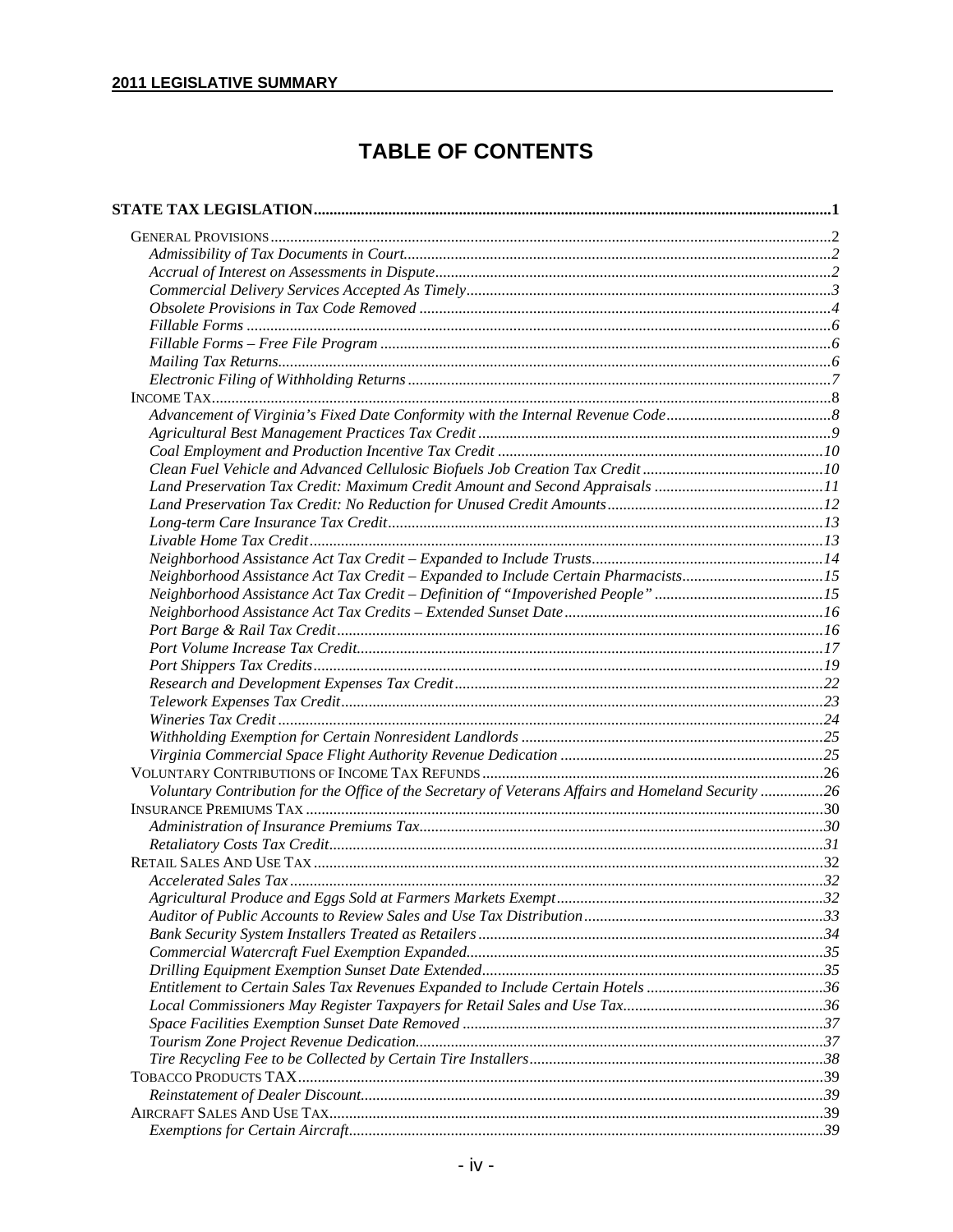#### **2011 LEGISLATIVE SUMMARY**

| Authorizes Madison County to Levy a Combined Transient Occupancy and Food and Beverage Tax47              |  |
|-----------------------------------------------------------------------------------------------------------|--|
|                                                                                                           |  |
| Sets forth Additional Rules for Members of the Committee of the Williamsburg Area Destination Marketing   |  |
|                                                                                                           |  |
|                                                                                                           |  |
|                                                                                                           |  |
|                                                                                                           |  |
|                                                                                                           |  |
|                                                                                                           |  |
|                                                                                                           |  |
|                                                                                                           |  |
| Requires Localities Offering Partial Exemptions for Structures in Redevelopment Areas to Notify Property  |  |
|                                                                                                           |  |
| Authorizes Localities to Establish Income or Financial Worth Limitations for Real Property Tax Relief for |  |
|                                                                                                           |  |
| Allows Real Estate Assessor to Require Affordable Rental Housing to Furnish a Statement of Income and     |  |
|                                                                                                           |  |
|                                                                                                           |  |
|                                                                                                           |  |
|                                                                                                           |  |
| Authorizes County and Town Treasurers to Collect Taxes on the Other's Behalf Pursuant to a Reciprocal     |  |
|                                                                                                           |  |
|                                                                                                           |  |
|                                                                                                           |  |
|                                                                                                           |  |
| JLARC to Study the Impact of Restructuring the Business, Professional & Occupational License Tax63        |  |
|                                                                                                           |  |
|                                                                                                           |  |
|                                                                                                           |  |
|                                                                                                           |  |
|                                                                                                           |  |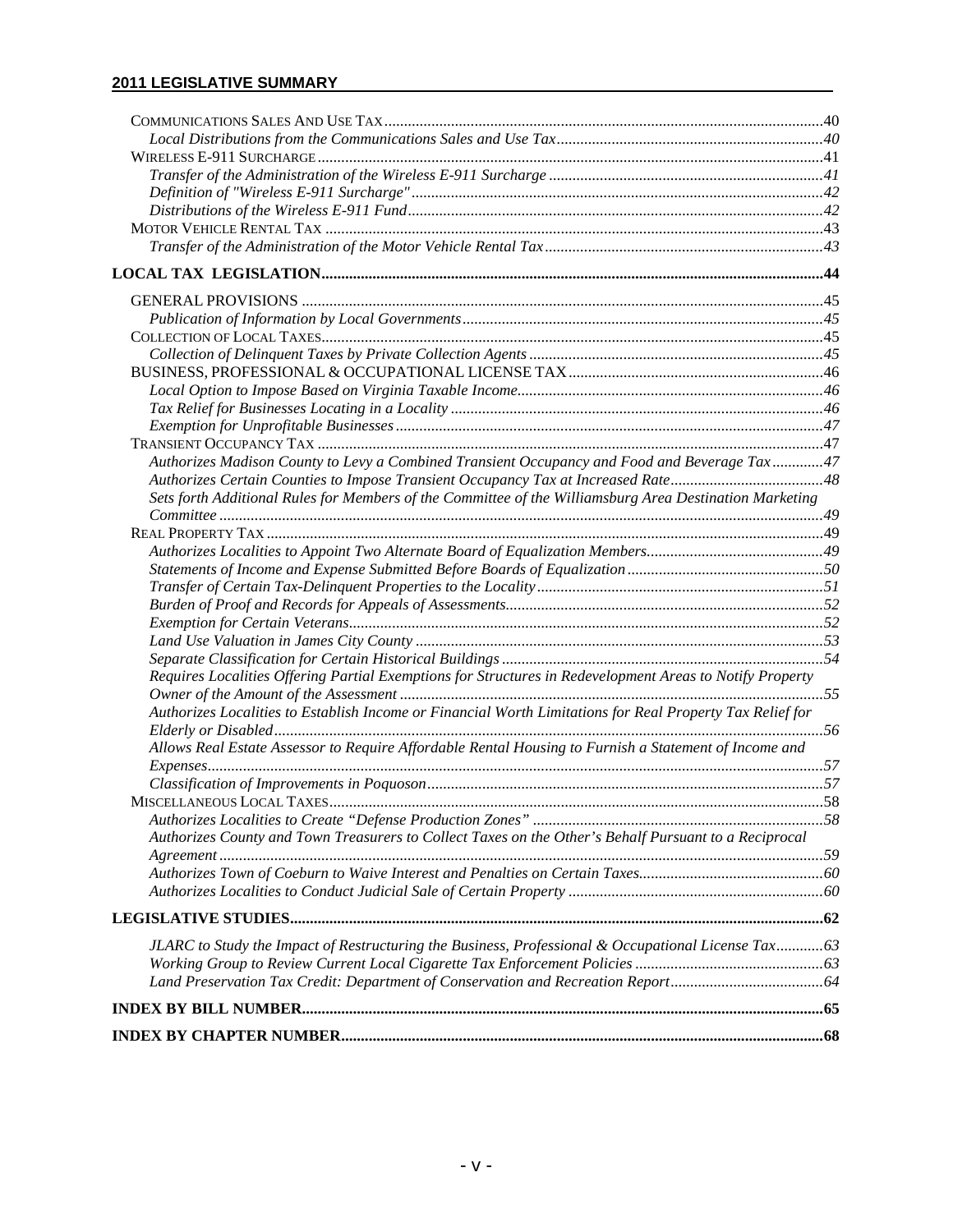# **STATE TAX**

# **LEGISLATION**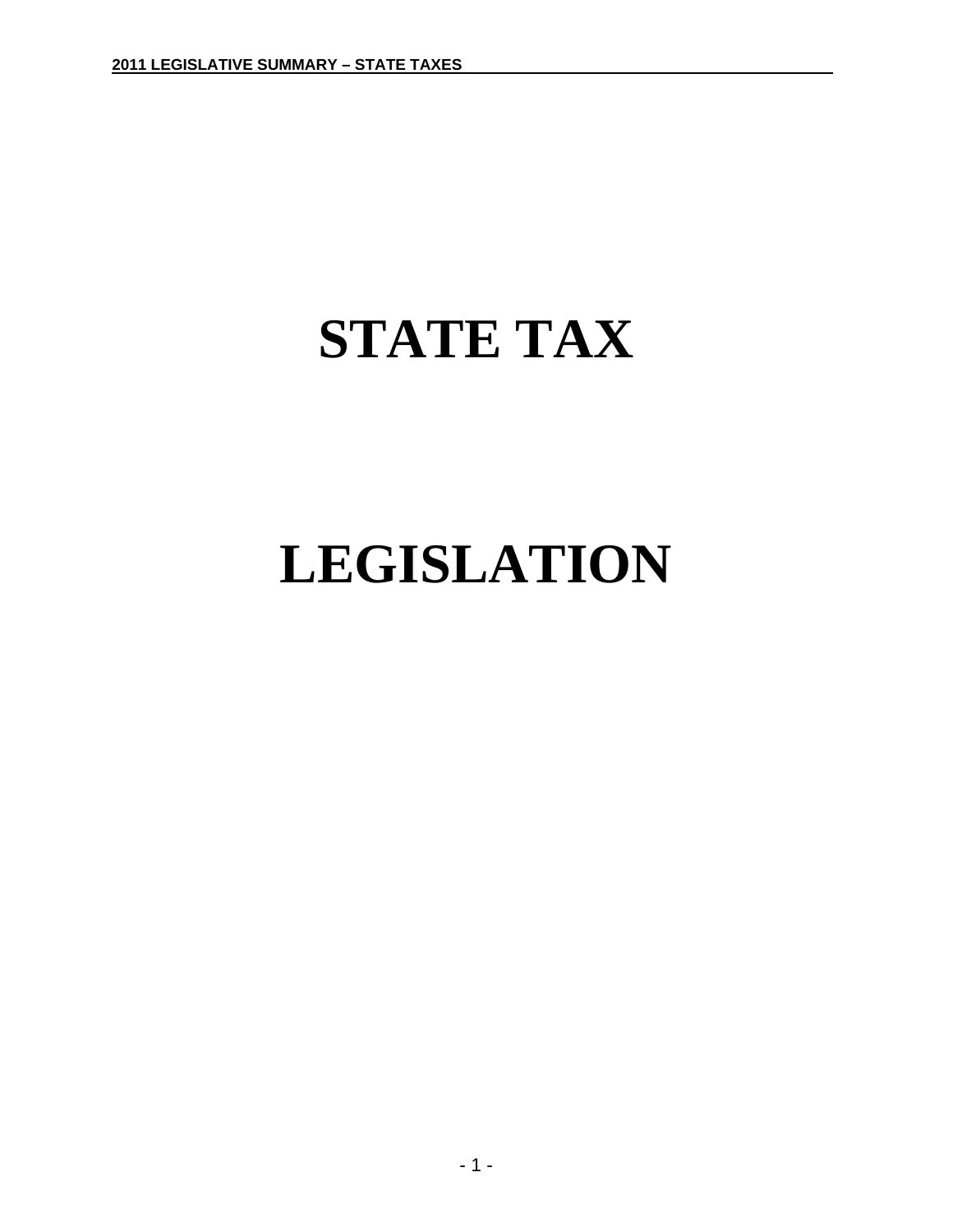# **GENERAL PROVISIONS**

#### **Admissibility of Tax Documents in Court**

House Bill 2145 (Chapter 800) provides that tax bulletins, guidelines, and other documents published by TAX are to be accorded judicial notice by courts. Under Virginia case law, when a matter is judicially noted, it is taken as true without the offering of evidence by the party who should have ordinarily done so, but the opponent is not prevented from disputing the matter. By statute, however, a court is required to sustain a regulation unless unreasonable or plainly inconsistent with applicable provisions of law, while tax bulletins, guidelines, and other documents are accorded judicial notice only. The Act also requires TAX to publish all tax bulletins and guidelines. The Act provides that posting the documents on TAX's website is a permitted publication method instead of requiring distribution to national and state tax services.

In 1980, the Code of Virginia was amended to require TAX to publish its regulations, rulings, and other documents. Since the law was enacted in 1980, TAX has published over 7,000 rulings and other documents that provide policy guidance.

*Effective:* Proceedings commenced on or after July 1, 2011 *Amended:* §§ 2.2-4031, 58.1-204, and 58.1-205

#### **Accrual of Interest on Assessments in Dispute**

Senate Bill 1152 (Chapter 295) reduces the rate at which interest accrues on the outstanding liability of contested assessments for the period starting nine months after the date of assessment until TAX issues a determination.

Interest generally accrues on the outstanding liability of contested assessments at the rate prescribed in *Va. Code* § 58.1-15. The rate of interest on omitted taxes and assessments is the federal underpayment rate established pursuant to IRC § 6621(a)(2), plus two percent. The rate of interest on refunds is the federal overpayment rate for non-corporate taxpayers established pursuant to IRC § 6621(a)(1), plus two percent.

The federal underpayment rate is equal to the federal short-term rate established pursuant to IRC § 6621(b) plus three percent. The federal overpayment rate for noncorporate taxpayers is equal to the federal short-term rate plus three percent. The federal short-term rate under IRC § 6621(b) is determined by the IRS for the first month of each calendar quarter. This rate is based on the average market yield during any one-month period on outstanding marketable obligations of the United States with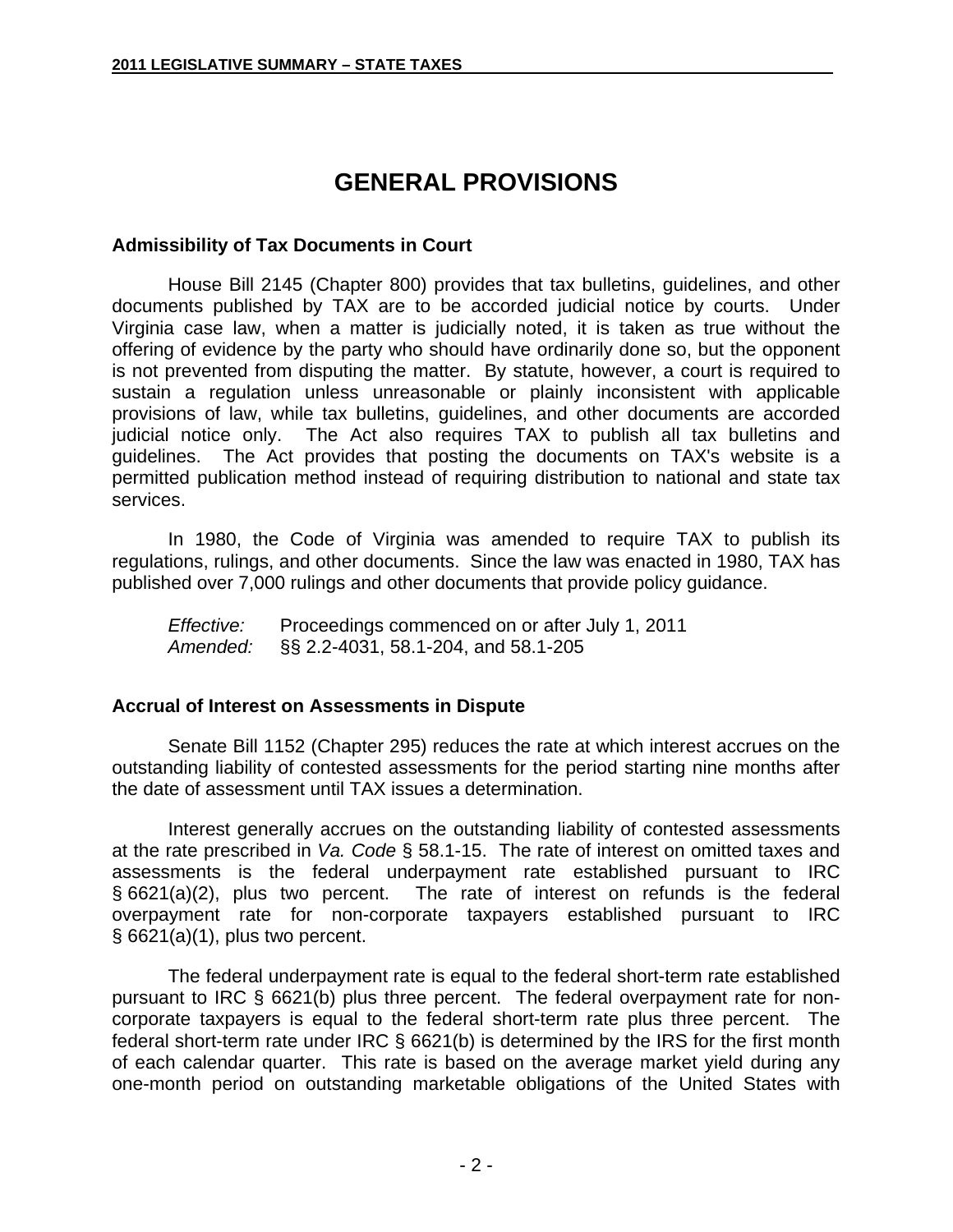remaining periods to maturity of three years or less, and is rounded to the nearest full percent.

After a taxpayer has filed an application for correction of an assessment with TAX, interest will begin to accrue on the outstanding liability at the rate prescribed by *Va. Code* § 58.1-15. This Act requires that, from nine months after the date of assessment until TAX issues a determination, interest will accrue at the federal shortterm rate established pursuant to IRC § 6621(b). Thus, interest will accrue at rate between four and one-half and five and one-half percent less than the normal rate prescribed by *Va. Code* § 58.1-15, depending on how the short-term rate is rounded when calculating the federal underpayment rate.

If TAX determines that any portion of a contested assessment is correct, interest will resume accruing at the rate prescribed by *Va. Code* § 58.1-15 thirty days after the date of the action for correction.

*Effective:* Administrative appeals filed on or after July 1, 2011 *Amended:* § 58.1-1822

#### **Commercial Delivery Services Accepted As Timely**

House Bill 2141 (Chapter 368) recognizes state and local tax returns or payments of state and local taxes remitted by means of a commercial delivery service in an envelope or sealed container as timely filed, provided the documents bear a confirmation of shipment dated on or before midnight of the day the return or payment is due. Prior to enactment of this law, when a tax return or payment was remitted by mail, it was deemed timely filed only if the taxing agency received it in a sealed envelope bearing a postmark from the United States Postal Service on or before midnight of the day the return was required to be filed or the payment was required to be made.

*Effective:* July 1, 2011 *Amended:* § 58.1-9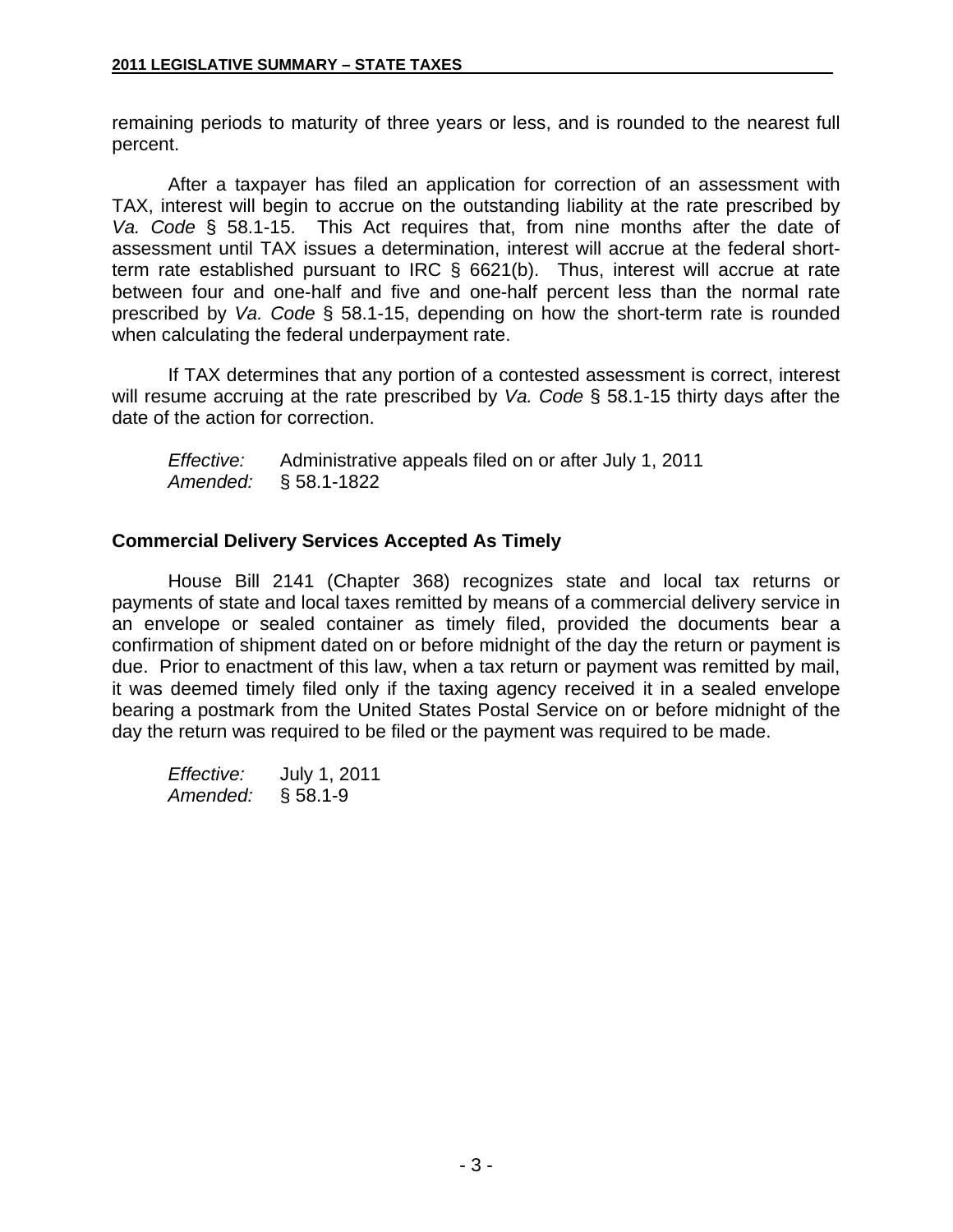#### **Obsolete Provisions in Tax Code Removed**

Senate Bill 1130 (Chapter 851) removes several obsolete provisions and makes several other technical changes to Virginia's Tax Code pertaining to individual and corporate income taxes, estimated taxes, sales and use taxes, and property taxes, as listed below.

#### Individual and Corporate Income Tax

- o *Operation Joint Endeavor*: The law references a subtraction for military pay earned in the former Yugoslavia during Operation Joint Endeavor, which ended in December 1996, rendering this provision obsolete.
- o *Tobacco Loss Assistance Program*: The law references the Tobacco Loss Assistance Program, which was repealed by the Fair and Equitable Tobacco Reform Act of 2004; thus, the provision is obsolete.
- o *Peanut Quota Buyout Program*: The law referenced this program, which provided for payments to peanut growers until 2007. Because the program has expired, the Virginia subtraction is obsolete.
- o *Avian Influenza Indemnity Payments*: A major outbreak of Avian Influenza in Virginia in 2002 prompted the General Assembly to enact a subtraction for indemnity payments made by the U.S. Department of Agriculture when it mandates that poultry that had contracted avian influenza be destroyed. The subtraction has expired.
- o *Individual Standard Deduction*: Reference to the amount of the standard deduction before its 2005 increase is deleted as obsolete.
- o *Individual Age Deduction*: References to the amount of the age deduction available as revisions were phased in for taxable years 2004 and 2005 are deleted as obsolete.
- o *Employee Stock Ownership Programs*: In the past, the Internal Revenue Code ("IRC") allowed corporations a credit for certain contributions to an employee stock ownership plan ("ESOP"). Unused credits could be carried forward or claimed as a deduction under IRC § 404(i). Because the deduction related to a federal tax credit, Virginia law required corporations to add back any deduction claimed under IRC § 404(i). The Tax Reform Act of 1986 repealed both the ESOP credit and IRC § 404(i). Therefore the Virginia provision is obsolete.
- o *Cogenerators*: In 1988, an income tax credit for cogenerators who used coal was enacted that was similar to a credit available to electric utilities that used coal. Legislation enacted in 1999 subjected electric utilities to the income tax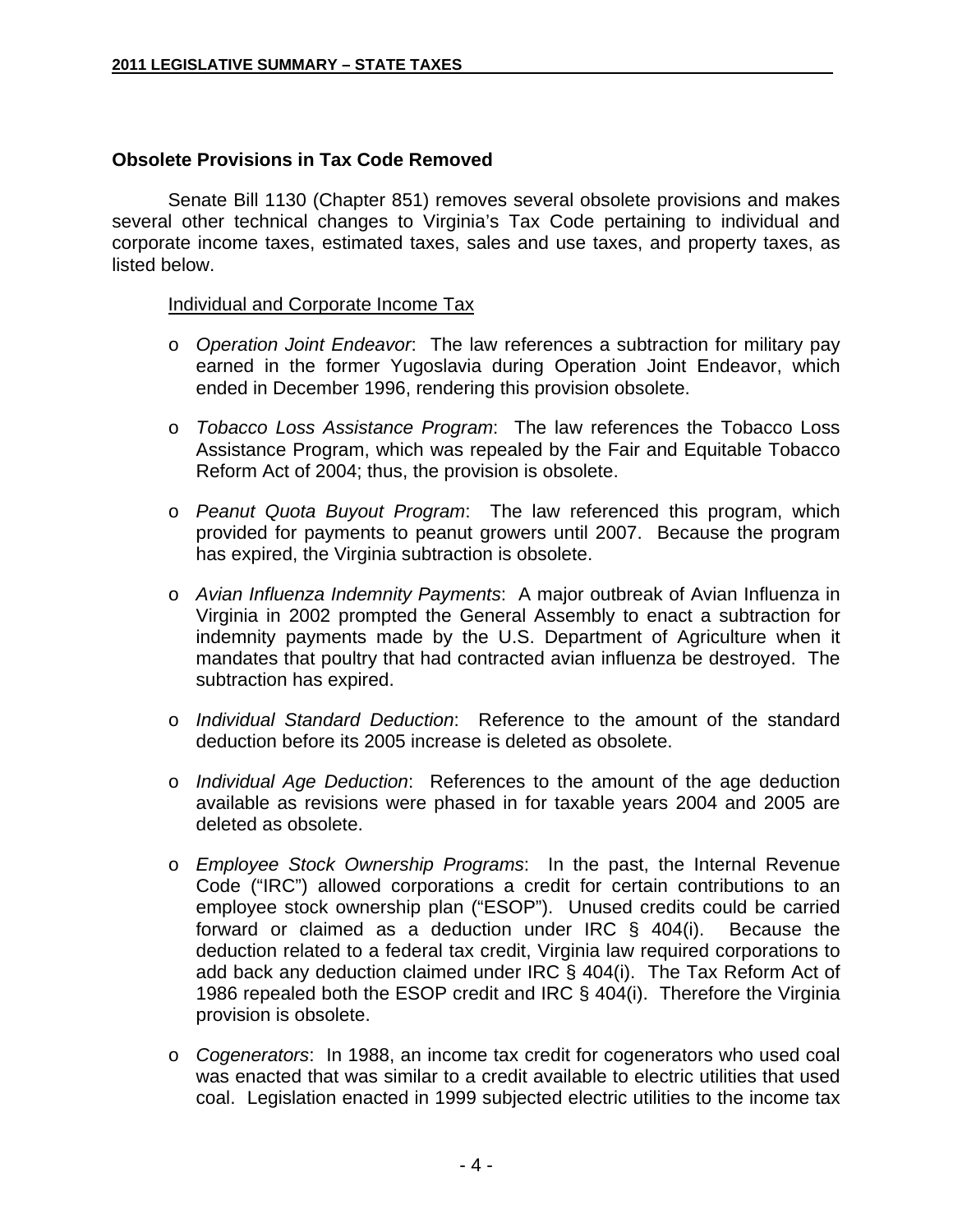instead of the public service tax on gross receipts. As part of that legislation, the utility coal credit was included in the income tax chapter, but a provision was included to prevent cogenerators from taking both the cogenerator credit and the utility credit on the same ton of coal. The cogenerator credit (§ 58.1- 433) expired in 2001, so the provision is now obsolete.

o *Rent Reductions*: The individual income tax credit for rent reductions expired in 1999 and has been replaced by another rent reduction credit in § 58.1- 339.9.

#### Coalfield Employment Enhancement Tax Credit

- o *Cogenerators*: As set forth above, the cogenerator credit expired in 2001, thus rendering the provision obsolete.
- o *Credit schedule:* For the first four years, the credit earned in one year was claimed in two different taxable years as specified in a schedule. As the last year specified in that schedule was 2008, this part of the schedule is now obsolete. For credits earned after the first four years, the credit was claimed three years later, although this was spelled out in a schedule for each year. The year-by-year schedule is replaced with language specifying that it is claimed in the third taxable year after the credit is earned.

#### Estimated Tax

o In 1972, the definition of income for estimated tax allowed consideration of any credits. In 1987, it was changed to list three credits, which were the only credits in the code at that time. The list was never changed to reflect credits added over the years.

#### Retail Sales and Use Tax

o *Reference to Baptistries*: In 2003, the Retail Sales and Use Tax Code was restructured as a result of the changes to the nonprofit exemption process. As a result, several exemptions were moved from § 58.1-609.8 to § 58.1- 609.10. Thus, the cross references relating to the baptistries exemption that was once set forth in § 58.1-609.8 are technically incorrect.

#### **Real Property Tax**

- o *Annual General Reassessments of Real Estate*: A provision in the Real Property Tax Code addressing annual general reassessments of real estate and equalization of assessments is amended from time to time and remains in effect. This section was last amended in 2003. As the statute does not reflect this recent amendment, it is technically incorrect.
- o *List of Delinquent Town Real Estate Taxes*: The cross references to § 58.1- 3937 are obsolete, as that section was repealed in 1998.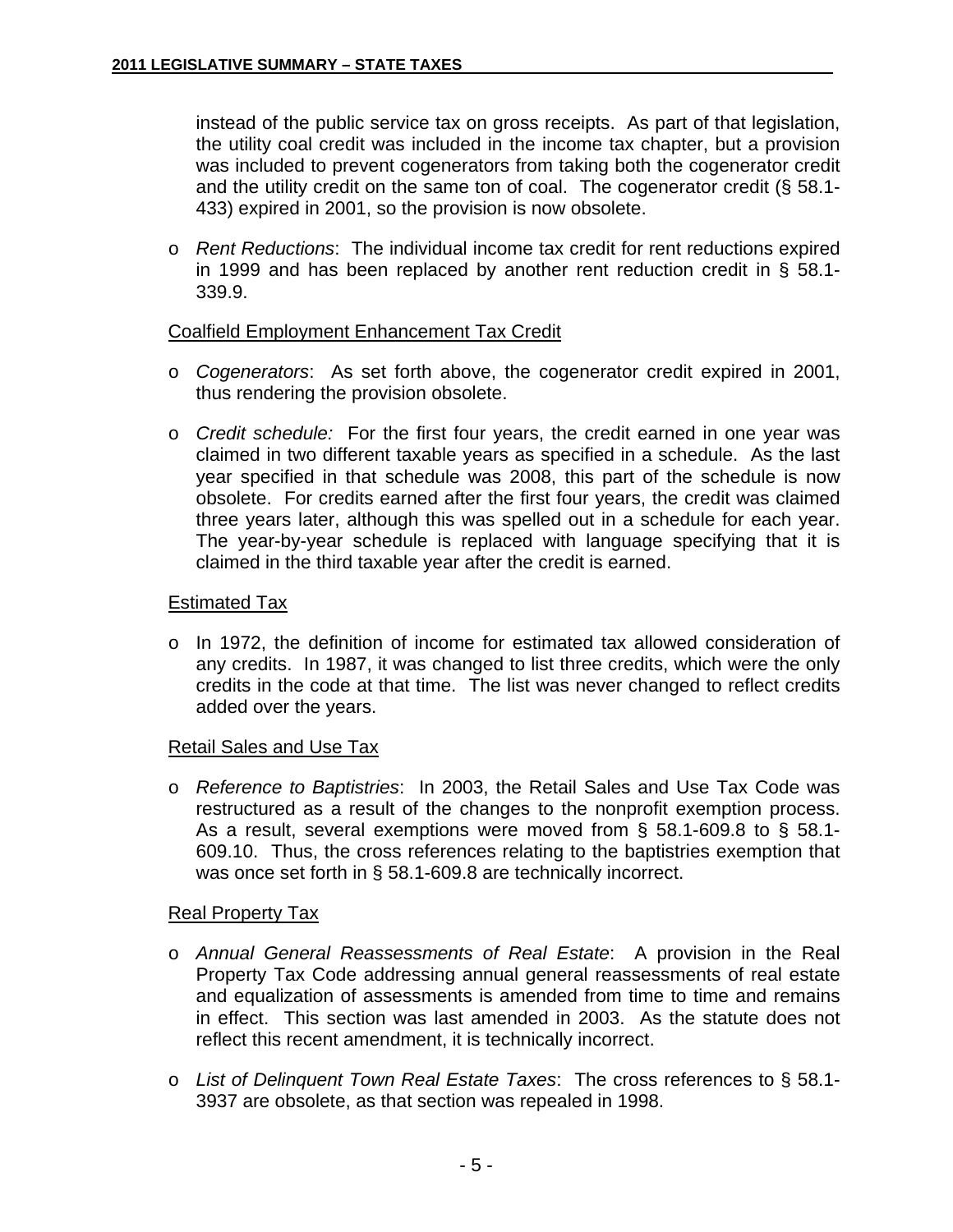*Effective:* Taxable periods beginning on or after January 1, 2011. *Amended:* §§ 58.1-322, 58.1-339.9, 58.1-402, 58.1-433.1, 58.1-439.2, 58.1- 490, 58.1-610, 58.1-3260, 58.1-3607, and 58.1-3938

#### **Fillable Forms**

Senate Bill 1450 (Chapter 680) requires TAX to make all state tax forms available on TAX's website in fillable portable document format (PDF) for periods beginning on and after January 1, 2012, no later than March 1, 2013.

Under this Act, TAX is required to provide all state tax forms as fillable forms in PDF on its website. TAX is required to develop guidelines for using fillable forms and publish them on its website.

In addition to these provisions, the electronic fillable forms are prohibited from interfering with the services of the Virginia Free File program. In 2010, the General Assembly (2010 Acts of Assembly, Chapter 535, House Bill 1349) required TAX to establish a Virginia Free File program based on the IRS Free File program effective for the 2010 filing season. This Act (Chapter 680) specifies that the fillable forms provided by TAX must not replace, supersede, modify, duplicate or compete with the Virginia Free File program in its provision of online interactive tax software and filing products and services for Virginia taxpayers.

*Effective:* Taxable years beginning on and after July 1, 2012 *Added:* § 58.1-202.3

#### **Fillable Forms – Free File Program**

Item No. 262 M of HB 1500 (Chapter 890) requires TAX to accept a fillable form through the Virginia Free File Program. The fillable form will allow residents of the Commonwealth of Virginia to electronically submit their state income tax returns to TAX without charge. This fillable form program will be available no later than December 31, 2011. TAX is also required to provide a report to the Chairmen of the House Appropriations and Senate Finance Committees no later than September 1, 2011, on the status of implementing the fillable form program.

*Effective:* July 1, 2011

#### **Mailing Tax Returns**

Item No. 262 L of HB 1500 (Chapter 890) provides that TAX is not required to mail its tax returns and instructions unless requested by a taxpayer or his representative. Therefore, effective for taxable year 2011, TAX will not routinely mail blank individual income tax returns to taxpayers, local Commissioners of the Revenue,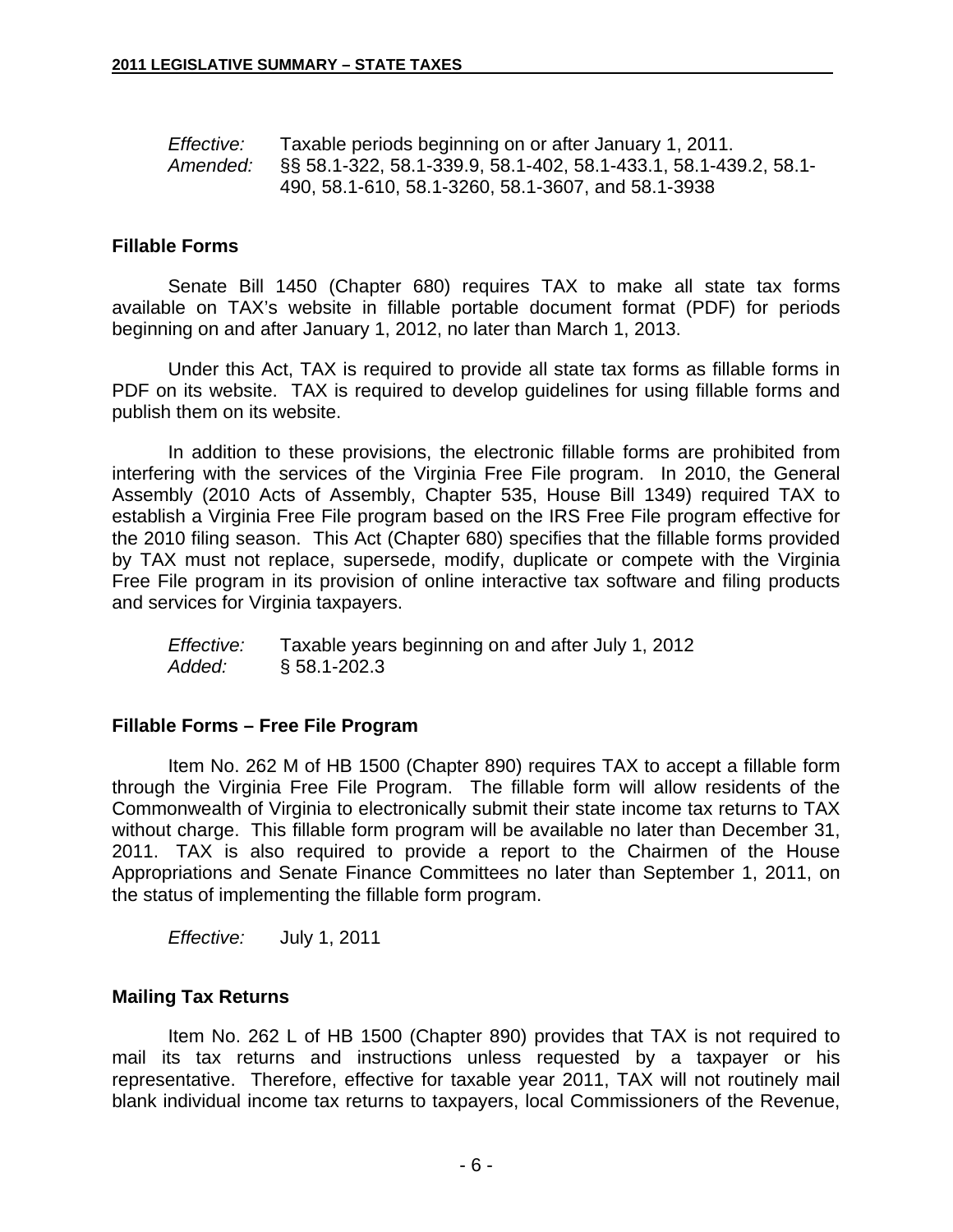libraries, etc. for distribution to taxpayers. Forms will be mailed when a taxpayer or his representative requests it.

*Effective:* July 1, 2011

#### **Electronic Filing of Withholding Returns**

Item No. 262 K of HB 1500 (Chapter 890) requires most employers to file the annual report required by Va. Code § 58.1-478, and all forms required by Va. Code § 58.1-472, using an electronic medium using a format prescribed by the Tax Commissioner. The requirement applies to employers whose average monthly liability can reasonably be expected to be \$1,000 or more and the aggregate amount required to be withheld by any employer exceeds \$500. The Tax Commissioner may grant waivers only if a written request is submitted and the Tax Commissioner finds that the electronic filing requirement creates an unreasonable burden on the employer.

*Effective:* July 1, 2011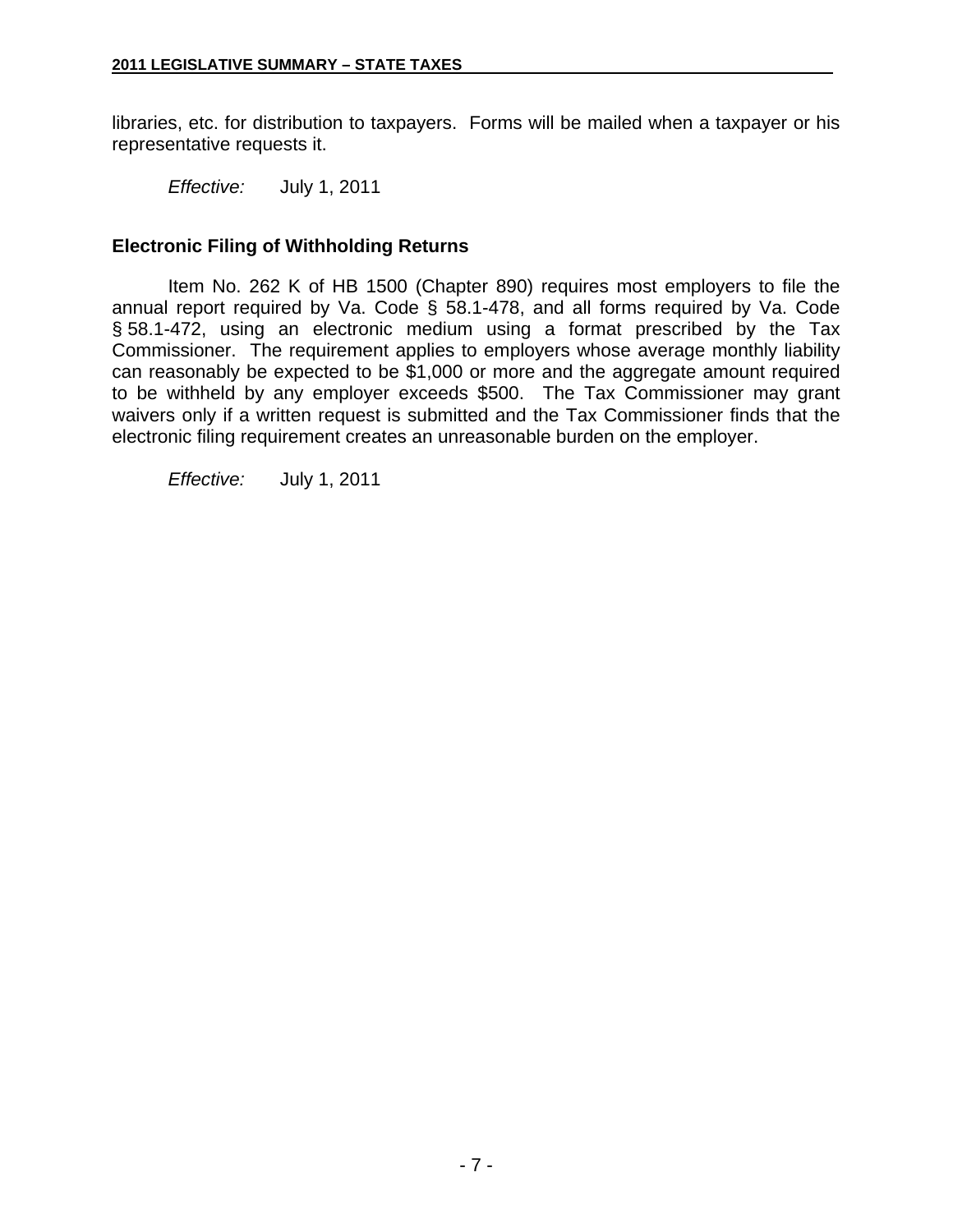# **INCOME TAX**

#### **Advancement of Virginia's Fixed Date Conformity with the Internal Revenue Code**

House Bill 1874 (Chapter 2) and Senate Bill 1384 (Chapter 866) advance Virginia's date of conformity to the Internal Revenue Code ("IRC") from January 22, 2010, to December 31, 2010, with limited exceptions. This avoids the necessity of requiring taxpayers to make adjustments for most federal tax changes enacted in 2010. The advancement allows the benefits of the following measures enacted by Congress since January 22, 2010, to flow through to Virginia taxpayers:

- o The Reconciliation Act (H.R. 4872), in combination with the Patient Protection and Affordable Care Act (H.R. 3590), which expand healthcare coverage and provide several tax-related requirements and incentives;
- o The Hiring Incentives to Restore Employment Act (H.R. 2847), which extends the increase in expensing of certain depreciable business assets;
- o The Education Jobs and Medicaid Assistance Act (H.R. 1586), which modifies certain affiliation rules;
- o The Small Business Jobs and Credit Act (H.R. 5297); and
- o The Tax Relief, Unemployment Insurance Reauthorization, and Job Creation Act of 2010, which extends certain tax provisions scheduled to expire in 2010.

For taxable year 2010, Virginia will conform to the temporary increase in the federal earned income tax credit (EITC) under IRC § 32(b)(3). Although the EITC increase was extended to taxable year 2011 by the Tax Relief, Unemployment Insurance Reauthorization, and Job Creation Act of 2010, Virginia law does not presently conform to this change for taxable year 2011. However, the General Assembly can consider conforming to the extension during the 2012 session.

Virginia will continue to disallow federal income tax deductions for bonus depreciation allowed for certain assets and any five year carry-back of federal net operating loss deductions generated in either taxable year 2008 or 2009. In addition, these Acts deconform from the following federal income tax provisions:

#### Applicable High Yield Discount Obligations

Virginia will continue to disallow the income tax deductions related to applicable high yield discount obligations under IRC § 163(e)(5)(F). The American Recovery and Reinvestment Act ("ARRA") established a provision that suspends the application of the applicable high yield debt obligation (AHYDO) rules for certain debts issued after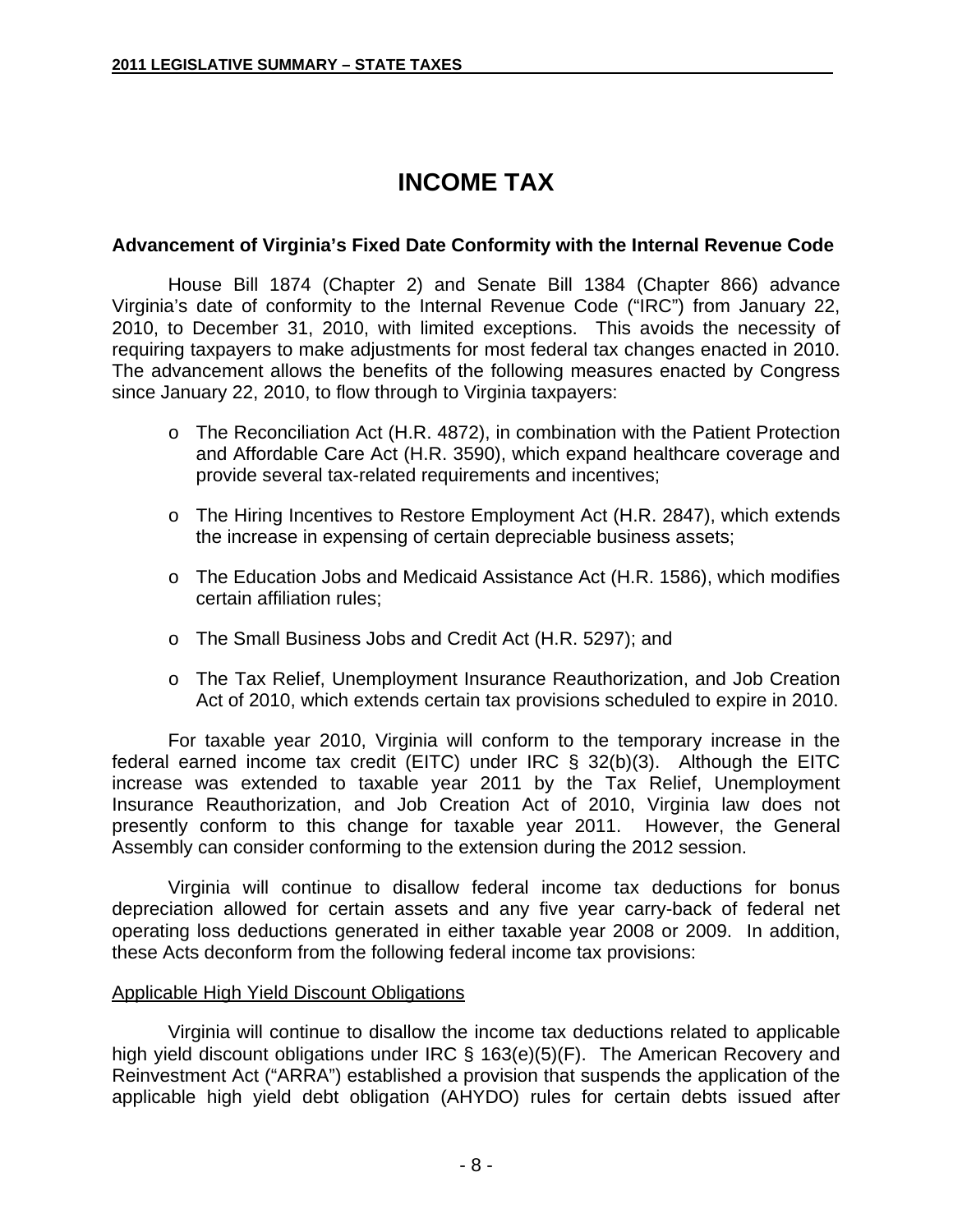September 30, 2008, and before January 1, 2010. Virginia will continue to not conform to this federal tax provision.

#### Cancellation of Debt Income

Virginia will continue to disallow the income tax exclusions related to cancellation of debt income realized in connection with a reacquisition of business debt at a discount after December 31, 2008, and before January 1, 2011. Under IRC § 108(i), the income realized upon the reacquisition of certain business debt during 2009 and 2010 may be deferred and reported in taxable years 2014 through 2018.

For taxable year 2009, a partial deferral of some of these exclusions will be allowed for specified debt reacquired in taxable year 2009. Taxpayers that defer cancellation of debt income from transactions in 2009 on their federal returns will continue to be able to elect to report the addition required by conformity in equal amounts over three taxable years: 2009, 2010, and 2011.

For taxable year 2010, Virginia will extend the treatment of deferral of cancellation of debt to transactions completed on or before April 21, 2010, because the change to the Virginia treatment of this income was not fully known until the Appropriations Act was approved by the General Assembly at its reconvened session on April 21, 2010. Taxpayers may elect to report the income from qualifying transactions in equal amounts over three taxable years: 2010, 2011, and 2012.

#### Domestic Production Deduction

Virginia will continue to partially deconform from the domestic production deduction allowed under IRC § 199 for taxable years 2010 and thereafter. The federal domestic production deduction is equal to nine percent of qualified production activities income of the taxpayer in 2010 and thereafter. Instead of allowing the full amount of this deduction to flow through, Virginia will allow a deduction equal to two-thirds of the federal deduction. This is equivalent to allowing a deduction of six percent of the qualifying income as had been allowed in taxable years 2008 through 2010.

*Effective:* Taxable years beginning on and after January 1, 2010 *Amended:* § 58.1-301

#### **Agricultural Best Management Practices Tax Credit**

Senate Bill 974 (Chapter 352) amends the individual income tax credits allowed for agricultural best management practices (BMPs) to allow an individual to receive a refund for 100 percent of the credit amount that exceeds their Virginia tax liability. TAX will be required to issue the requested refund within 90 days of the filing date of the return claiming the refund.

Under current law, an individual engaged in agricultural production for market or who has equines that create needs for agricultural BMPs to reduce nonpoint source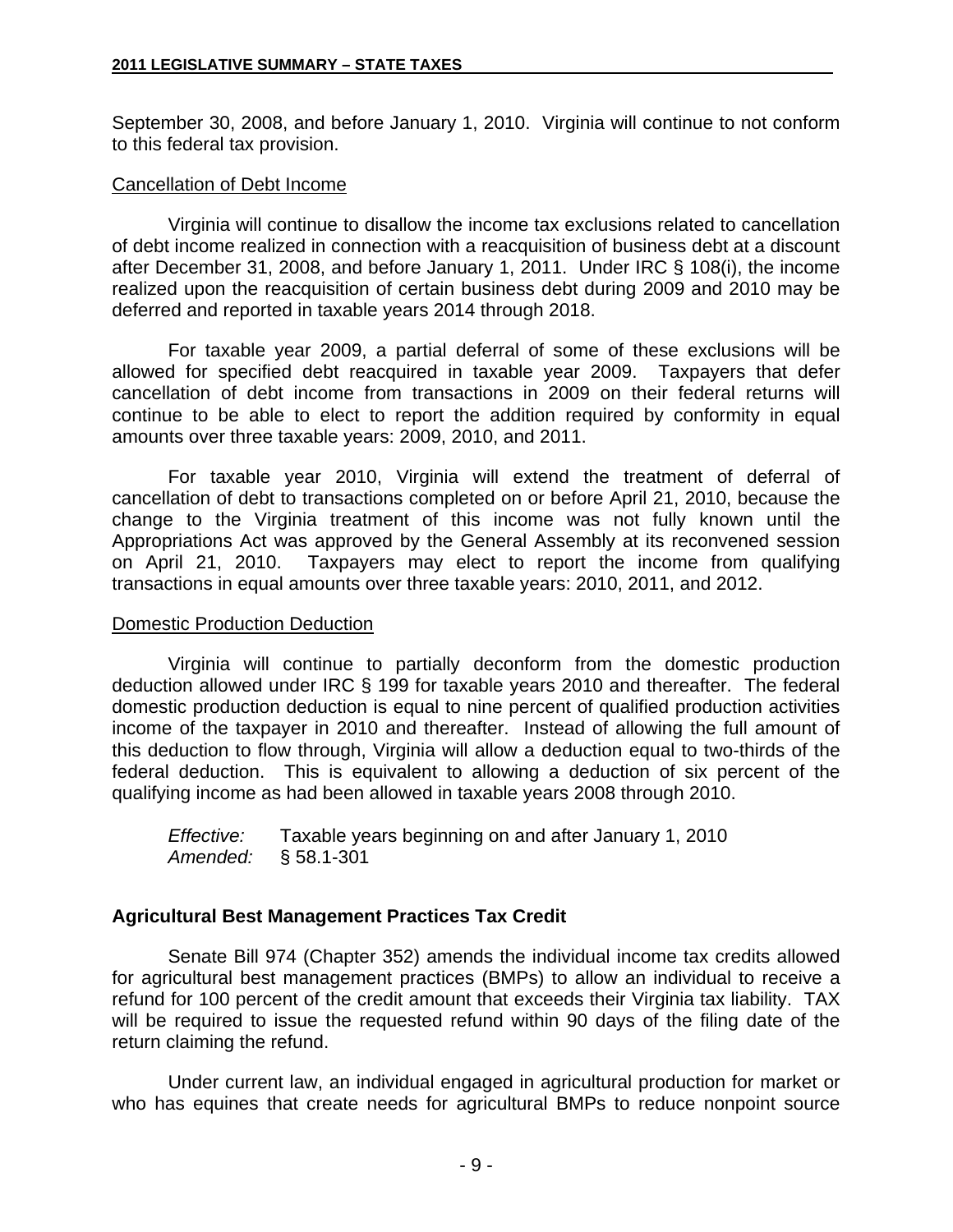#### **2011 LEGISLATIVE SUMMARY – STATE TAXES**

pollutants may be allowed a nonrefundable tax credit against individual income tax in an amount equal to 25 percent of the first \$70,000 expended for BMPs, not to exceed \$17,500. The credit is claimed in the taxable year the approved practice is completed, and any portion of the credit that exceeds the taxpayer's tax liability may be carried forward for up to five taxable years.

This Act also permits a pass-through entity that allocates tax credits among taxpayers to designate a general partner, member-manager, or shareholder as the person that TAX is contact first for the collection of taxes in the event that the tax credit is disallowed in the future.

Finally, this Act prohibits the costs used to determine the credit amount for BMPs from being used to claim any other Virginia income tax credit. Currently, there is no restriction that prevents such costs from being used to claim another Virginia tax credit.

| Effective: | July 1, 2011   |
|------------|----------------|
| Amended:   | $§$ 58.1-339.3 |

#### **Coal Employment and Production Incentive Tax Credit**

Senate Bill 1111 (Chapter 294) extends the sunset date from July 1, 2011, to July 1, 2016, for the redemption or refund by a person with an economic interest in coal credits earned by an electricity generator and allocated to him. While coal credits earned by an electricity generator after July 1, 2016, may still be allocated to a person with an economic interest in the coal, that person can only claim the allocated credits against his own tax liabilities.

The Coal Employment and Production Incentive Tax Credit is a corporate income tax credit equal to \$3 per ton for the purchase and consumption of Virginia mined coal by an electricity generator in the Commonwealth. The credit may be allocated between an electricity generator and any entity with an economic interest in the coal purchased and consumed by the electricity generator. Under current law, the amount of tax credits earned on or after January 1, 2006, and prior to July 1, 2011, by a person with an economic interest in coal that exceeds his tax liability for the applicable year, is allowed to be redeemed in the form of a refund.

| Effective: | July 1, 2011   |
|------------|----------------|
| Amended:   | $§$ 58.1-433.1 |

#### **Clean Fuel Vehicle and Advanced Cellulosic Biofuels Job Creation Tax Credit**

Senate Bill 1236 (Chapter 176) extends the sunset date for the Clean Fuel Vehicle and Advanced Cellulosic Biofuels Job Creation Tax Credit from December 31, 2011, to December 31, 2014.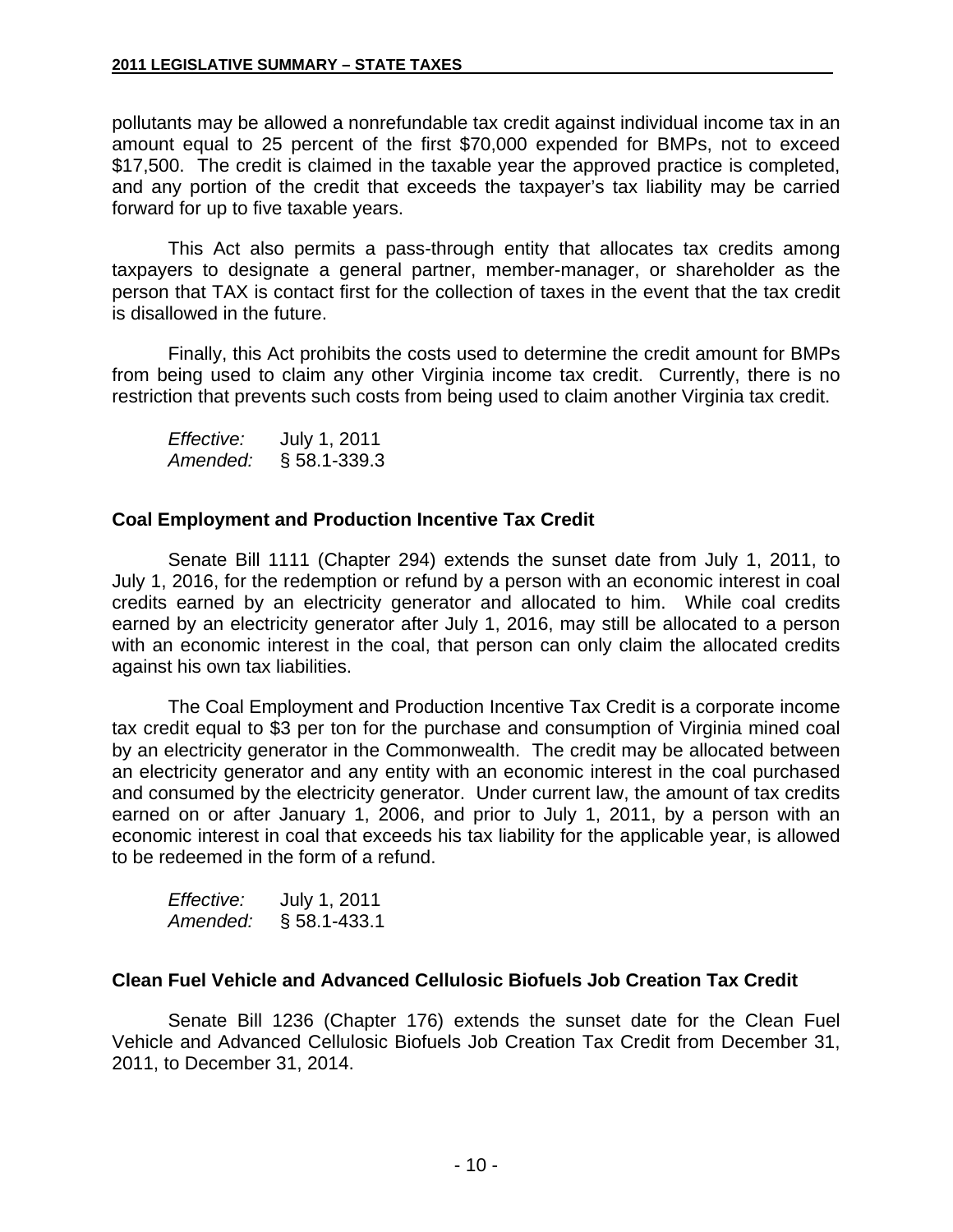The Clean Fuel Vehicle and Advanced Cellulosic Biofuels Job Creation Tax Credit allows a corporation to claim an income tax credit equal to \$700 for each job it creates that is related to the manufacture and production of clean fuel and advanced cellulosic biofuel vehicles. The credit is allowed in the taxable year in which the job is created and in each of the two succeeding years.

#### Sunset Date

The Clean Fuel Vehicle and Advanced Cellulosic Biofuels Job Creation Tax Credit is scheduled to expire for taxable years beginning on and after January 1, 2015.

*Effective:* July 1, 2011 *Amended:* § 58.1-439.1

#### **Land Preservation Tax Credit: Maximum Credit Amount and Second Appraisals**

House Bill 1820 (Chapter 212) and Senate Bill 1232 (Chapter 296) increase the maximum amount of Land Preservation Tax Credits that may be issued in a calendar year by any credit amounts that have been disallowed or invalidated by TAX. These Acts also clarify that, if TAX requires a second qualified appraisal within 30 days after an application for tax credits has been filed, an application for a land preservation credit is not deemed complete until the fair market value of the donation is finally determined by the Tax Commissioner.

#### Maximum Credit Amount

The Land Preservation Tax Credit was enacted in 2002 and has been modified several times since its enactment. Currently, the credit is equal to forty percent of the fair market value of land or interest in land located in Virginia that is conveyed as an unconditional donation by the taxpayer to a public or private conservation agency for one or more of the following purposes: agricultural and forestal use; open space, natural resource, and/or biodiversity conservation; or land, agricultural, watershed and/or historic preservation.

Beginning in calendar year 2007, the aggregate amount of Land Preservation Tax Credits that may be issued in any one year is subject to a cap. For 2007, the cap amount was \$100 million. Since calendar year 2008, the \$100 million cap has been increased for inflation. For 2011, the cap is \$108,424,000.

In prior years, the capped amount included all credit amounts issued, without accounting for any amounts subsequently disallowed or invalidated. These Acts require that the inflation-adjusted cap be increased to reflect any credit amounts that were disallowed or invalidated in the previous calendar year.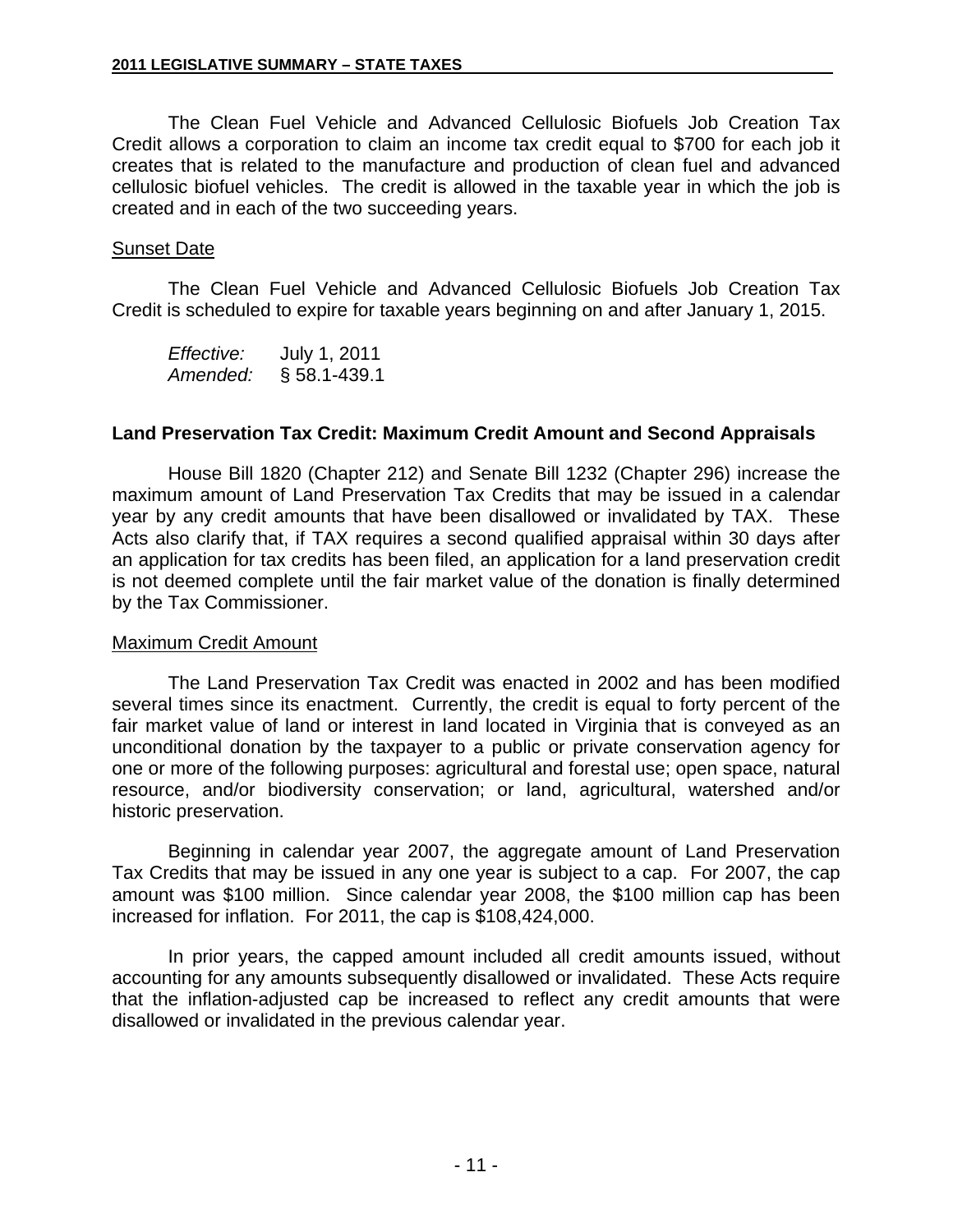#### Second Qualified Appraisals

Nothing in these Acts limits the authority of TAX that existed prior to enactment. Accordingly, these Acts have no impact on TAX's authority to audit credits after issuance under *Va. Code* § 58.1-512(D)(6) or on the current procedures for administrative and judicial review of contested assessments.

#### Sunset Date

The Land Preservation Tax Credit has no expiration date.

*Effective:* July 1, 2011 *Amended:* § 58.1-512

#### **Land Preservation Tax Credit: No Reduction for Unused Credit Amounts**

Senate Bill 1153 (Chapter 377) provides that a Land Preservation Tax Credit shall not be reduced by the amount of unused credit that could have been claimed in a prior year by the taxpayer but was unclaimed.

The amount of the Land Preservation Tax Credit that may be claimed by each taxpayer is limited to \$50,000 for the 2009, 2010, and 2011 taxable years, and \$100,000 for the 2012 taxable year and for each taxable year thereafter. Any unused portion of a credit issued to a taxpayer may be carried forward for a maximum of 10 years. For taxpayers affected by the credit reduction for taxable years 2009, 2010, and 2011, any unused portion of a credit issued to a taxpayer may be carried forward for a maximum of 13 years.

For taxpayers to whom a credit has been transferred, any unused portion may be carried forward for a maximum of 11 years after the credit was originally issued. For taxpayers affected by the credit reduction for taxable years 2009, 2010, and 2011, any portion of a transferred credit may be carried forward for a maximum of 14 years after the credit was originally issued.

This Act reverses a policy explained in Public Document 99-48 (4/2/1999), which allowed a taxpayer to claim the amount of a recycling tax credit that was not claimed in the year it was earned, but required the taxpayer to reduce the carryover amount by the amount of credit that could have been claimed in a prior year but was not claimed. This situation occurred because the recycling credit and many other credits must be reported on the return for the year in which the credit was earned in order to establish the existence of any credit to carry over to other years.

#### **Sunset Date**

The Land Preservation Tax Credit has no expiration date.

*Effective:* July 1, 2011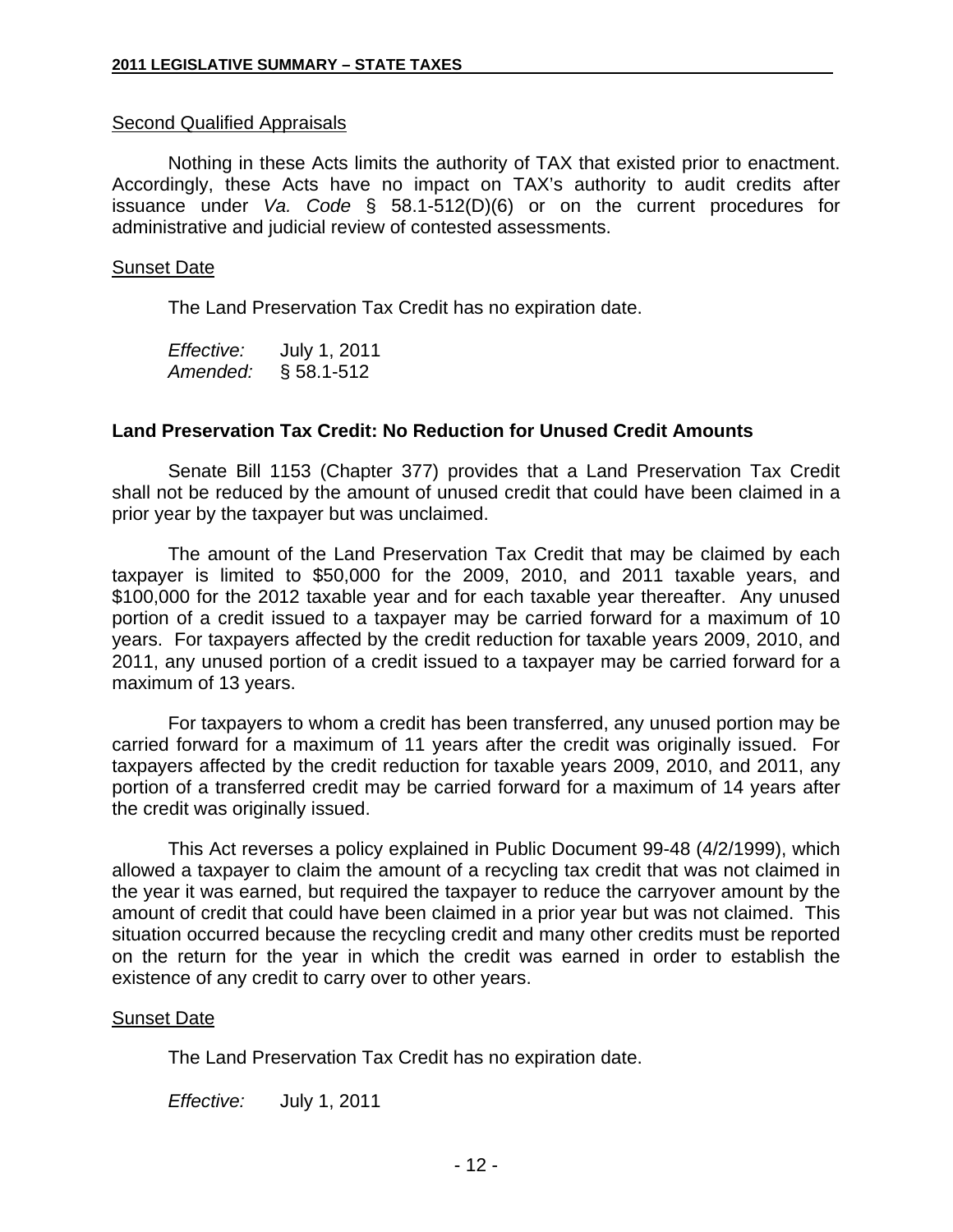*Amended:* § 58.1-512

#### **Long-term Care Insurance Tax Credit**

House Bill 1840 (Chapter 723) increases the amount of the credit an individual may claim for long-term care insurance premiums from 15 percent to 30 percent of the amount paid.

Under current law, a taxpayer is allowed to claim a credit against his or her individual income tax liability equal to 15 percent of qualified long-term care insurance premiums paid by the taxpayer during the taxable year. The total credits allowed over the life of any long-term care insurance policy cannot exceed 15 percent of the amount of premiums paid for the first 12 months of coverage.

In order for this Act to take effect, the provisions will have to be reenacted by the General Assembly during the 2012 Session.

#### Sunset Date

The Long-term Care Insurance Tax Credit and Preservation Tax Credit has no expiration date.

*Effective:* Taxable years beginning on and after January 1, 2012, provided the Act is reenacted by the General Assembly during the 2012 **Session** *Amended:* § 58.1-339.11

#### **Livable Home Tax Credit**

House Bill 1950 (Chapter 365) makes a licensed contractor eligible for the Livable Home Tax Credit if he builds new residences or retrofits existing residences to provide visitability or improve accessibility. The Act increases the maximum credit amount from \$2,000 to \$5,000 for the purchase or construction of each new residential structure or unit or for retrofitting an existing residence, and it expands the carry over period from five to seven years. This Act also provides that any transactions or dealings between affiliated entities or payments to the same or different persons for the same retrofitting, renovation, or construction project, or for the purchase, construction, retrofitting, or renovation of a residential rental property will not qualify for the expanded credit.

The Livable Home Tax Credit is currently offered to taxpayers who purchase a new residence or retrofit or hire someone to retrofit an existing residence to improve accessibility and visitability. Under current law, the maximum amount of the credit is equal to \$2,000 for the purchase of a new residence, or 50 percent of the costs for retrofitting an existing residence, up to \$2,000, and the carry over period is five years.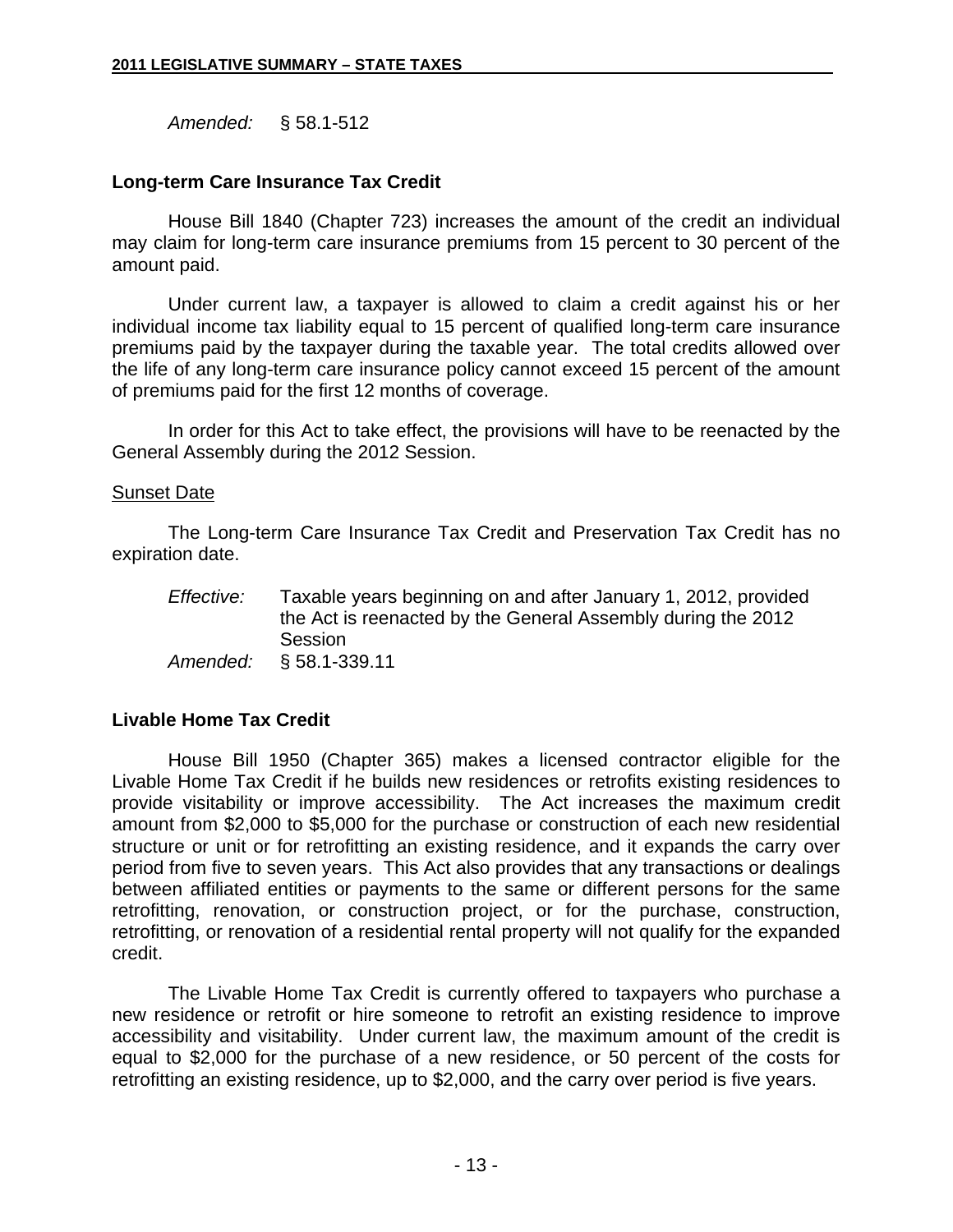In addition to these provisions, the Act divides the existing cap of \$1 million for credits earned each year, reserving one-half for the purchase or construction of a new residence and the other half for the renovation of an existing residence. Any portion of the \$500,000 reserved for one activity that is not used will be allocated to the remaining balance of tax credits authorized for the other activity. If the total amount of tax credits applied for exceed the amounts allocated by the Department of Housing and Community Development for the fiscal year, then the credits will be prorated and allocated to the taxpayers on a pro rata basis.

#### Sunset Date

The Livable Home Tax Credit has no expiration date.

*Effective:* Taxable years beginning on and after January 1, 2011 *Amended:* § 58.1-339.7

#### **Neighborhood Assistance Act Tax Credit – Expanded to Include Trusts**

House Bill 2231 (Chapter 370) expands the types of business firms eligible for tax credits under the Neighborhood Assistance Act ("NAA") to include trusts.

The NAA provides an income tax credit to business firms that make donations to neighborhood organizations for approved programs that benefit impoverished people. The credit amount for donations of cash, stock, merchandise, real estate or the rent/lease of a facility to an approved organization is equal to 40 percent of the contribution. The value of the contribution must be at least \$1,000, but no more than \$437,500. The credit amount for donations of professional or contracting services is equal to the salary of the employee providing the service, and the credit amount for donations of health care services is equal to the lesser of (i) the cost for similar services rendered by other providers or (ii) \$125 per hour. Under the NAA, a "business firm" currently includes any corporation, partnership, electing small business, S-corporation, limited liability company, or sole proprietorship. A qualified neighborhood organization is one that is allocated funding through the Neighborhood Assistance Act Program. The Department of Social Services ("DSS") is responsible for approving the programs and allocating the tax credits to the neighborhood organizations.

Under this Act, a trust that makes a donation to an approved neighborhood organization will be eligible to receive an income tax credit.

#### Sunset Date

The Neighborhood Assistance Act Tax Credit is scheduled to expire for tax credits authorized after the Commonwealth's fiscal year ending June 30, 2014.

*Effective:* July 1, 2011 *Amended:* §§ 58.1-439.18 and 58.1-439.21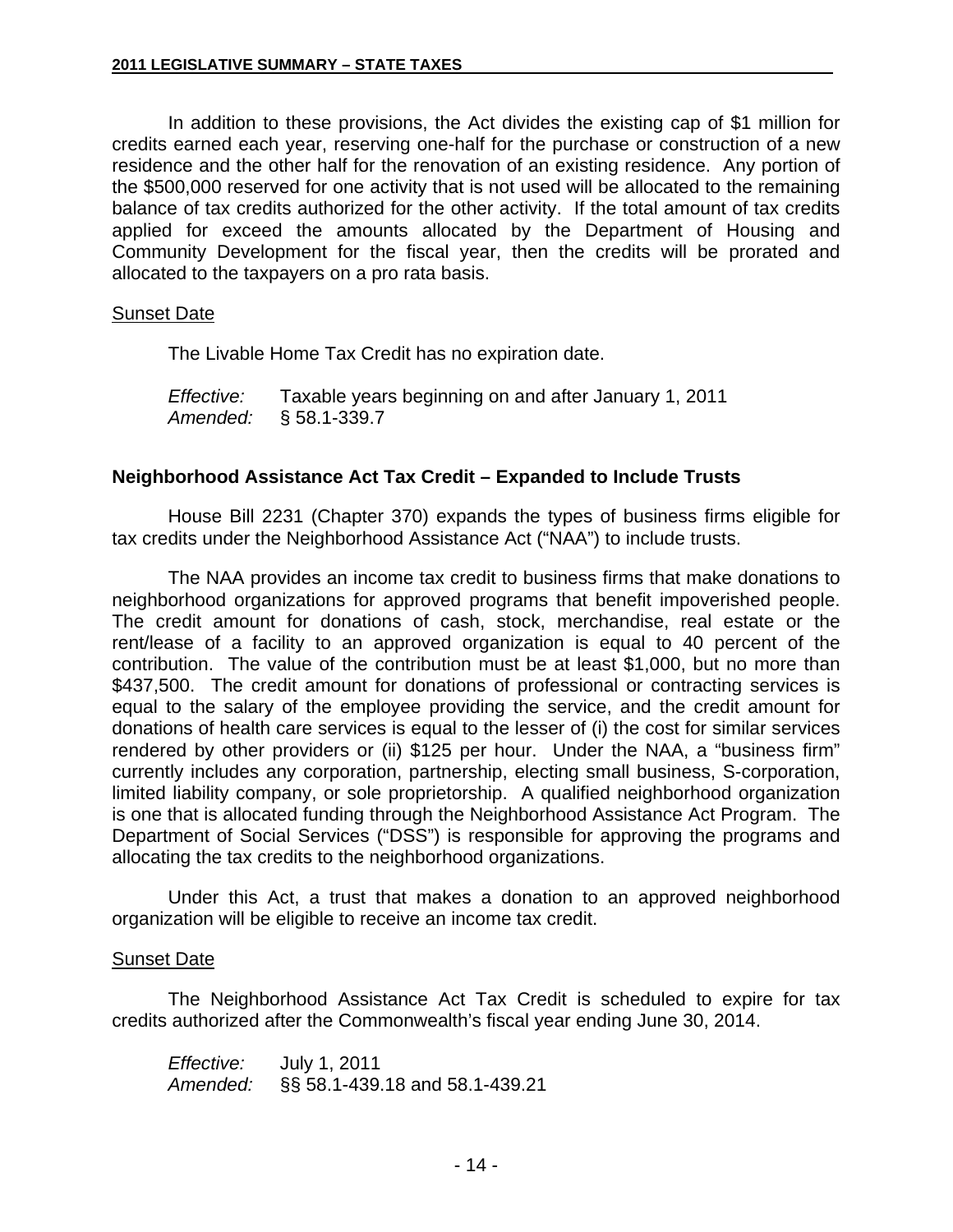#### **Neighborhood Assistance Act Tax Credit – Expanded to Include Certain Pharmacists**

Senate Bill 742 (Chapter 132) expands the health care services eligible for tax credits under the Neighborhood Assistance Act ("NAA") to include pharmacists donating pharmaceutical services to patients of a nonprofit free clinic when the services are performed at the direction of an approved neighborhood organization that has received an allocation of tax credits from the Department of Social Services ("DSS"), regardless of where the services are delivered.

In addition to money and property, taxpayers may donate professional services, in order to qualify for the NAA tax credit. "Professional services" includes, but is not limited to, personal services rendered by medical doctors, dentists, architects, professional engineers, certified public accountants, attorneys-at-law, and veterinarians. In addition, health care services provided by licensed physicians, chiropractors, dentists, nurses, nurse practitioners, physician assistants, optometrists, dental hygienists, professional counselors, clinical social workers, clinical psychologists, marriage and family therapists, physical therapists, and pharmacists are also eligible for the NAA tax credit. These health care services are eligible for the tax credit when they are provided to patients of certain health care clinics operated by an organization that has received an allocation of credits from DSS, regardless of where the services are delivered.

This Act will allow pharmacists donating services to patients of a free clinic that is operated by a nonprofit organization to be eligible for the tax credit, regardless of where the services are delivered, provided that the organization has received an allocation of tax credits from DSS.

#### Sunset Date

The Neighborhood Assistance Act Tax Credit is scheduled to expire for tax credits authorized after the Commonwealth's fiscal year ending June 30, 2014.

| Effective: | July 1, 2011      |
|------------|-------------------|
| Amended:   | $§ 58.1 - 439.22$ |

#### **Neighborhood Assistance Act Tax Credit – Definition of "Impoverished People"**

Senate Bill 863 (Chapter 312) changes the definition of "impoverished people" for all purposes under the Neighborhood Assistance Act Tax Credit program to include individuals with family annual income that is not in excess of 200 percent of the current federal poverty guidelines.

In 2010, the General Assembly (2010 Acts of Assembly, Chapter 164, Senate Bill 633) amended the definition of "impoverished people" to mean individuals with family annual income not in excess of 200 percent of the current poverty guidelines for education proposals submitted to the Superintendent of Public Instruction requesting an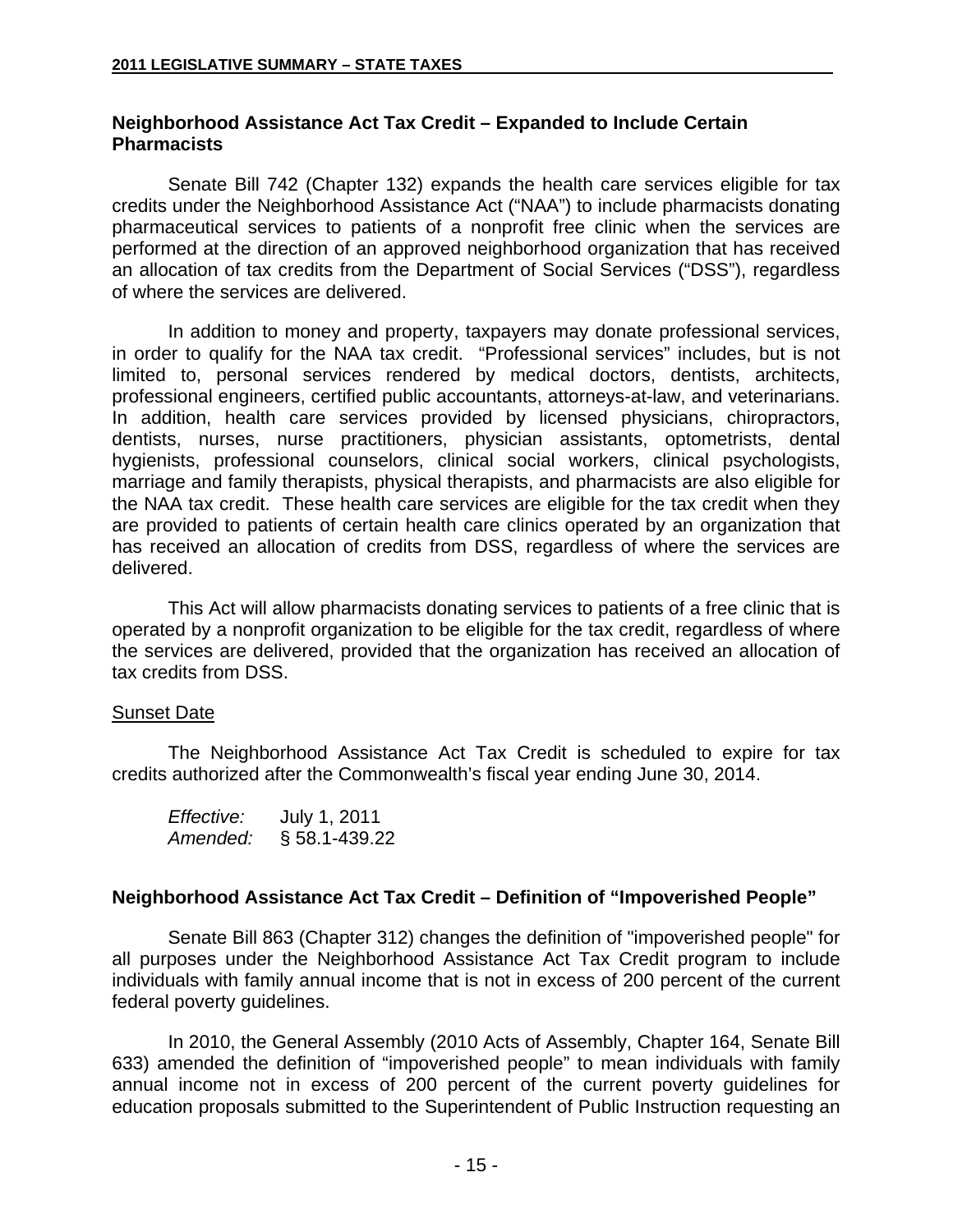allocation of tax credits. For proposals other than education proposals, impoverished people continued to mean individuals with family annual income not in excess of 150 percent of the current poverty guidelines.

This Act redefines "impoverished people" so that for education proposals and proposals other than education proposals, it means individuals with family annual income not in excess of 200 percent of the current poverty guidelines.

#### Sunset Date

The Neighborhood Assistance Act Tax Credit is scheduled to expire for tax credits authorized after the Commonwealth's fiscal year ending June 30, 2014.

| Effective: | July 1, 2011     |
|------------|------------------|
| Amended:   | $\S$ 58.1-439.18 |

#### **Neighborhood Assistance Act Tax Credits – Extended Sunset Date**

Senate Bill 1129 (Chapter 317) extends the sunset date for the authorization of tax credits allowed under the Neighborhood Assistance Act ("NAA") from July 1, 2011 to July 1, 2014.

*Effective:* July 1, 2011 *Amended:* § 58.1-439.20

#### **Port Barge & Rail Tax Credit**

House Bill 2385 (Chapter 820) and Senate Bill 1282 (Chapter 861) create an income tax credit for transporting additional containers on a barge or by rail. The amount of the credit for any international trade facility is equal to \$25.00 per 20-foot equivalent unit (TEU) moved by barge or rail rather than by trucks or other motor vehicles on Virginia's highways.

The credit may be claimed by an "international trade facility," which is defined for purposes of this credit as a company that is doing business in Virginia and is engaged in port-related activities, including but not limited to warehousing, distribution, freight forwarding and handling, and goods processing; that has the sole discretion and authority to move cargo in containers originating or terminating in Virginia; that uses maritime port facilities located in Virginia; and that undertakes activities that result in utilizing a barge or rail to move cargo containers rather than using trucks or other motor vehicles on a highway.

The credit may be claimed against the individual income tax, the corporate income tax, the tax on estates and trusts, the bank franchise tax, the insurance premiums tax, and the tax on public service corporations. Any amount of credit attributable to a partnership, S-corporation, or limited liability company must be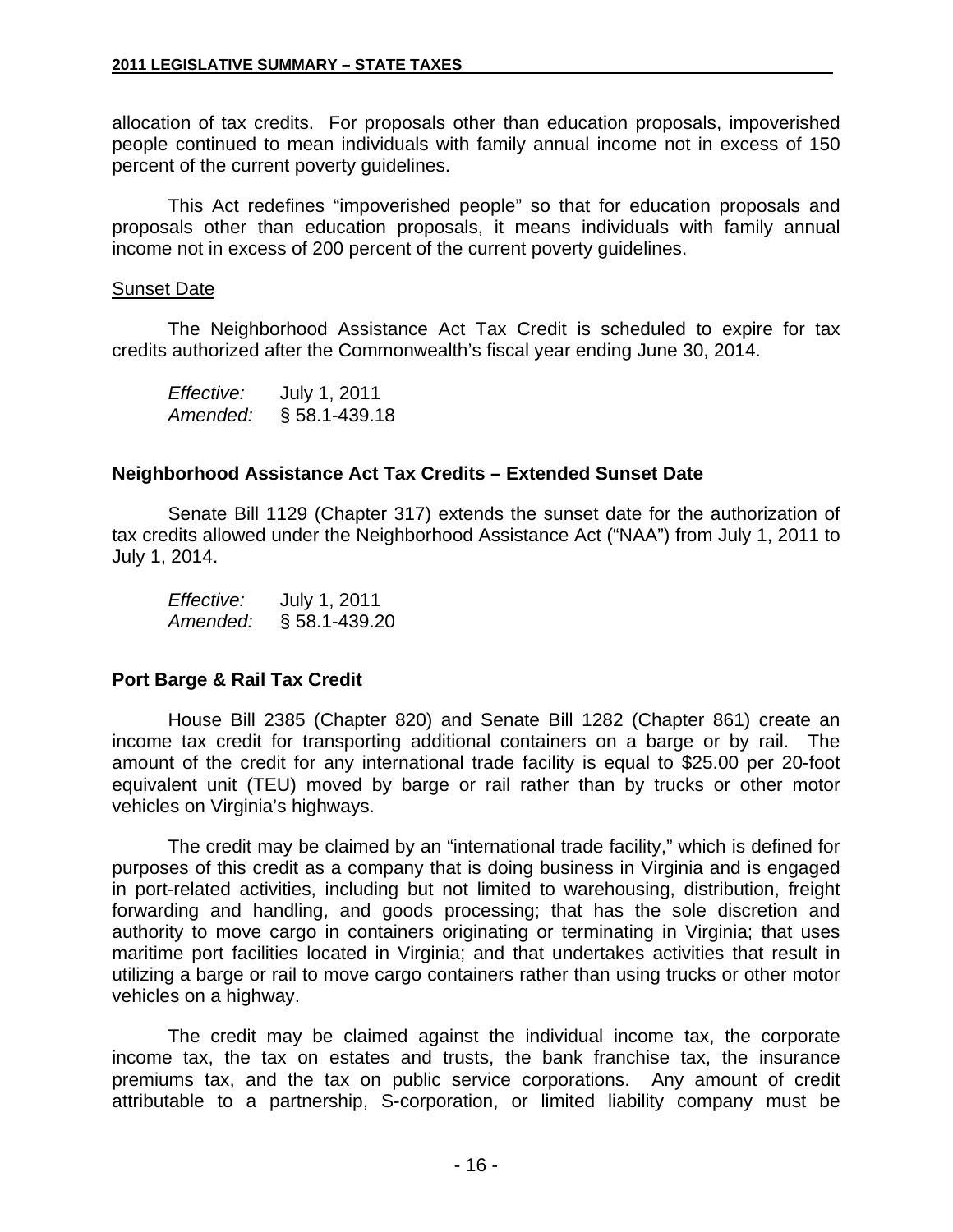allocated to the individual partners, shareholders, or members, respectively, in proportion to their ownership or interest in the business entity.

To receive this credit, an international trade facility must apply to TAX. No more than \$1.5 million in tax credits can be issued in any fiscal year. Each year, TAX will determine the allowable credit amount for the taxable year and provide a written certification of the amount allocated to each taxpayer. If applications for this credit exceed the \$1.5 million cap, TAX will allocate these credits on a pro rata basis. Any credit amount not usable for the taxable year may be carried forward for five years.

TAX will issue guidelines regarding the computation and carryover of this credit, as well as criteria for international trade facilities. Among other things, these guidelines will require that an increase in barge or rail traffic be linked to a decrease in traffic on the highways, and that an international trade facility be linked to the person with an ownership interest in the cargo who controls the choice of transportation.

#### Sunset Date

The Port Barge & Rail Tax Credit is scheduled to expire for taxable years beginning on and after January 1, 2015.

*Effective:* Taxable years beginning on and after January 1, 2011 but before January 1, 2015 *Added:* § 58.1-439.12:06 (as enacted. The Virginia Code Commission may renumber this section to avoid conflict with other Acts.)

#### **Port Volume Increase Tax Credit**

House Bill 2531 (Chapter 831) and Senate Bill 1481 (Chapter 872) create an individual and corporate income tax credit for taxpayers engaged in the manufacturing of goods or the distribution of manufactured goods that use Virginia port facilities and increase port cargo volume through these facilities.

To qualify for the credit, a taxpayer must generally increase its port cargo volume at Virginia port facilities in a single calendar year by five percent over its base year port cargo volume. Base year port cargo volume is equal to the total amount of net tons of noncontainerized cargo or 20-foot equivalent units (TEUs) of cargo actually transported by way of a waterborne ship or vehicle through a port facility during the 2010 calendar year. For purposes of this credit, a "port facility" includes any publicly or privately owned facility located within Virginia through which cargo is transported by way of a waterborne ship or vehicle to or from destinations outside Virginia and which handles cargo owned by third parties in addition to cargo owned by the port facility's owner.

A taxpayer's base year cargo volume must be at least 75 net tons of noncontainerized cargo or 10 TEUs. If a taxpayer does not ship that amount during the 2010 calendar year, its base cargo volume is measured by the initial calendar year in which it meets the requirements of 75 net tons of containerized cargo or 10 loaded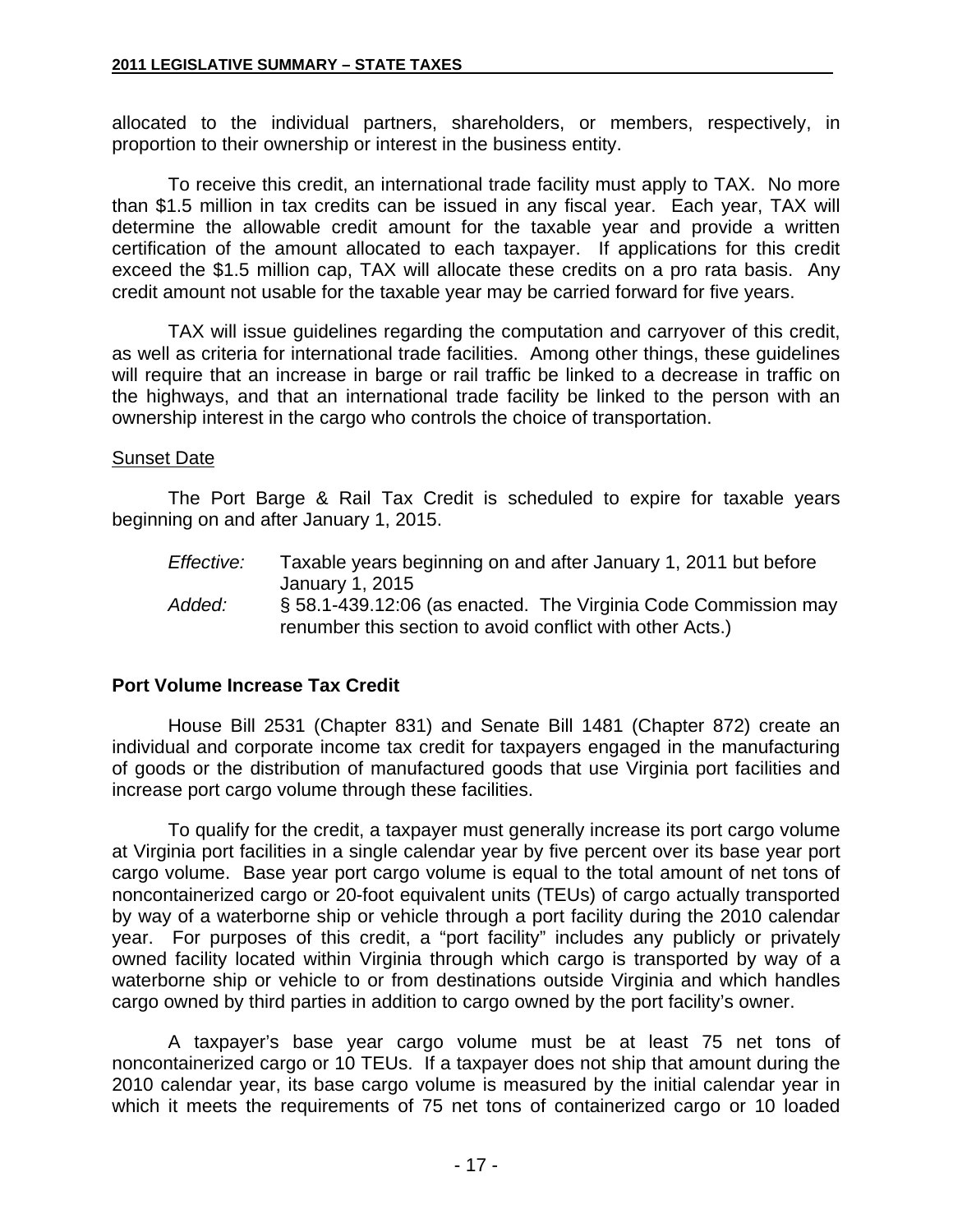TEUs. Base year port cargo volume must be recalculated each calendar year after the initial base year. The Virginia Port Authority may waive the base year port cargo volume requirement for any taxpayer that qualifies as a major facility. For purposes of the credit, a "major facility" is defined as a new facility located in Virginia that is projected to import or export cargo through a port in excess of 25,000 TEUs in its first calendar year.

The amount of the credit is generally equal to \$50 for each TEU above the base year port cargo volume. However, a qualifying major facility may apply for a credit equal to \$50 for each TEU transported through a port facility during the major facility's first calendar year.

Any taxpayer claiming this credit must first submit an application to the Virginia Port Authority by March 1 of the calendar year after the taxable year in which the increase in port cargo volume occurs. The taxpayer must attach a schedule with any information requested by the Virginia Port Authority or TAX. The taxpayer may claim the amount of credit certified by the Virginia Port Authority on its income tax return. If the credit amount exceeds the taxpayer's tax liability for the taxable year, the excess amount may be carried forward for five years.

The maximum amount of tax credits is capped at \$3.2 million for each calendar year. If, on March 15 of each year, the cumulative amount of tax credits requested by qualifying taxpayers for the prior year exceeds \$3.2 million, the credits will be prorated among the qualifying taxpayers who requested the credit. A qualifying taxpayer is generally not permitted to receive more than \$250,000 each calendar year. However, if, on March 15 of each year, the \$3.2 million credit amount is not fully allocated among qualifying taxpayers, those taxpayers who have already been allocated a credit for the prior year are allowed a pro rata share of the remaining credit amount.

Any amount of credit attributable to a partnership, S-corporation, or limited liability company must be allocated to the individual partners, shareholders, or members, respectively, in proportion to their ownership interests in the business entity.

#### **Sunset Date**

The Port Volume Increase Tax Credit is scheduled to expire for taxable years beginning on and after January 1, 2016.

- *Effective:* Taxable years beginning on and after January 1, 2011 but before January 1, 2016
- *Added:* § 58.1-439.12:06 (as enacted. The Virginia Code Commission may renumber this section to avoid conflict with other Acts.)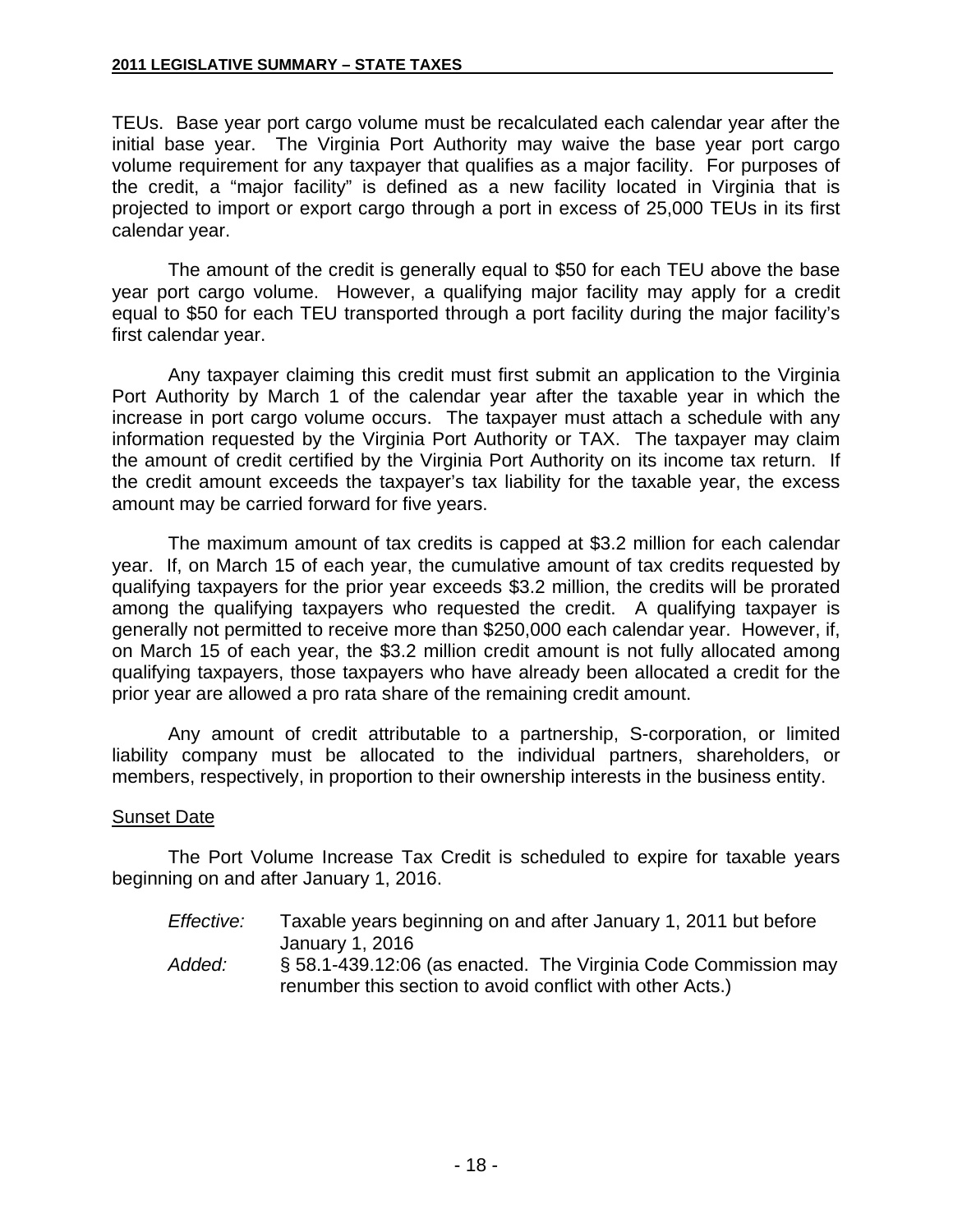#### **Port Shippers Tax Credits**

Senate Bill 1136 (Chapter 49) creates an individual and corporate income tax credit for either capital investment in an international trade facility or increasing jobs related to an international trade facility.

To be eligible for the credit, a company must be engaged in port-related activities, including, but not limited to, warehousing, distribution, freight forwarding and handling, and goods processing. The company must also use maritime port facilities located in Virginia and transport at least 10 percent more cargo, as measured in 20-foot equivalent ("TEU") marine containers, through maritime port facilities in Virginia during the taxable year than was transported by the company through such facilities during the preceding taxable year

The amount of the credit is equal to either \$3,000 per new qualified full-time employee that results from increased qualified trade activities by the taxpayer or two percent of the amount of capital investment made by the taxpayer to facilitate increased eligible trade activities. Taxpayers are permitted to elect either credit, but cannot claim both credits in the same taxable year. The amount of the credit is limited to 50 percent of the taxpayer's tax liability for the taxable year. Any unused credit amount may be carried forward for 10 years.

To receive a credit under this Act, taxpayers must first apply to TAX. No more than \$250,000 in tax credits will be issued in any fiscal year. If the amount of tax credits requested exceeds \$250,000, the credits will be allocated proportionately among all qualified taxpayers. TAX will determine the credit amount for the taxable year and provide a written certification to each taxpayer.

For purposes of qualifying for this credit, two or more affiliated companies are permitted to aggregate the number of jobs created for qualified full-time employees or the amount of capital investments as the result of the establishment or expansion by the individual companies.

Any amount of credit attributable to a partnership, S-corporation, or limited liability company would be allocated to the individual partners, shareholders, or members, respectively, in proportion to their ownership or interest in such business entities.

#### Capital Investment Port Tax Credit

This Act defines a "capital investment" as the amount properly chargeable to a capital account for improvements to rehabilitate or expand depreciable real property placed in service during the taxable year and the cost of machinery, tools, and equipment used by an international trade facility directly that is related to the movement of cargo and placed in service on or after January 1, 2010. Machinery, tools, and equipment do not include any of the following:

• Property for which a credit was previously granted;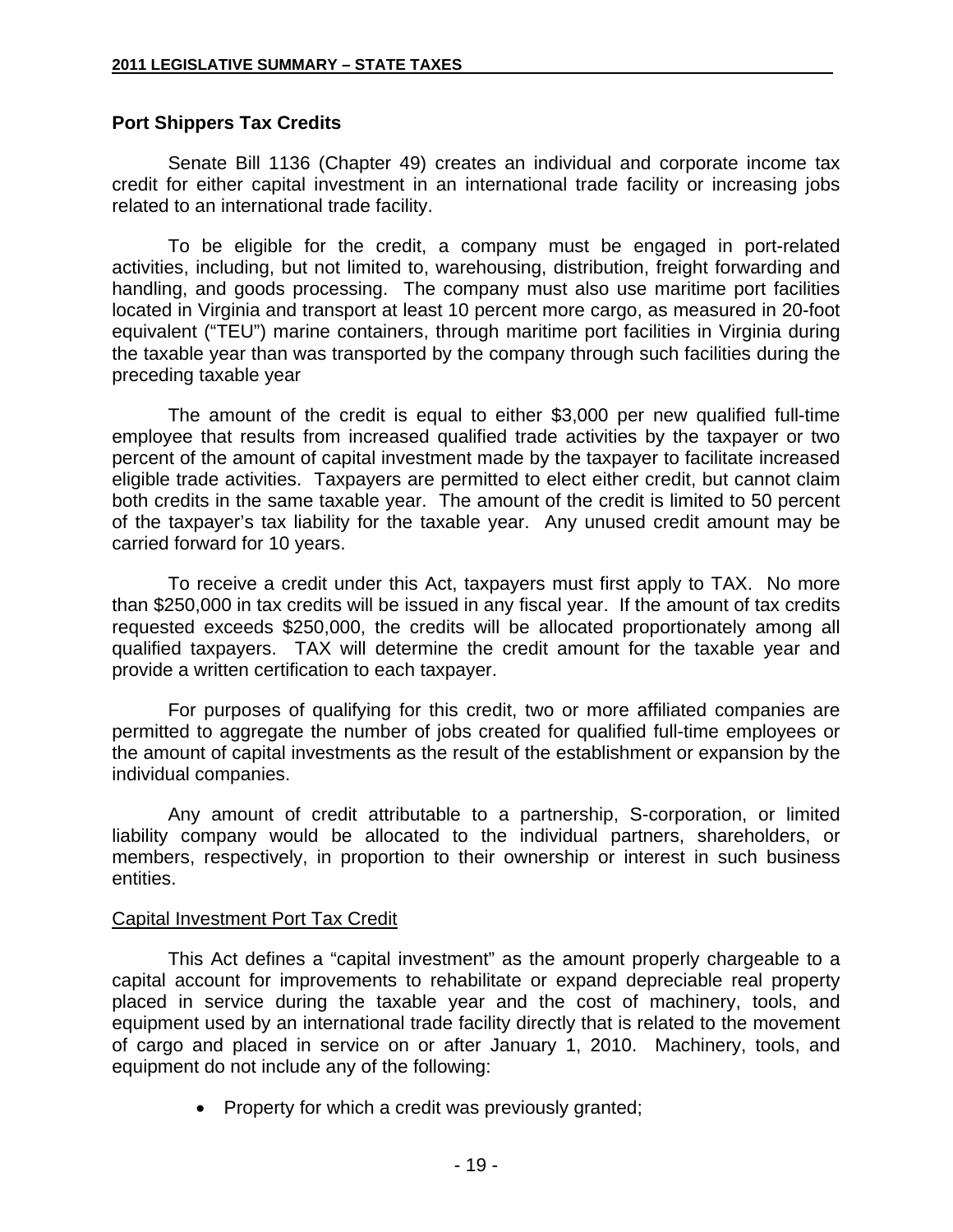- Property previously placed in service by the taxpayer, a related party, or a trade or business under common control; or
- Property previously placed in service in Virginia that has a basis in the hands of the person acquiring it, which was determined by reference to the basis of the property in the hands of the person from whom it was acquired

For purposes of the port investment tax credit, "capital investments" include expenditures associated with exterior, structural, mechanical, or electrical improvements necessary to expand or rehabilitate a building for commercial or industrial use and excavations, grading, paving, driveways, roads, sidewalks, landscaping, or other land improvements. However, "capital investments" do not include the cost of acquiring any real property or building; the cost of furnishings; any expenditure associated with appraisal, architectural, engineering, and interior design fees; loan fees, points, or capitalized interest; legal, accounting, realtor, sales and marketing, or other professional fees; closing costs, permits, user fees, zoning fees, impact fees, and inspection fees; bids, insurance, signage, utilities, bonding, copying, rent loss, or temporary facilities incurred during construction; utility hook-up or access fees; outbuildings; or the cost of any well or septic or sewer system.

#### Port Job Tax Credit

 For purposes of the port job tax credit, this Act defines a "qualified full-time employee" as an employee filling a new, permanent full-time position in an international trade facility in Virginia. A "new, permanent full-time position" is a job of indefinite duration, created by the company as a result of the establishment or expansion of an international trade facility in the Commonwealth, requiring a minimum of 35 hours of work per week for at least 48 weeks in a calendar year. The following do not qualify as new, permanent full-time positions:

- Seasonal and temporary positions;
- Jobs created by shifting a job function from elsewhere in Virginia; and
- Positions ancillary to the principal activities performed by employees at international trade facilities

No job tax credit may be claimed under this Act for the same jobs for which a major business facility job tax credit is claimed pursuant to *Va. Code* § 58.1-439. Nor may a credit be claimed for any employee for whom a credit under this Act was previously earned by a related party or trade or business under common control.

If an employee is employed in Virginia for less than twelve full months during the credit year, the credit amount is equal to \$3,000 multiplied by a fraction, the numerator of which is the number of full months that the qualified full time employee worked for the international trade facility for the year, and the denominator of which is twelve.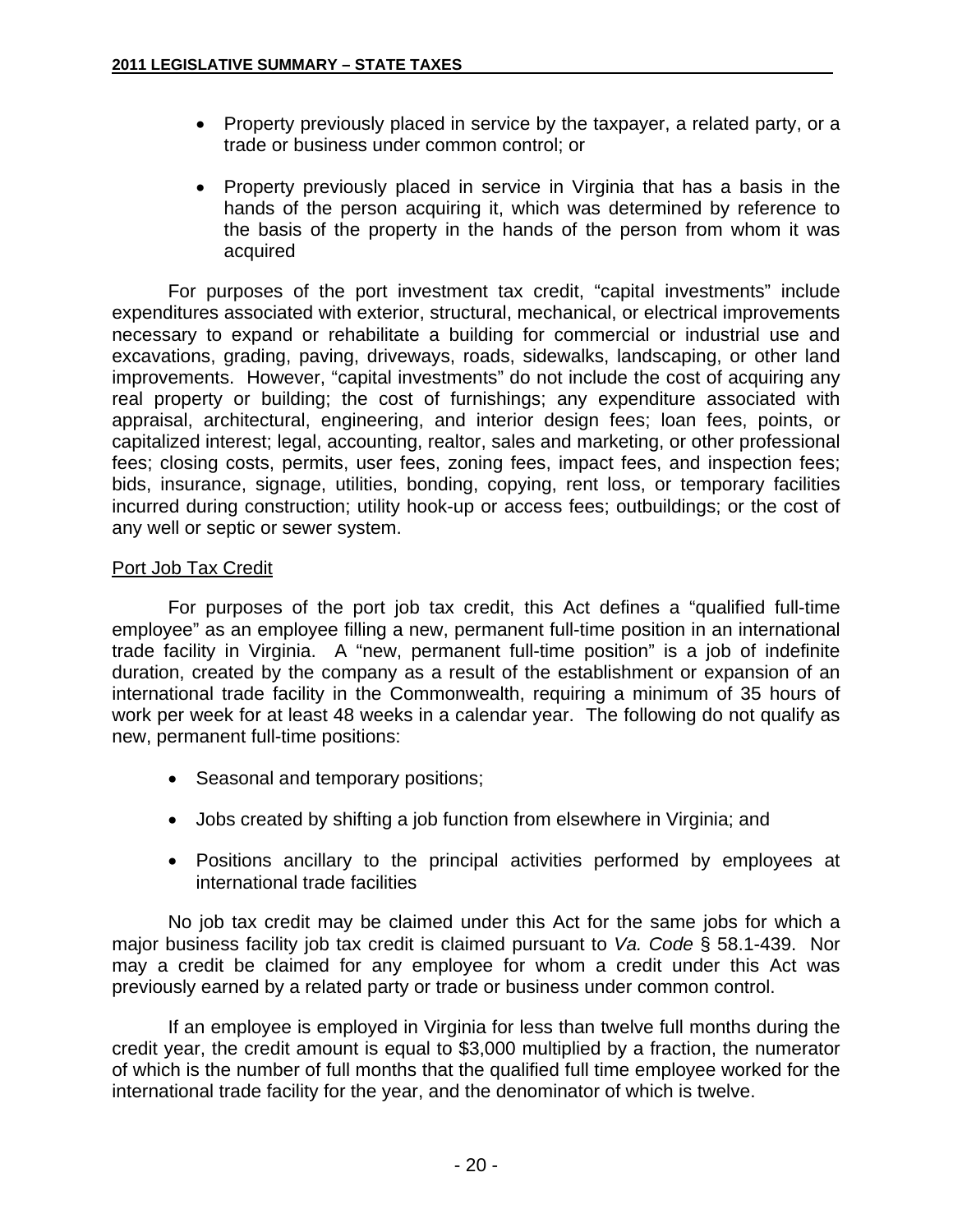Under this Act, if the number of qualified full-time employees in any of the five years succeeding the credit year decreases below the average number of qualified fulltime employees employed during the credit year, the credit will be recaptured by recomputing the credit which would have been earned for the original credit year using the decreased number of qualified full-time employees and subtracting the recomputed credit amount from the amount of credit previously earned. If the average number of qualifying full-time employees employed at an international trade facility falls below the amount employed by the taxpayer prior to claiming any credits in any of the five taxable years succeeding the credit year, all credits earned with respect to the international trade facility must be recaptured. Any recapture will first reduce credits earned but not yet allowed and credits allowed but carried forward before it will increase a taxpayer's tax liability.

#### International Trade Facilities Located in Tobacco-Dependent Localities

 For taxable years beginning before January 1, 2013, the amount of the credit for facilities located in tobacco-dependent localities is increased to \$6,000 per job created or four percent of qualified capital investment expenses, to the extent that money is available in the Tobacco-Dependent Localities Fund. If the amount of credits allowable for companies in tobacco-dependent localities exceeds the amount deposited in the Fund, TAX will allocate the credits on a pro rata basis.

 This Act makes funds in the Tobacco-Dependent Localities Fund available to reimburse the general fund for providing such credits. All funds remaining in the Tobacco-Dependent Localities Fund will revert to the Tobacco Indemnification and Community Revitalization Fund after all eligible tax credits have been claimed for taxable years beginning before January 1, 2013.

Under this Act, TAX will promulgate guidelines, exempt from the Administrative Process Act, to establish procedures for (i) the computation, carryover, and recapture of the credits provided under this section; (ii) the establishment of criteria for (a) international trade facilities, (b) qualified full-time employees at such facilities, and (c) capital investments; and (iii) the computation, carryover, recapture, and redemption of the credit by affiliated companies*.* 

#### Sunset Date

The Port Shippers Tax Credit is scheduled to expire for taxable years beginning on and after January 1, 2015.

| <i>Effective:</i> | Taxable years beginning on and after January 1, 2011 but before<br>January 1, 2015 |
|-------------------|------------------------------------------------------------------------------------|
| Amended:          | S 58.1-439.15                                                                      |
| Added:            | § 58.1-439.12:06 (as enacted. The Virginia Code Commission may                     |
|                   | renumber this section to avoid conflict with other Acts.)                          |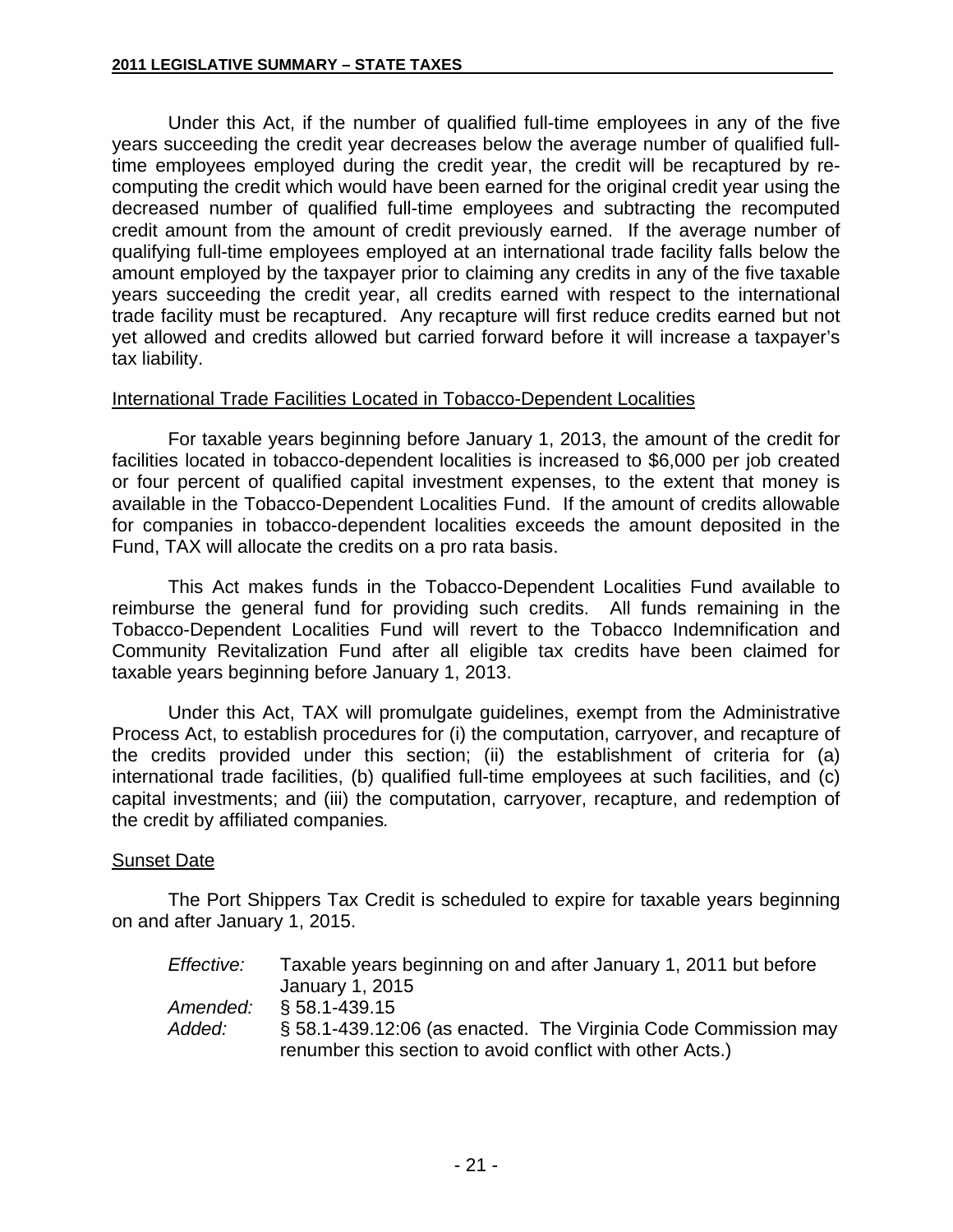#### **Research and Development Expenses Tax Credit**

House Bill 1447 (Chapter 742) and Senate Bill 1326 (Chapter 745) create a refundable individual or corporate income tax credit for qualified research and development expenses paid or incurred during the taxable year. The credit amount is equal to (i) 15 percent of the first \$167,000 in Virginia qualified research and development expenses; or (ii) 20 percent of the first \$175,000 in Virginia qualified research and development expenses if the research was conducted in conjunction with a Virginia public college or university, to the extent the expenses exceed the Virginia base amount for the taxpayer.

The Virginia base amount will have the same meaning as "base amount" that is defined in  $\S$  41 (c) of the IRC, which is the average of the qualified research expenses incurred in the four years immediately preceding the year in which the research and development credit is claimed, but will pertain to research and development conducted in Virginia only. The amount of the Virginia tax credit will be determined by using the incremental expenses for research and development conducted in Virginia that exceed the expenses for research and development that constitute the Virginia base amount.

In order for Virginia research and development expenses to be qualified for the credit, the taxpayer must demonstrate that the research and development conducted in Virginia meets the definition in § 41 (d) of the IRC, as amended. In general, this is research that is undertaken for the purpose of discovering information that is technological in nature and the application of which is intended to be useful in the development of a new or improved business component of the taxpayer.

Under these Acts, any taxpayer that is allowed a research and development expenses tax credit is not allowed to use the same expenses as the basis for claiming any other Virginia tax credit.

The total amount of tax credits available for all taxpayers who qualify is limited to \$5 million for each fiscal year. If the total amount of tax credits applied for exceeds the \$5 million limit, TAX will prorate the credits and allocate them to the taxpayers on a pro rata basis. In the event that the total amount of approved tax credits is less than the \$5 million limit, TAX will allocate the remaining amount to the taxpayers already approved for the tax credits for the taxable year for 15 percent of the second \$167,000 in Virginia qualified research expenses or 20 percent of the second \$175,000 in Virginia qualified research expenses if the research was conducted in conjunction with a Virginia public college or university, to the extent the expenses exceed the Virginia base amount, on a pro rata basis.

Research and development expenses incurred or paid for research and development conducted in Virginia on human cells or tissue derived from induced abortions or from stem cells obtained from human embryos will not qualify for the credit. However, the credit is allowed for research that is conducted using stem cells other than embryonic stem cells. If the taxpayer conducts research and development in Virginia on human cells or tissue derived from induced abortions or from stem cells obtained from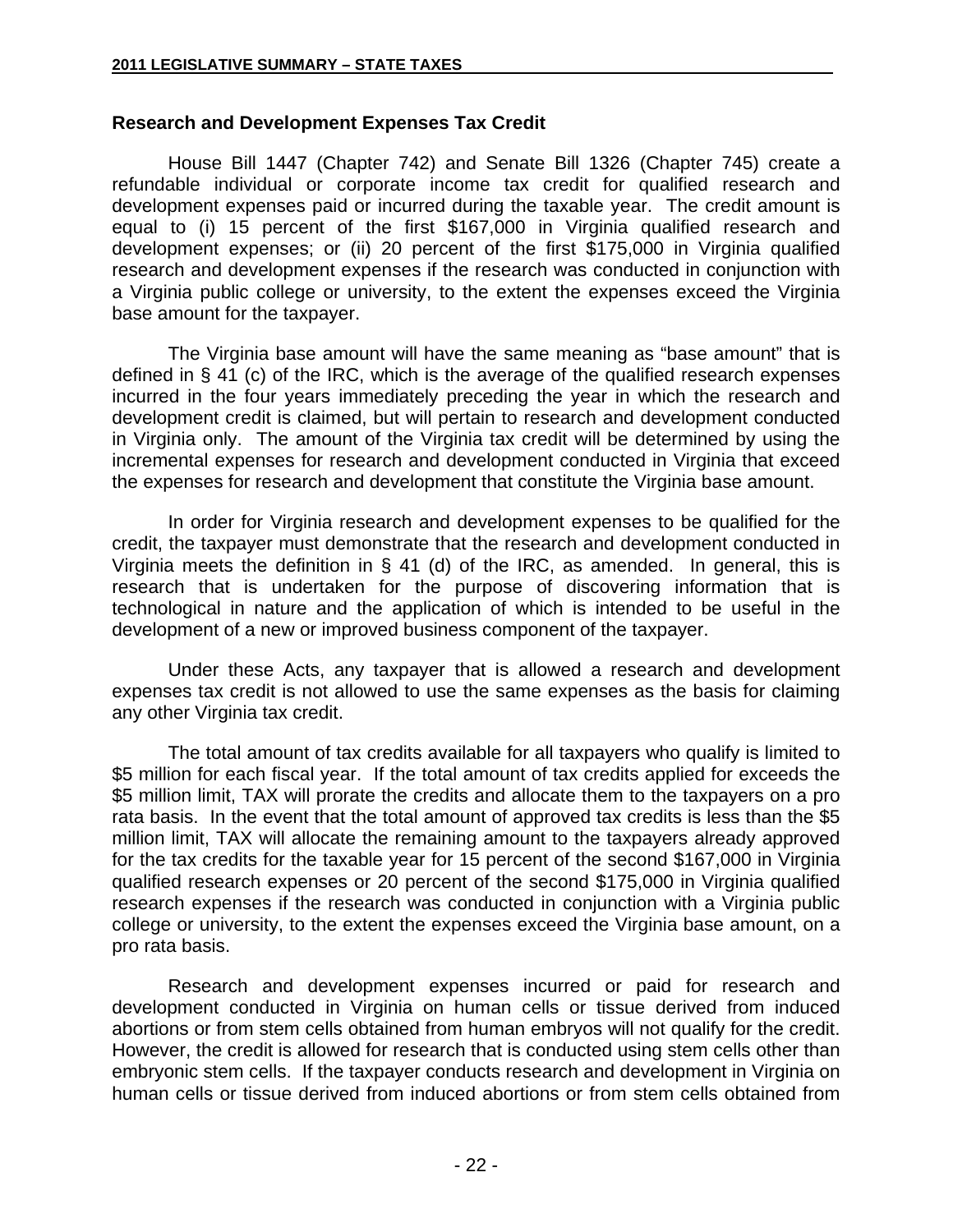human embryos, then the credit for the approved research and development expenses will not be allowed to be refunded to the taxpayer.

Any credits granted to a partnership, limited liability company, or electing small business corporation (S corporation) must be allocated to the individual partners, members, or shareholders, respectively, in proportion to their ownership interests in the entities or in accordance with a written agreement entered into by the individual partners, members, or shareholders.

Under these Acts, TAX will promulgate guidelines, exempt from the Administrative Process Act, to establish procedures for applying for the tax credits and standards for determining when research and development is considered to have been conducted in Virginia. In order to determine when research and development is conducted in Virginia, TAX may consider (i) the location where the research and development are performed; (ii) the residence or business location of the taxpayer or taxpayers doing the research and development; (iii) the location where supplies used in the research and development are consumed; and (iv) any other factors that TAX deems to be relevant*.* 

Finally, the Virginia Economic Development Partnership will be required to include in the Annual Report on Business Incentives, compiled by the Secretary of Commerce and Trade, (i) the total number of applicants approved for research and development expenses tax credits during the applicable tax year, and (ii) the total number of research and development expenses tax credits approved during the applicable tax year.

#### Sunset Date

The Research and Development Expenses Tax Credit is scheduled to expire for taxable years beginning on and after January 1, 2016.

*Effective:* Taxable years beginning on or after January 1, 2011, but before January 1, 2016 *Added:* § 58.1-439.12:06 (as enacted. The Virginia Code Commission may renumber this section to avoid conflict with other Acts.)

#### **Telework Expenses Tax Credit**

House Bill 2197 (Chapter 409) and Senate Bill 1335 (Chapter 417) create an individual and corporate income tax credit for employers who incur eligible telework expenses or conduct telework assessments. The credit amount for telework expenses will be equal to the amount of expenses incurred during the 2012 and 2013 calendar years, not to exceed \$50,000 per employer. The maximum amount of expenses that can be used in determining the amount of the credit will be \$1,200 per employee. The maximum credit amount for employers who conduct telework assessments will be equal to the costs of preparing the assessment, up to \$20,000, and will only be allowed to be claimed one time by an employer. Eligibility criteria will be coordinated with the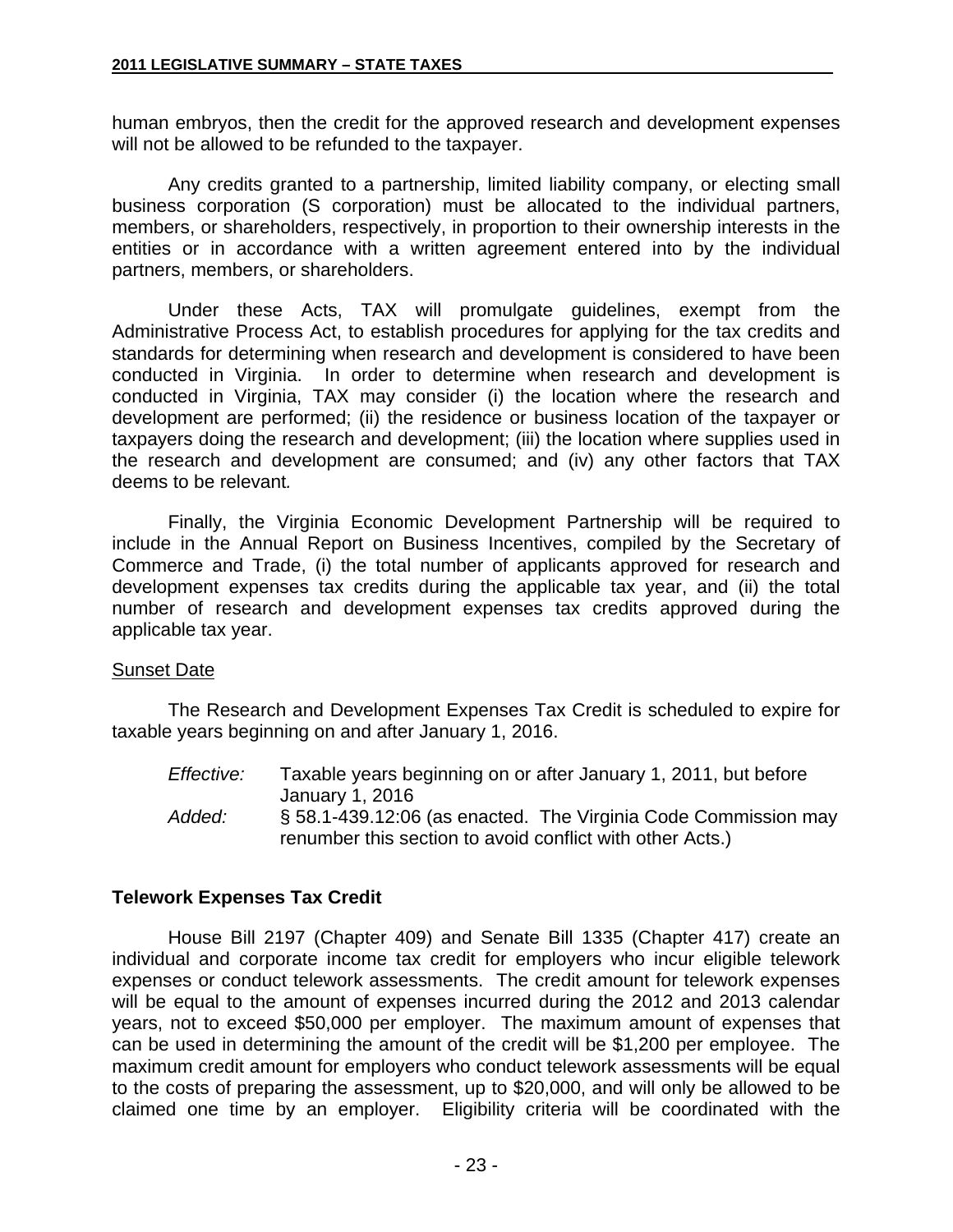Telework!VA program administered by the Department of Rail and Public Transportation.

The total aggregate amount of credits will be capped at \$1 million annually in taxable years 2012 and 2013. Taxpayers will be required to apply to TAX for the credits between September 1 and October 31 of the year proceeding the taxable year for which the tax credit is to be earned. If the applications for the credit exceed the cap, the credits will be allocated to employers on a pro rata basis.

Under these Acts, in order to be eligible for either credit, the employer must not deduct the qualified expenses in any taxable year or use the same telework expenses as the basis for another Virginia credit.

Finally, any credit attributable to a partnership, electing small business corporation (S corporation), or limited liability company must be allocated to the individual partners, shareholders, or members, respectively, in proportion to their ownership or interest in such business entities.

#### Sunset Date

The Telework Expenses Tax Credit is scheduled to expire for taxable years beginning on and after January 1, 2014.

*Effective:* Taxable years beginning on and after January 1, 2012 *Added:* § 58.1-439.12:06 (as enacted. The Virginia Code Commission may renumber this section to avoid conflict with other Acts.)

#### **Wineries Tax Credit**

House Bill 1837 (Chapter 214) and Senate Bill 1264 (Chapter 226) create an individual and corporate income tax credit for Virginia farm wineries and vineyards equal to 25 percent of the cost of all qualified capital expenditures made in connection with the establishment of new Virginia farm wineries and vineyards and capital improvements made to existing Virginia farm wineries and vineyards.

Capital expenditures that qualify for this credit include all expenditures made by the taxpayer for the purchase and installation of barrels, bins, bottling equipment, capsuling equipment, corkers, chemicals, crushers and destemmers, dirt, fermenters, or other recognized fermentation devices, fertilizer and soil amendments, filters, grape harvesters, grape plants, hoses, irrigation equipment, labeling equipment, poles, posts, presses, pumps, refractometers, refrigeration equipment, seeders, tanks, tractors, vats, weeding and spraying equipment, and wire. However, taxpayers are not permitted to claim both this credit and a federal deduction for the same expenses under IRC § 179.

The credit may be claimed by both Virginia farm wineries that are licensed pursuant to *Va. Code* § 4.1-207 and Virginia vineyards. For purposes of the credit, a "Virginia vineyard" is defined as agricultural lands located in Virginia consisting of at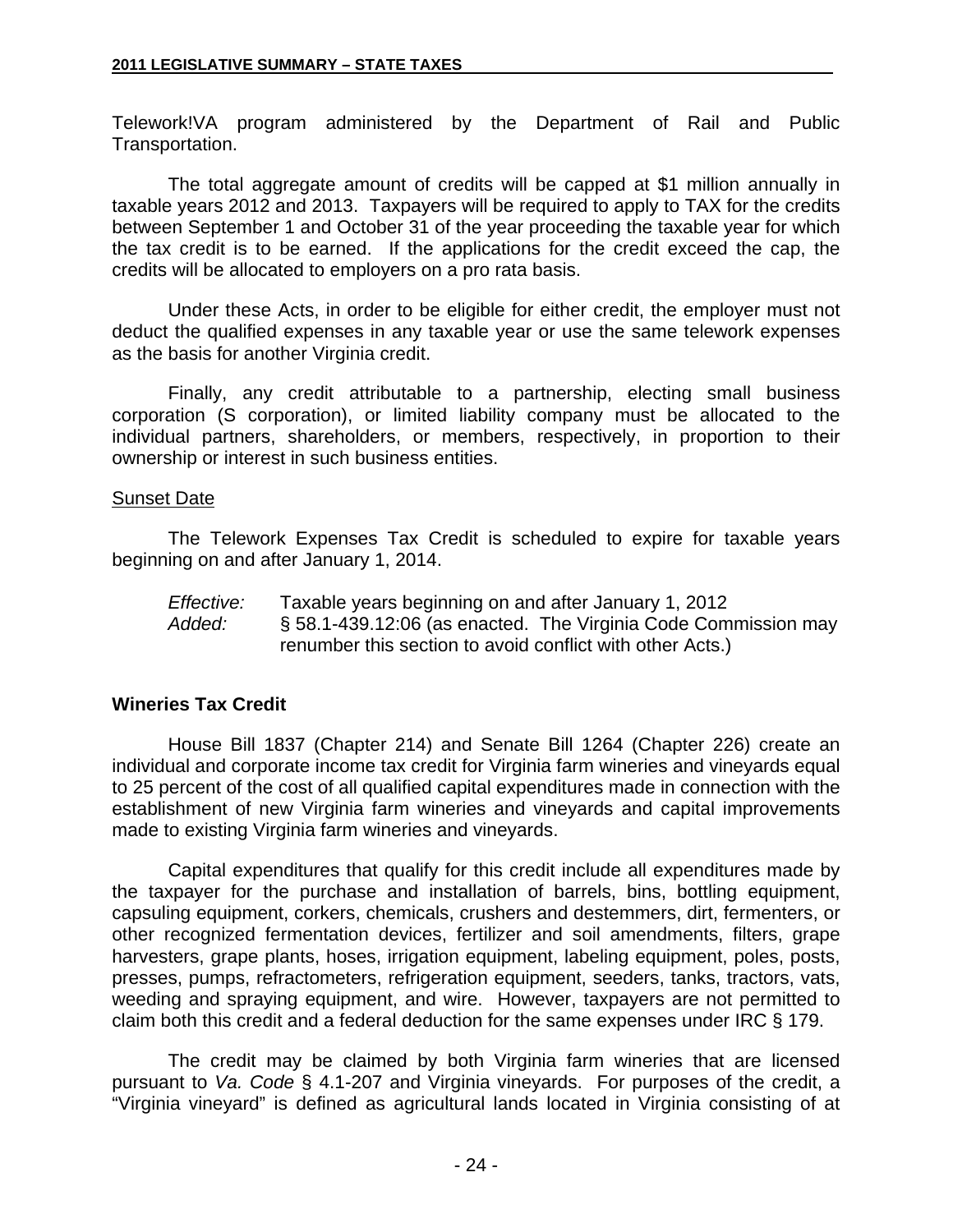least one contiguous acre dedicated to the growing of grapes that are used or are intended to be used in the production of wine by a Virginia farm winery, as well as any plants or other improvements thereon.

Any amount of credit attributable to a partnership, S-corporation, or limited liability company must be allocated to the individual partners, shareholders, or members, respectively, in proportion to their ownership or interest in the business entity.

The total amount of credits available for a calendar year cannot exceed \$250,000. If applications for the credit exceed \$250,000, TAX will allocate credits on a pro rata basis. Any credit amount that exceeds a taxpayer's liability for a taxable year may be carried forward for ten years.

#### Sunset Date

The Wineries Tax Credit has no expiration date.

| Effective: | Taxable years beginning on and after January 1, 2011 |
|------------|------------------------------------------------------|
| Added:     | $\S$ 58.1-339.12                                     |

#### **Withholding Exemption for Certain Nonresident Landlords**

House Bill 1611 (Chapter 766) revises provisions of the landlord-tenant laws, and also exempts a nonresident person who is part of a pass-through entity that owns and leases four or fewer dwelling units from the requirement that withholding tax be paid on the share of taxable income attributable to the property. In order to be exempt, the pass-through entity's return must disclose the name and federal taxpayer identification number for all the owners.

Current law requires pass-through entities doing business in Virginia and having taxable income derived from or connected with Virginia sources to pay a withholding tax equal to five percent of each nonresident owner's share of income from Virginia. However, current law also provides some exceptions for corporations and other nonresidents who are exempt from Virginia income tax.

Under this Act, another exception will be added for any nonresident person who is part of a pass-through entity with taxable income attributable to the ownership and lease of four or fewer dwelling units.

*Effective:* July 1, 2011 *Amended:* § 58.1-486.2 (and numerous sections unrelated to taxation)

#### **Virginia Commercial Space Flight Authority Revenue Dedication**

Senate Bill 1447 (Chapter 563) dedicates to the Virginia Commercial Space Flight Authority ("Authority") an amount estimated by TAX to equal the portion of net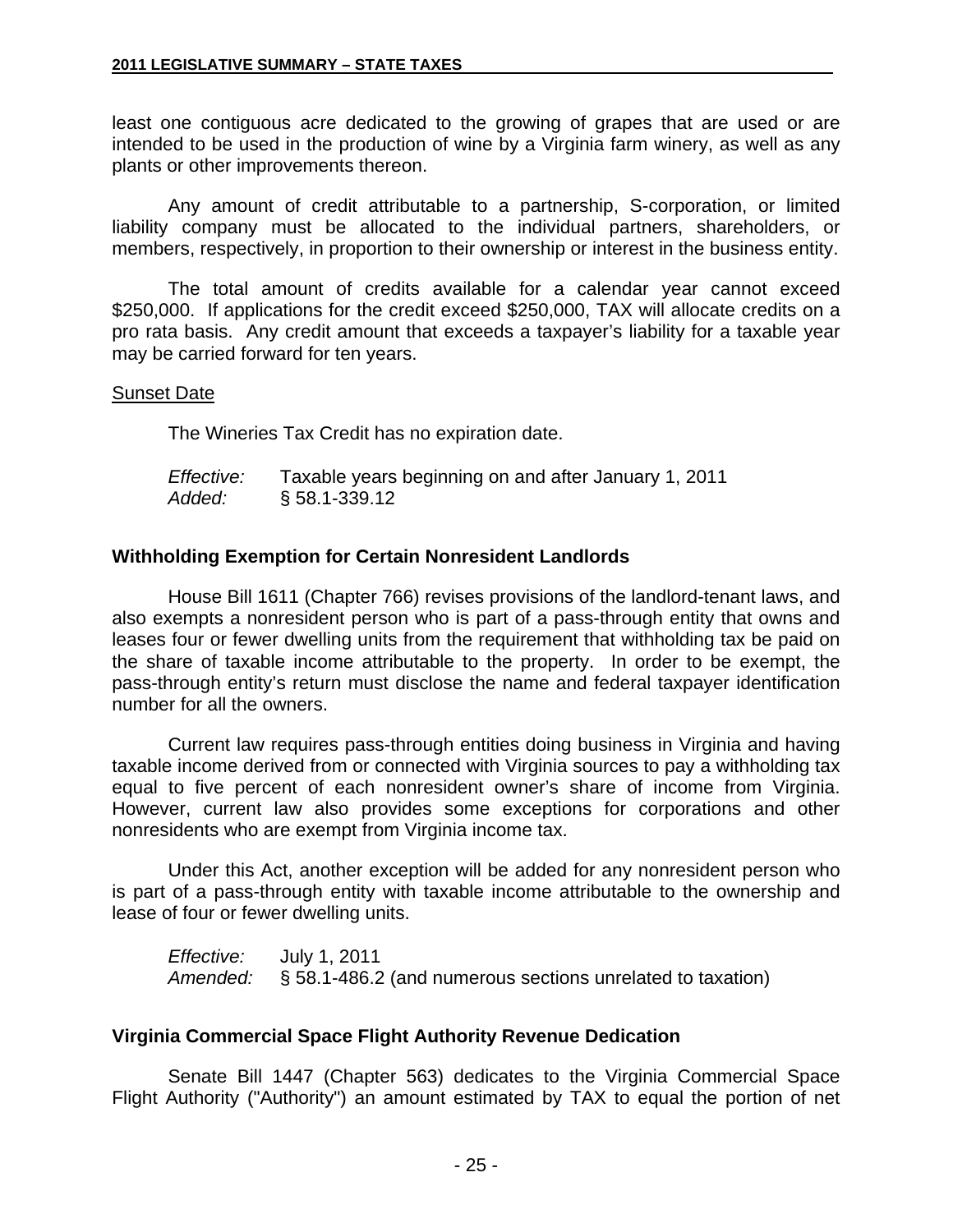revenues generated by corporations that is attributable to the sale of commercial human spaceflights and commercial spaceflight training or incidental to the sale of commercial human spaceflights for fiscal years 2012 through 2015, beginning July 1, 2011. The Comptroller will transfer an amount from general fund revenues equal to the estimate to the Authority each quarter.

In order to provide the estimate of the general fund transfer to the Authority each quarter, TAX may require corporations engaged in commercial human spaceflights or commercial spaceflight training to provide quarterly reports to TAX of the revenues generated by the sale of commercial human spaceflights and commercial spaceflight training.

Under current law, taxpayers may subtract on their Virginia income tax return, any amount of gain recognized from the sale of launch services to space flight participants or launch services intended to provide individuals the training or experience of a launch, without performing an actual launch, so long as the launch services are performed in Virginia or originate from an airport or spaceport in Virginia. Taxpayers may also subtract any gain recognized as a result of resupply services contracts for delivering payload entered into with the Commercial Orbital Transportation Services division of the National Aeronautics and Space Administration or other space flight entity, so long as the launch is from an airport or spaceport in Virginia.

*Effective:* For fiscal years 2012 through 2015 *Added:* § 58.1-423

## **VOLUNTARY CONTRIBUTIONS OF INCOME TAX REFUNDS**

#### **Voluntary Contribution for the Office of the Secretary of Veterans Affairs and Homeland Security**

House Bill 1773 (Chapter 780) establishes the Office of the Secretary of Veterans Affairs and Homeland Security with responsibility to the Governor for veteran's services and homeland preparedness and security. A number of current state entities related to veterans affairs and emergency preparedness will be moved under this new Secretary.

This Act will also add the Office of the Secretary of Veterans Affairs and Homeland Security to the list of voluntary contributions that in the future may be added to the individual income tax return. All funds received from this voluntary contribution will go the Office of the Secretary of Veterans Affairs and Homeland Security.

*Effective:* April 6, 2011 (This bill contained an emergency clause which made the bill in force from its passage. *Amended:* § 58.1-344.3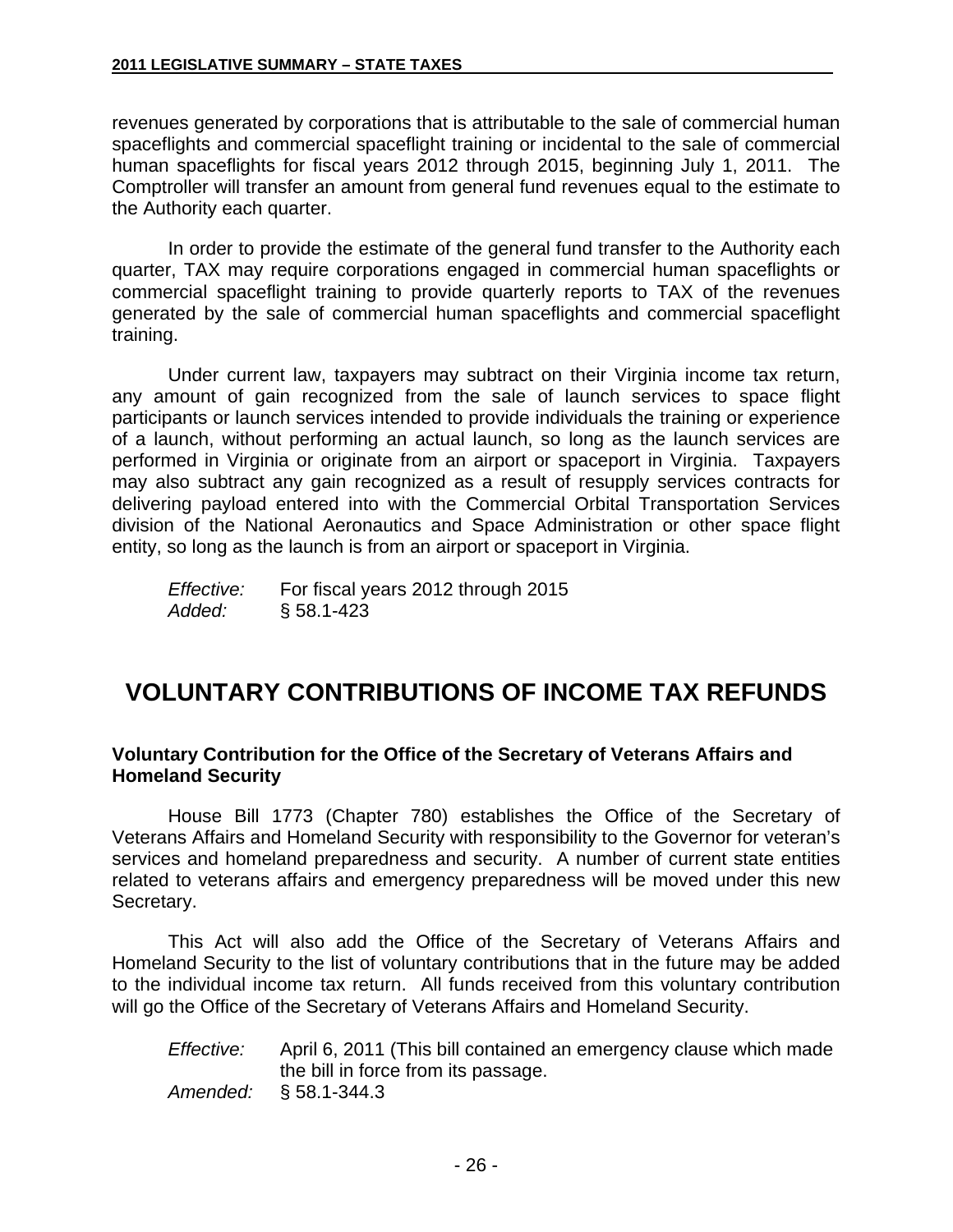#### Appearance of New Contributions on the Tax Return

In 2004, the General Assembly limited the number of qualifying organizations to 25, and required that organizations receive at least \$10,000 in voluntary contributions annually for at least three consecutive years in order to continue to be included on the individual income tax return. Additional legislation in 2005 clarified the process for adding and removing voluntary contributions.

Following this statutory process, as space becomes available on the return, new voluntary contributions will be added to the individual income tax return in the order in which they were enacted. With this year's legislation, there are now eight voluntary contributions awaiting placement on the return. At this time, no organizations are scheduled to be removed from the list of voluntary contributions on the 2011 individual income tax return because the data for returns processed through the end of 2010 indicates that the current organizations have all met the \$10,000 threshold.

#### Anticipated Placement on Returns (as space becomes available)

- 1) Medicare Part D Counseling Fund;
- 2) Community foundations;
- 3) Virginia Foundation for Community College Education;
- 4) Middle Peninsula Chesapeake Bay Public Access Authority;
- 5) Breast and Cervical Cancer Prevention and Treatment Fund;
- 6) Virginia Aquarium and Marine Science Center;
- 7) Virginia Capitol Preservation Foundation; and
- 8) The Office of the Secretary of Veterans Affairs and Homeland Security.

Set out in the table below is a summary of all of the voluntary contributions that have been removed from or added to the individual income tax return since *Va. Code*  § 58.1-344.3 was amended in 2004 and 2005 to establish the current process.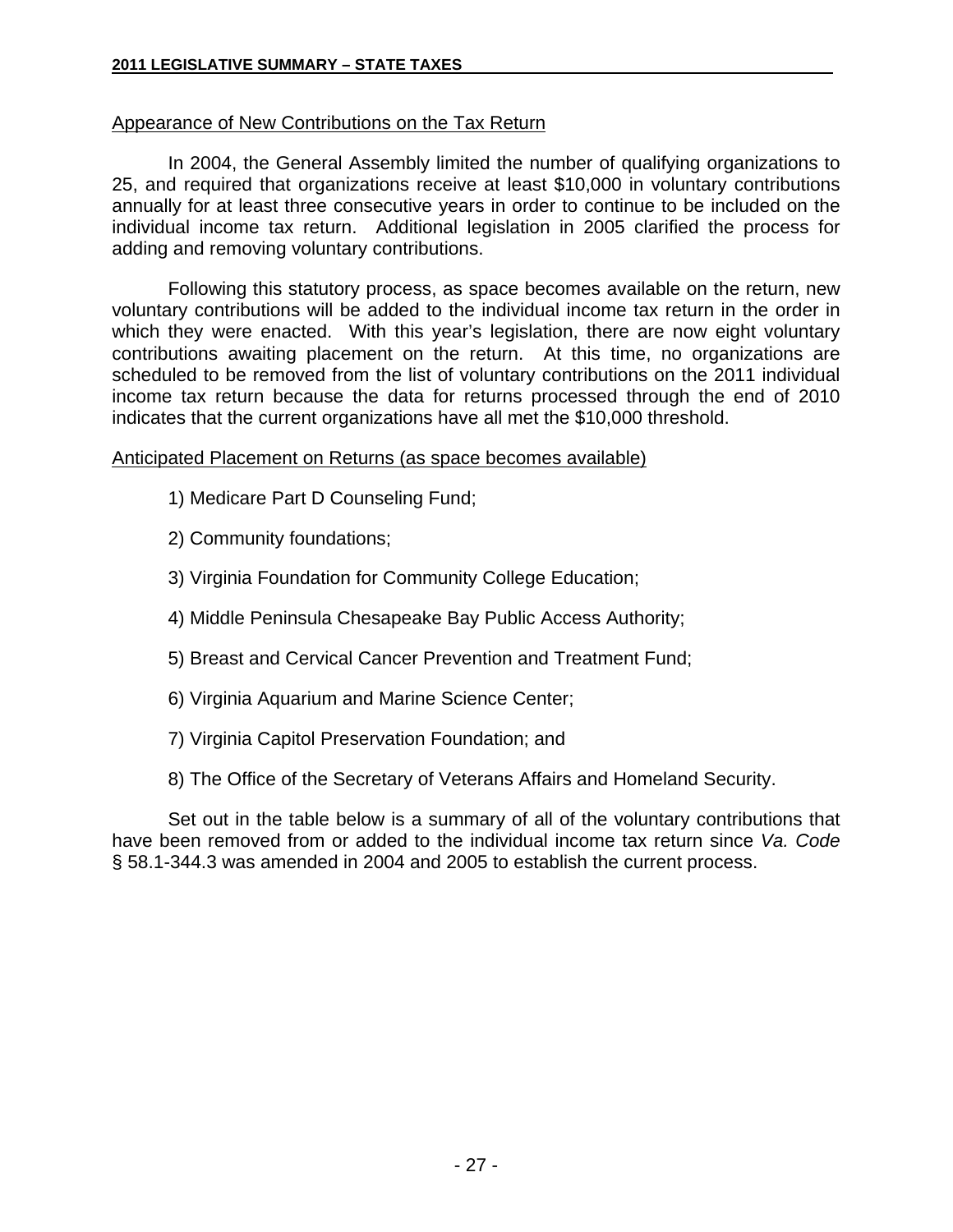| <b>Summary of Voluntary Contributions</b>                                        |                                   |                                                                                      |                                                                                                                                |
|----------------------------------------------------------------------------------|-----------------------------------|--------------------------------------------------------------------------------------|--------------------------------------------------------------------------------------------------------------------------------|
| 2005: Changes Reflected on Income Tax Returns for 2005                           |                                   |                                                                                      |                                                                                                                                |
| Program / Fund<br>University of Virginia Center for Government<br><b>Studies</b> | <b>Enacted</b><br>1999<br>ch. 948 | <b>Action</b><br>• Removed from 2005<br>return<br>• First appeared on<br>1999 return | <b>Comments</b><br>• $§$ 58.1-344.3 B 11<br>• Failed to receive \$10,000 in<br>2001, 2002 & 2003<br>• Expired with 2004 return |
| George Mason Law and Economics Center                                            | 1999<br>ch. 948                   | • Removed from 2005<br>return<br>• First appeared on<br>1999 return                  | • $$58.1 - 344.3 B12$<br>• Failed to receive \$10,000 in<br>2001, 2002 & 2003<br>• Expired with 2004 return                    |
| Virginia Foundation for the Humanities and<br>Public Policy Fund                 | 1999<br>ch. 948                   | • Removed from 2005<br>return<br>• First appeared on<br>1999 return                  | • $$58.1 - 344.3 B10$<br>• Failed to receive \$10,000 in<br>2001, 2002 & 2003<br>• Expired with 2004 return                    |
| Office of Commonwealth Preparedness                                              | 2004<br>ch. 649                   | • Added to $2005$<br>return                                                          | § 58.1-344.3 B 21<br>$\bullet$                                                                                                 |
| 2006: Changes Reflected on Income Tax Returns for 2006                           |                                   |                                                                                      |                                                                                                                                |

| Program / Fund                                          | <b>Enacted</b>       | <b>Action</b>                                                                  | <b>Comments</b>                                                               |
|---------------------------------------------------------|----------------------|--------------------------------------------------------------------------------|-------------------------------------------------------------------------------|
| 4-H Educational Centers (4H Camp)                       | 2001<br>ch. 535      | • Removed from 2006<br>return<br>First appeared on<br>$\bullet$<br>2002 return | • $$58.1 - 344.3 B14$<br>• Failed to receive \$10,000 in<br>2002, 2003 & 2004 |
| Virginia Transplant Council                             | 2001<br>ch. 560      | • Removed from 2006<br>return<br>First appeared on<br>$\bullet$<br>2002 return | • $$58.1 - 344.3 B15$<br>• Failed to receive \$10,000 in<br>2002. 2003 & 2004 |
| <b>Cancer Centers</b>                                   | 2004<br>ch. 649      | • Added to 2006<br>return                                                      | • $$58.1 - 344.3 B 22$                                                        |
| Brown v. Board of Education Scholarship<br>Program Fund | 2005<br>ch. 860, 889 | $\bullet$ Added to 2006<br>return                                              | • $$58.1 - 344.3 B 23$                                                        |

# *2007: Changes Reflected on Income Tax Returns for 2007*

| Program / Fund                                                                 | <b>Enacted</b>       | <b>Action</b>                                                       | <b>Comments</b>                                                                                                                                                                              |
|--------------------------------------------------------------------------------|----------------------|---------------------------------------------------------------------|----------------------------------------------------------------------------------------------------------------------------------------------------------------------------------------------|
| Commission for the Arts                                                        | 2003<br>ch. 878      | • Removed from 2007<br>return<br>• First appeared on<br>2004 return | • $$58.1 - 344.3 \text{ B } 20$<br>Failed to receive \$10,000 in<br>$\bullet$<br>2004<br>Commission also receives<br>$\bullet$<br>contributions via checkoff for<br>Virginia Arts Foundation |
| Martin Luther King, Jr. Living History and<br><b>Public Policy Center Fund</b> | 2005<br>ch. 860, 889 | Added to 2007<br>return                                             | § 58.1-344.3 B 24                                                                                                                                                                            |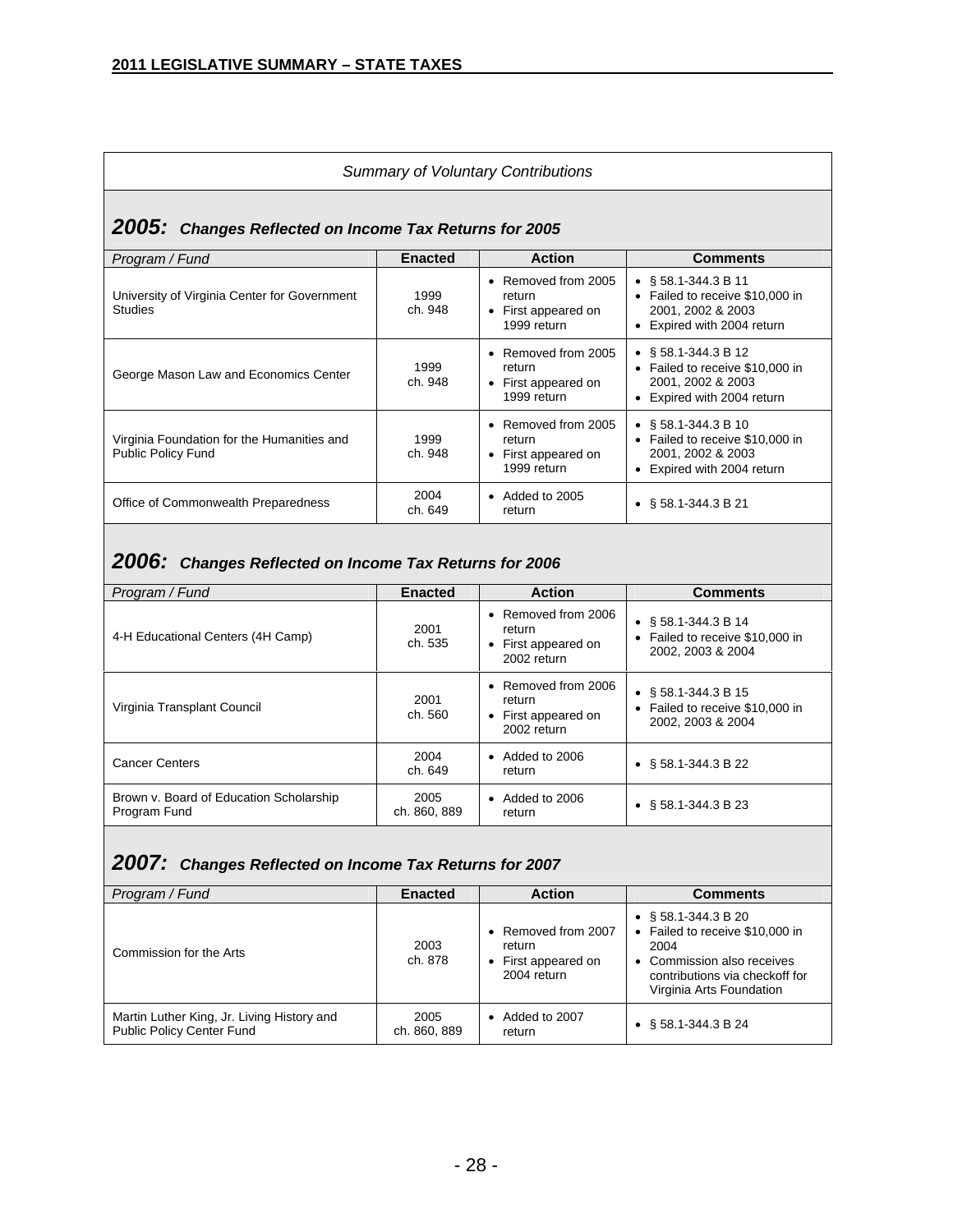| <b>Summary of Voluntary Contributions</b>              |                      |                                                                     |                                                                                                       |  |
|--------------------------------------------------------|----------------------|---------------------------------------------------------------------|-------------------------------------------------------------------------------------------------------|--|
| 2008: Changes Reflected on Income Tax Returns for 2008 |                      |                                                                     |                                                                                                       |  |
| Program / Fund                                         | <b>Enacted</b>       | <b>Action</b>                                                       | <b>Comments</b>                                                                                       |  |
| Office of Commonwealth Preparedness                    | 2004<br>ch. 649      | • Removed from 2008<br>return<br>• First appeared on<br>2005 return | § 58.1-344.3 B 21<br>$\bullet$<br>• Failed to receive \$10,000 in<br>2005 and 2006                    |  |
| Jamestown-Yorktown Foundation                          | 1999<br>ch. 210      | • Removed from 2008<br>return<br>• First appeared on<br>2000 return | • $$58.1 - 344.3 \text{ C}3$<br>• Authorized for taxable years<br>beginning before January 1,<br>2008 |  |
| Virginia Caregivers Grant Fund                         | 2005<br>ch. 860, 889 | $\bullet$ Added to 2008<br>return                                   | § 58.1-344.3 B 25<br>$\bullet$                                                                        |  |
| Virginia Military Family Relief Fund                   | 2006<br>ch. 103, 479 | • Added to 2008<br>return                                           | § 58.1-344.3 C 8<br>٠                                                                                 |  |

#### *2009: Changes Reflected on Income Tax Returns for 2009*

| Program / Fund                                          | <b>Enacted</b>       | <b>Action</b>                                                       | <b>Comments</b>                                                                                        |
|---------------------------------------------------------|----------------------|---------------------------------------------------------------------|--------------------------------------------------------------------------------------------------------|
| Brown v. Board of Education Scholarship<br>Program Fund | 2005<br>ch. 860, 889 | • Removed from 2009<br>return<br>• First appeared on<br>2006 return | • $$58.1 - 344.3 B 23$<br>• Failed to receive \$10,000 in<br>2006, 2007 and 2008                       |
| Virginia Caregivers Grant Fund                          | 2005<br>ch. 860, 889 | • Removed from 2009<br>return<br>• First appeared on<br>2008 return | • $$58.1 - 344.3 B 25$<br>• Program not funded in FY<br>2009<br>Removed at suggestion by<br><b>DSS</b> |
| Public library foundations                              | 2007<br>ch. 70       | $\bullet$ Added to 2009<br>return                                   | • $$58.1 - 344.3 B 26$                                                                                 |
| Celebrating Special Children, Inc.                      | 2007<br>ch. 70       | • Added to $2009$<br>return                                         | • $$58.1 - 344.3 B 27$                                                                                 |

*2010: No Changes Made to Income Tax Returns for 2010* 

*2011: No Changes Are Scheduled to Be Made to Income Tax Returns for 2011*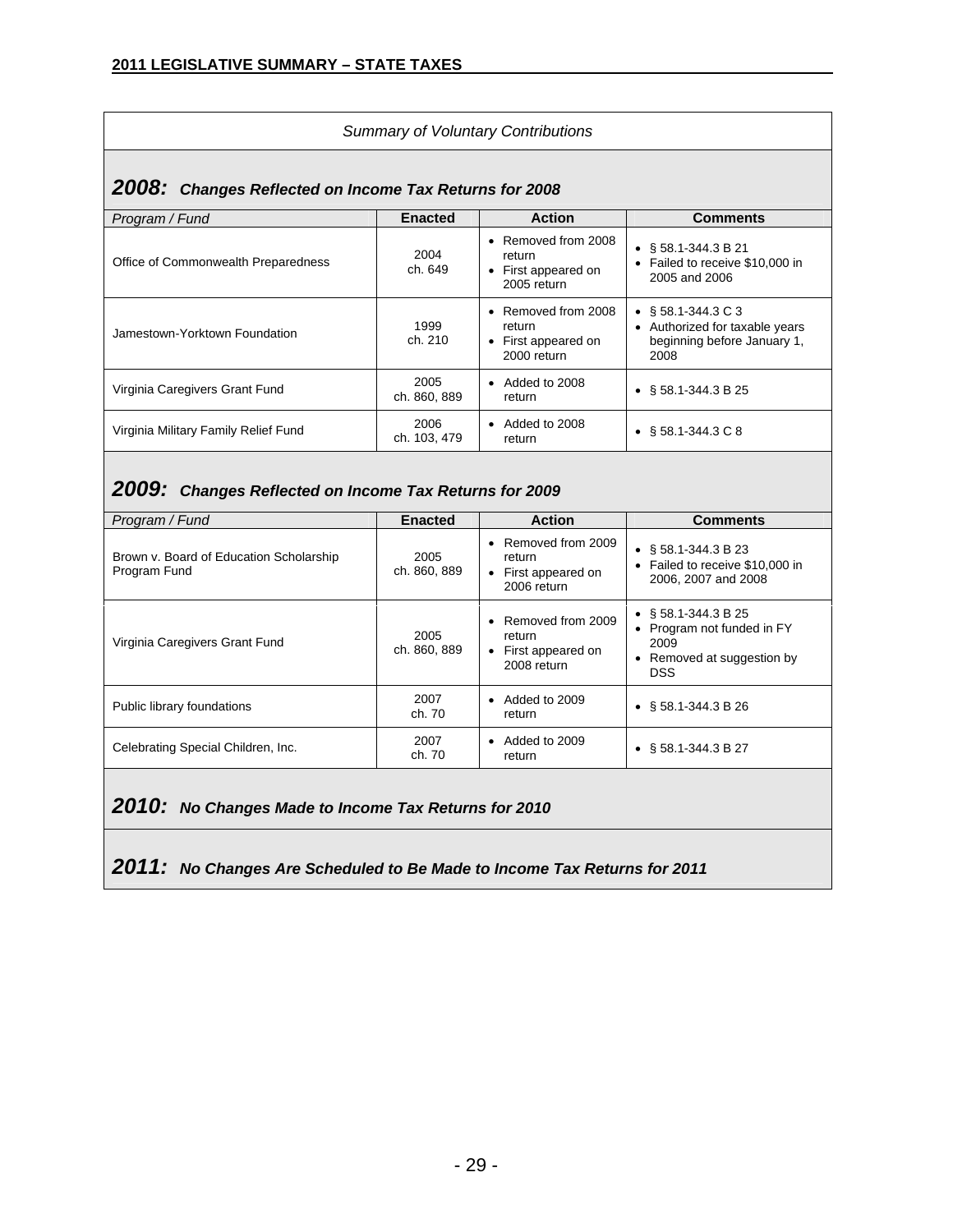## **INSURANCE PREMIUMS TAX**

#### **Administration of Insurance Premiums Tax**

Senate Bill 1124 (Chapter 850) transfers the administration of the insurance premiums tax from the State Corporation Commission (SCC) to TAX.

Responsibilities transferred to TAX under this Act include the processing of tax returns; the handling of related payments and billing; customer service functions; and all collections and auditing duties. Additionally, TAX will administer the retaliatory cost assessment on certain foreign insurance companies, as well as oversee the retaliatory costs tax credit for domestic insurance companies. TAX will also be responsible for submitting an annual premium differential report to the Department of Medical Assistance Services.

The SCC will continue to be responsible for the licensing of insurance companies. In the event that a taxpayer fails to pay the insurance premiums tax, the SCC will be permitted to suspend or revoke the insurer's license upon notification from TAX. The SCC will continue to administer the annual maintenance fund assessment, as well as assessments for the Fire Programs Fund, the Dam Safety, Flood Prevention and Protection Assistance Fund, the program to reduce losses from motor vehicle thefts, and the program to reduce losses from insurance fraud.

To comply with a recently enacted federal law, this Act requires that licensed surplus lines brokers make payments based on the direct gross premium income derived from Virginia policyholders and that every surplus lines broker report the direct gross premium income derived from Virginia policyholders by March 1 of each year. A fine of \$50 per day is imposed for the failure of a surplus lines broker to file this report and a payment penalty equal to 10 percent of the tax and interest due applies if the tax is not paid by March 1. This Act also requires that surplus lines brokers pay an annual maintenance fund assessment and any related penalties.

Because the sharing of information between the SCC and TAX is essential to the effective administration of the insurance premiums tax, this Act allows TAX and the SCC to exchange information.

| Effective: | Taxable years beginning on and after January 1, 2013; certain          |
|------------|------------------------------------------------------------------------|
|            | provisions related to surplus lines brokers are effective July 1, 2011 |
| Amended:   | SS 32.1-352; 38.2-1026; 38.2-1611.1; 38.2-1709; 38.2-4809; 58.1-       |
|            | 435; 58.1-2500; 58.1-2503 through 58.1-2508; 58.1-2510; 58.1-          |
|            | 2520; 58.1-2521; 58.1-2522; 58.1-2525; 58.1-2526; 58.1-2528;           |
|            | 58.1-2531; and 59.1-280                                                |
| Added:     | §§ 38.2-4809.1; 38.2-4816; 58.1-2532; and 58.1-2533                    |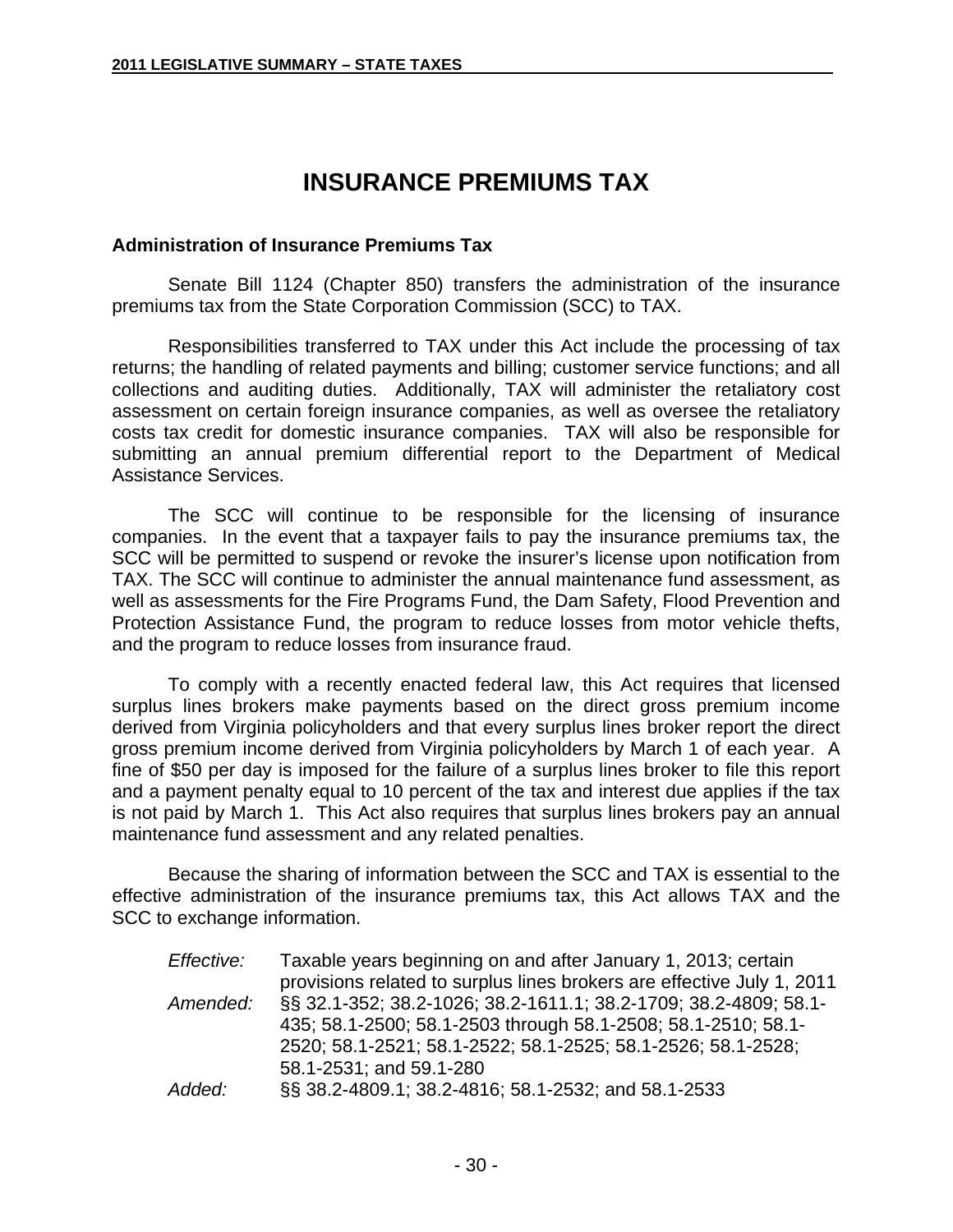#### **Retaliatory Costs Tax Credit**

House Bill 2335 (Chapter 817) and Senate Bill 1359 (Chapter 863) increase the maximum annual retaliatory tax credit refund amount for certain insurance companies and limit the amount of the credit for certain other insurance companies.

Virginia grants a credit against its insurance premiums license tax for retaliatory cost assessments imposed on Virginia insurance companies by other states. The credit is generally equal to the amount of retaliatory costs paid to other states. However, the amount of the credit for qualified companies that did not receive a credit for the 2000 taxable year is limited to 60 percent of the retaliatory costs paid to other states.

Any unused credits, including credits carried forward from previous years, may generally be refunded in an amount up to \$800,000. However, these Acts increase the refund amount for qualified companies that received a credit in taxable year 2000 from \$1.6 million (set by 2010 Acts, ch. 874, § 3-5.02) to \$7 million for taxable years beginning on and after January 1, 2011. All refunds will be made after July 1 following the filing of the refund application.

These Acts also allow taxpayers to carry forward any unused credits until the entire credit amount is used, rather than allowing a ten-year carryforward.

*Effective:* July 1, 2011; however (i) the increased refund amount is effective for taxable years beginning on and after January 1, 2011; and (ii) the limitation of the credit to \$800,000 for qualified companies that did not receive a credit for the 2000 taxable year is effective for license years beginning on and after July 1, 2006 and for taxable years ending on and after December 31, 2006, consistent with a similar limitation that has been in § 3-5.02 of the Appropriations Acts since 2006. *Amended:* § 58.1-2510

 $-31 -$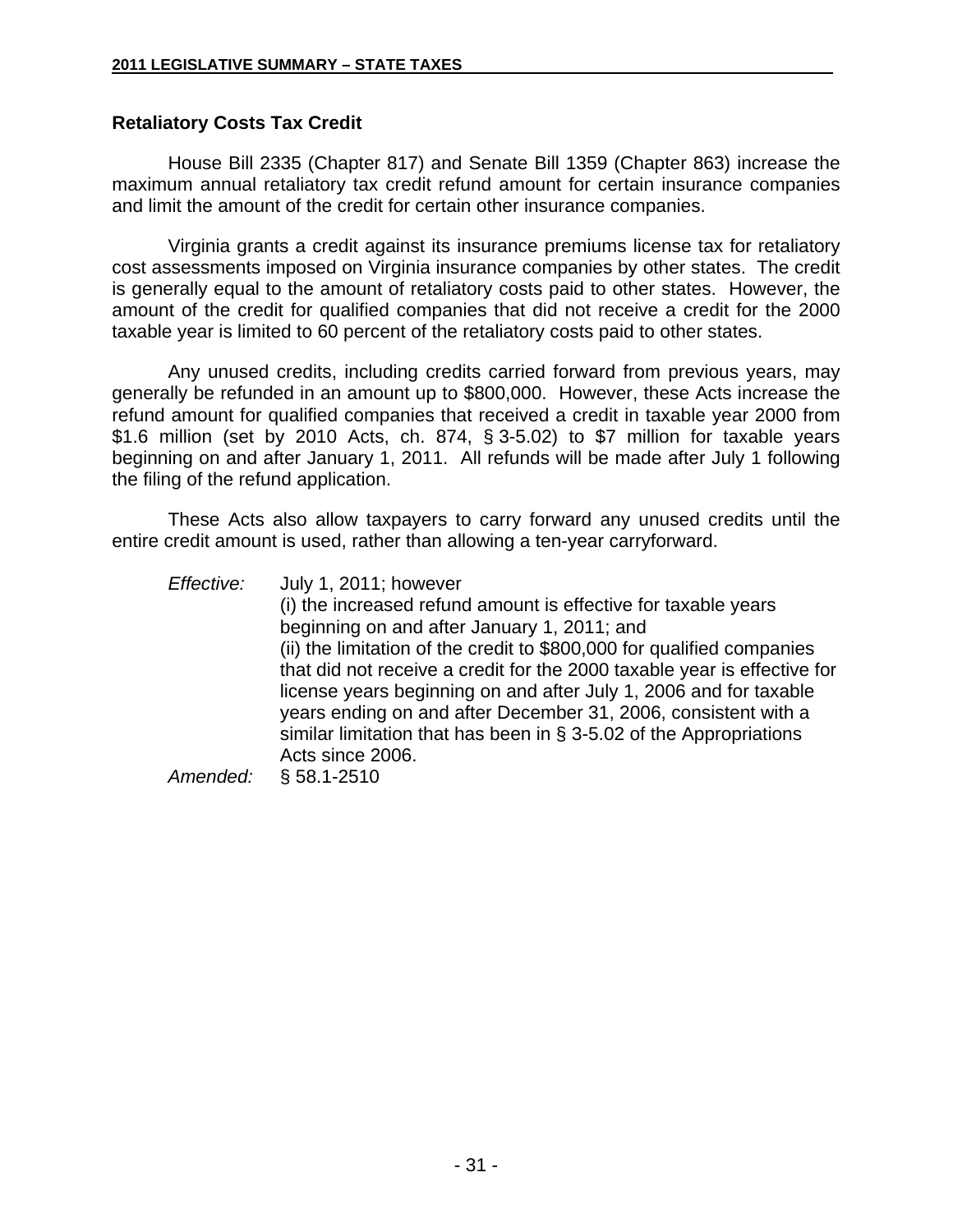# **RETAIL SALES AND USE TAX**

## **Accelerated Sales Tax**

House Bill 1500 (Chapter 890), Item § 3-5.08 increases the annual threshold for dealers and direct payment permit holders ("Dealers") to make accelerated sales tax payments from \$1 million of taxable sales and/or purchases to \$5.4 million of taxable sales and/or purchases. Dealers with taxable sales and/or purchases exceeding the threshold are currently required to make a payment in June equal to 90 percent of his Retail Sales and Use Tax liability for June of the previous year. This change begins with the tax payment that would be remitted on or before June 25, 2011, if the payment is made by other than electronic transfer, and by June 30, 2011, if payments are made by electronic fund transfer. Affected Dealers will be entitled to take a credit for this amount on the return for June of the current year due July 20. TAX will notify all affected Dealers and provide them with payment instructions and a payment voucher for the additional payment.

The failure to make a timely and full payment of the accelerated sales tax will subject the Dealer to a penalty of six percent of the amount of tax underpayment. No other penalty for delinquent returns or payments will apply except with respect to fraudulent returns.

With the exception of revenues attributable to the local Retail Sales and Use Tax imposed at the rate of 1 percent, all revenues collected from the accelerated sales tax payment will be considered general fund revenue. If the Governor determines on July 31 of each year that funds are available to distribute the state Retail Sales and Use Tax revenue in accordance with §§ 58.1-638 and 58.1-638.1, he shall direct the State Comptroller to make such allocation.

*Effective:* For the Accelerated Sales Tax Payment due June 2011

## **Agricultural Produce and Eggs Sold at Farmers Markets Exempt**

House Bill 1942 (Chapter 466) provides an exemption from the Retail Sales and Use Tax for agricultural produce and eggs when such items are raised and sold by an individual at retail in local farmers markets and at roadside stands, provided that the annual income from such sales by the agricultural or egg producer do not exceed \$1,000. The Act also exempts from the litter tax individuals who qualify for this exemption, provided that the container the producer provides to hold purchased items has been previously used.

Under current law, the Retail Sales and Use Tax generally applies to regular or recurring sales of farm products by farmers or peddlers or at a public market, roadside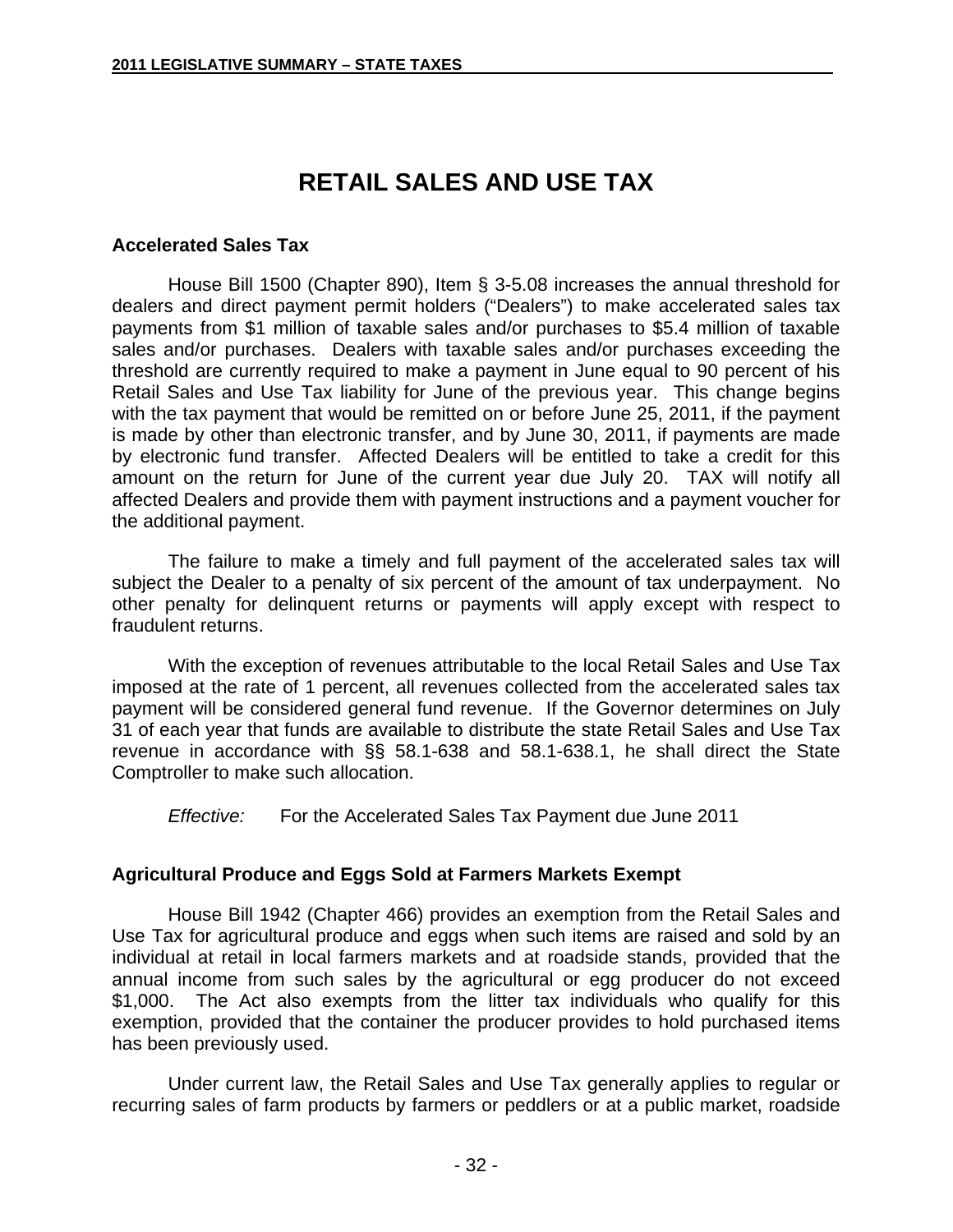stand, farm, or any other place. Wholesale sales, including those made by farmers are exempt. Likewise, the retail sale of eggs is subject to the sales tax in Virginia. As with other retailers, a farmer or egg producer regularly engaged in selling tangible personal property at retail must register as a dealer and collect and remit the Retail Sales and Use Tax due on retail sales.

Currently, the Retail Sales and Use Tax is imposed at a reduced rate of 2½ percent for food purchased for home consumption. Generally, this term includes most staple grocery food items and cold prepared foods packaged for home distribution. Farmers markets, supermarkets, and specialty meat and produce stores are among the list of retailers that are generally authorized to charge the reduced sales tax rate on sales of eligible food and beverages.

Virginia also imposes an excise tax on eggs purchased or sold for use or consumption in Virginia. The excise tax is imposed at a rate of 5 cents per 30-dozen case, or, if the eggs are purchased or sold in other than shell form, 11 cents per 100 pounds of liquid eggs or liquid equivalent. The excise tax is levied only once. There is an exemption for any person selling less than 500 cases of 30 dozen eggs per year.

Virginia also imposes an annual litter tax on manufacturers, wholesalers, distributors and retailers of certain products, including "groceries," at a rate of \$10 per establishment, from which business is conducted. An additional litter tax of \$15 per establishment is imposed on manufacturers, wholesalers, distributors, and retailers of groceries, soft drinks, carbonated waters, beer, and other malt beverages. TAX has interpreted groceries to include agricultural and dairy products.

| Effective: | July 1, 2011                |
|------------|-----------------------------|
| Amended:   | §§ 58.1-609.2 and 58.1-1707 |

# **Auditor of Public Accounts to Review Sales and Use Tax Distribution**

Senate Bill 1271 (Chapter 614) requires the Auditor of Public Accounts to perform a review of the collection and distribution of the Retail Sales and Use Tax, focusing on local retail sales and use taxes, as part of his annual audit of TAX. The Auditor must subsequently issue a report to the Chairmen of the House Committee on Appropriations, the House Committee on Finance, the Senate Committee on Finance, and the Tax Commissioner. Specifically, the Act requires that, for fiscal years ending June 30, 2011, and June 30, 2012, the Auditor review:

- o TAX's policies and procedures for collecting and distributing the local retail sales and use tax;
- o The procedures employed by local officials to identify entities that have not paid retail sales and use taxes, and how TAX could coordinate, assist, or work with local officials to collect and accurately distribute these collections; and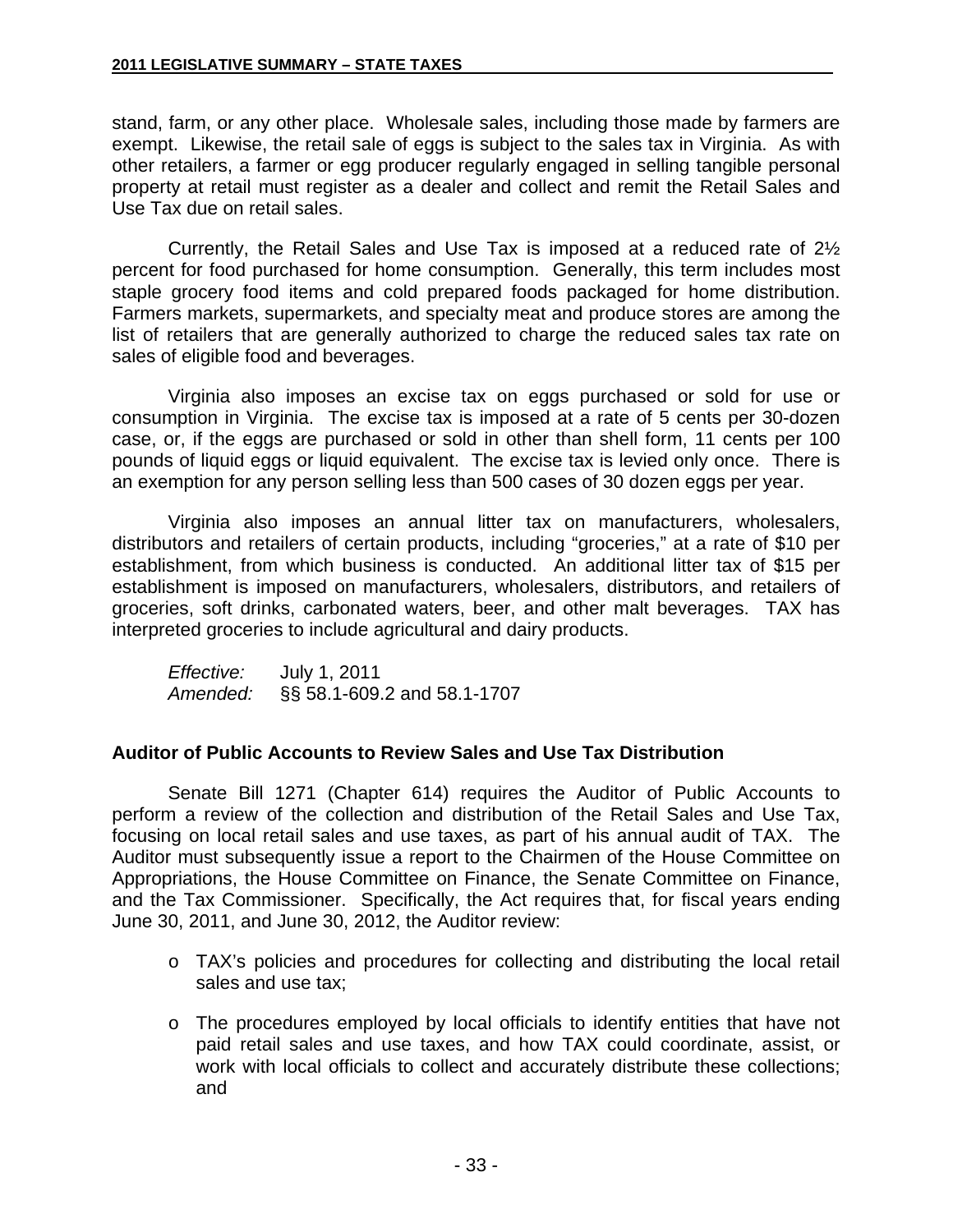o TAX's coordination and work with local officials to determine how, together, they can enhance the collections and accuracy of distribution of local retail sales and use taxes.

Under the Act, the Auditor must also evaluate the audits performed by TAX on retail sales and use tax collection and distribution, evaluate TAX's procedures for identifying the proper county or city for distributions of local retail sales and use taxes, and make recommendations to improve TAX's and the local officials' policies and procedures for the collection and distribution of retail sales and use taxes.

The Act also mandates that the Auditor recommend annual benchmarks for evaluating the effectiveness of TAX's local retail sales and use tax collection and distribution process, beginning with the Fiscal Year ending June 30, 2013, and distribute such recommendations to the Chairmen of the House Committees on Appropriations and Finance, the Senate Committee on Finance, and the Tax Commissioner.

*Effective:* July 1, 2011 *Amended:* § 30-133.2

## **Bank Security System Installers Treated as Retailers**

House Bill 1524 (Chapter 360) provides that businesses primarily engaged in the furnishing and installation of tangible personal property that provides electronic or physical security on real property used by financial institutions shall be treated as retailers of such property for the purpose of the Retail Sales and Use Tax. As a retailer, each business is required to collect the tax from purchasers, rather than paying the tax on its purchase of the material, even in situations in which such property is installed on real estate that is not for the use of a financial institution. Qualifying businesses must, therefore, give their suppliers a resale exemption certificate (Form ST-10) when making purchases of such items as vaults, safe deposit boxes, vault lockers, electronic security systems, digital video systems, card access systems, and similar equipment.

Currently, sellers and installers of tangible personal property that becomes real property after installation, are generally treated as contractors. As such, they pay tax on their purchases of tangible personal property because these purchases are deemed to be for the ultimate consumer. However, the law makes an exception for retailers who sell and install certain specified items, including fences, venetian blinds, window shades, awnings, storm windows and doors, floor coverings, cabinets, countertops, kitchen equipment, window air conditioning units, or other like or comparable items. These sellers and installers are deemed retailers and are authorized to collect Retail Sales and Use Tax from their customers on the sale of these items, provided they maintain a retail or wholesale place of business and an inventory of the items set forth above, and provided they perform installation as part of or incidental to the sale of the applicable items. If the business does not meet all three requirements of a retailer, as set forth above, it is deemed a contractor and must pay the sales tax on such items at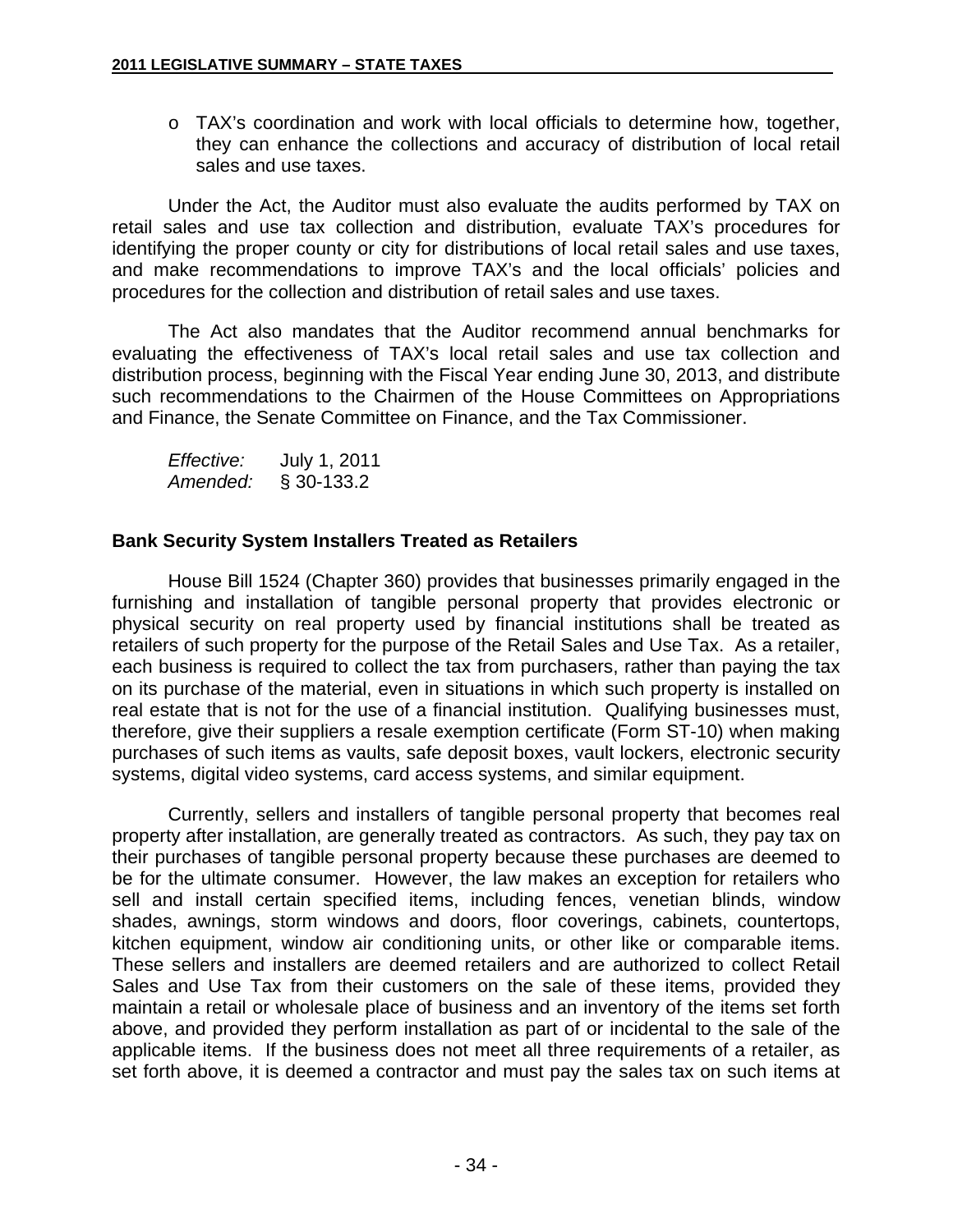the time of purchase or accrue use tax, even if it is making sales of fences, venetian blinds, or any of the items separately identified above.

*Effective:* July 1, 2011 *Amended:* § 58.1-610

### **Commercial Watercraft Fuel Exemption Expanded**

Senate Bill 1137 (Chapter 165) broadens the definition of "commercial watercraft" for the purposes of the Retail Sales and Use Tax exemption for fuels used in a commercial watercraft. The Act provides that "commercial watercraft" includes watercraft owned by a private business and used in the conduct of its own business or operations, including but not limited to the transport of persons or property.

Under current law, "commercial watercraft" is defined as watercraft employed in the business of commercial fishing, transporting persons or property for compensation or hire, or any other trade or business unless the watercraft is used in an activity of a type generally considered entertainment, amusement, or recreation.

The Retail Sales and Use Tax is imposed on every retail sale of fuel unless the fuel is subject to the Virginia Fuels Tax, or another Retail Sales and Use Tax exemption applies. Motor fuel and alternative fuel sold for use in a commercial watercraft are exempt from the Retail Sales and Use Tax, even if the Virginia Fuels Tax has been refunded to the purchaser.

*Effective:* July 1, 2011 *Amended:* §§ 58.1-609.1 and 58.1-2201

## **Drilling Equipment Exemption Sunset Date Extended**

Senate Bill 1343 (Chapter 183) extends the sunset date for the exemption from the Retail Sales and Use Tax for machinery, tools, and equipment used in the extraction of natural gas or oil from July 1, 2011 to July 1, 2016.

Virginia provides an exemption from the Retail Sales and Use Tax for raw materials, fuel, power, energy, supplies, machinery or tools or repair parts or replacement parts used directly in the drilling, extraction, or processing of natural gas or oil and the reclamation of the well area. The law defines "natural gas" as gas, natural gas, and coalbed methane gas. This exemption is only available if the preponderance of their use is directly in the drilling, extraction, refining, or processing of natural gas or oil for sale or resale, or in well area reclamation activities required by state or federal law. The exemption was enacted in 1994, with an original sunset date of June 30, 1996, which has since been extended on four separate occasions.

| Effective: | July 1, 2011   |
|------------|----------------|
| Amended:   | $§$ 58.1-609.3 |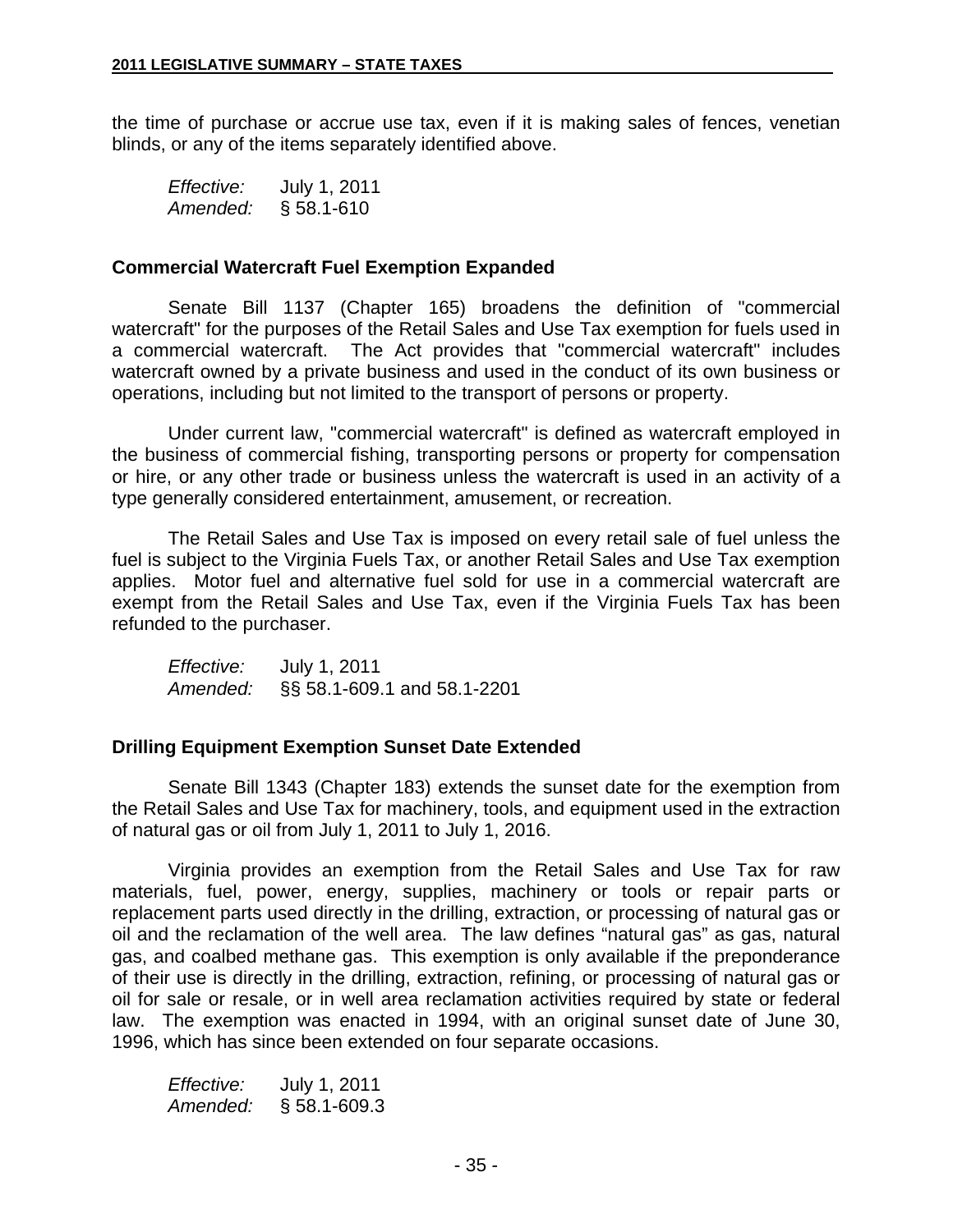## **Entitlement to Certain Sales Tax Revenues Expanded to Include Certain Hotels**

House Bill 2419 (Chapter 274) expands the types of qualifying public facilities for which designated municipalities may issue bonds that are eligible to be repaid from certain Retail Sales and Use Tax revenues generated by such facilities. The definition is expanded to include any hotel that is adjacent to a convention center owned by a public entity, where the hotel owner enters into a public-private partnership whereby the locality contributes infrastructure, real property, or conference space. The Act also extends the time period for which bonds that are eligible to be repaid can be issued to on or after January 1, 2011, but before July 1, 2015. The Act is intended to allow the City of Virginia Beach flexibility to qualify for the public facilities designation, which it originally obtained under 2009 legislation.

Under Virginia law, sales tax revenue attributable to sales in new or substantially and significantly renovated or expanded public facilities can be transferred back to municipalities to pay the costs of the bonds issued to finance these facilities. Qualifying public facilities include auditoriums, coliseums, convention centers, conference centers, and certain hotels and sports facilities located in the Cities of Hampton, Newport News, Norfolk, Portsmouth, Richmond, Roanoke, Salem, Staunton, or Suffolk.

The sales tax revenues generated from all transactions taking place in the applicable public facilities, such as concessionaire, vending machine, and merchandise sales, are transferred to the municipality. The locality is entitled to the funds to pay the costs of the bonds for the lifetime of the bonds, but not beyond 35 years, and such revenue must be applied to the repayment of the bonds. No remittance is made until construction of the facility is complete.

| Effective: | July 1, 2011   |
|------------|----------------|
| Amended:   | $§$ 58.1-608.3 |

# **Local Commissioners May Register Taxpayers for Retail Sales and Use Tax**

House Bill 2183 (Chapter 663) and Senate Bill 1226 (Chapter 674) authorize local commissioners of the revenue to elect to allow dealers seeking to register for the general Retail Sales and Use Tax and out-of-state contractors who are subject to the special use tax in Virginia the option of registering with the local commissioner of the revenue, rather than registering with the Tax Commissioner. The local commissioner must follow the guidelines, rules, or procedures set forth by the Tax Commissioner in providing these services.

The Act permits local commissioners of the revenue to register individuals who wish to register for the special state use tax as well as the general Retail Sales and Use Tax. The special state use tax is imposed on the storage or use of all motor vehicles, machinery, tools, or other equipment brought into Virginia for use in construction contracts. The special use tax does not apply to articles purchased in a state that does not impose a similar tax upon Virginia contractors. Current law requires that the owner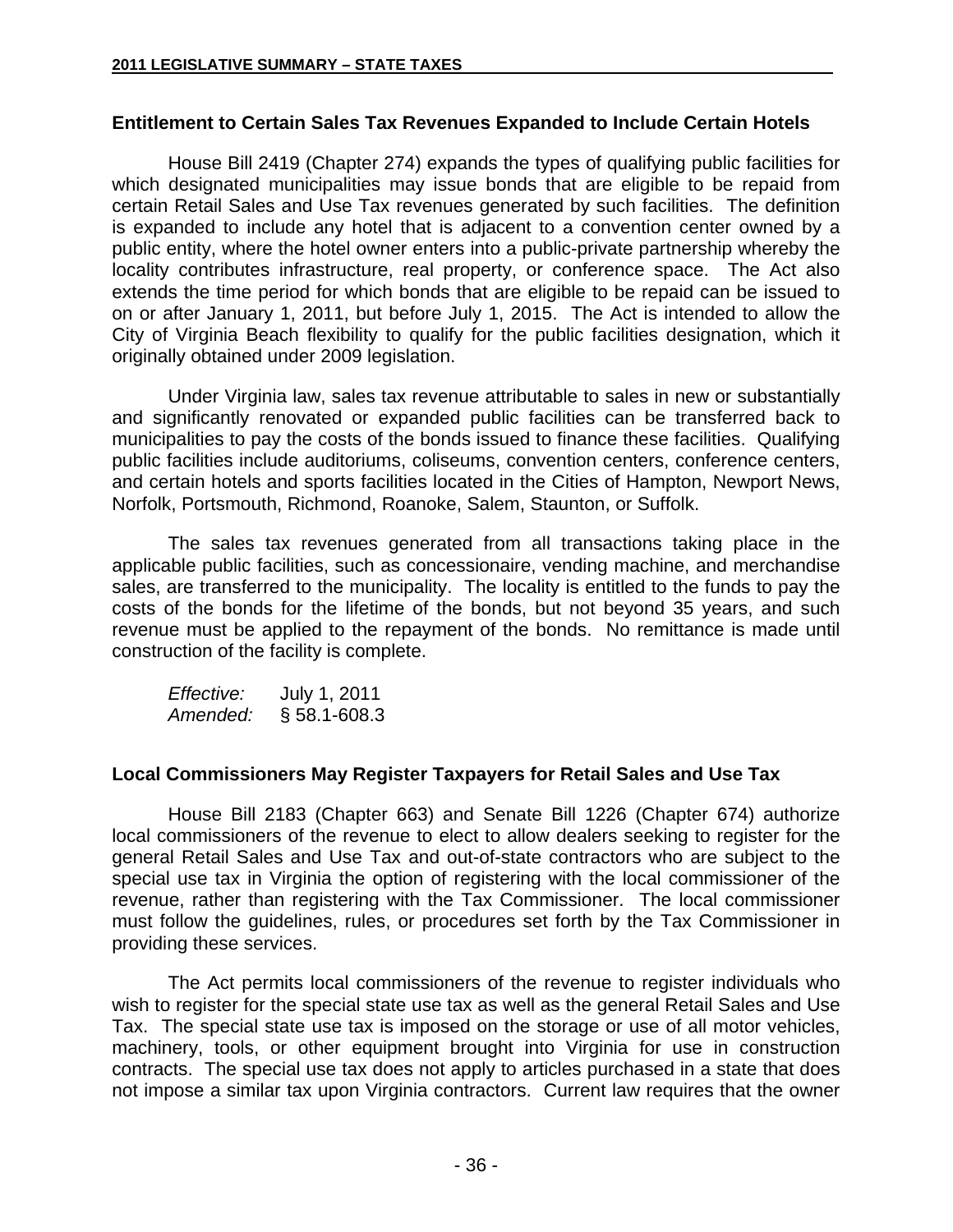or lessee of such property must register with the Tax Commissioner before such property is brought into Virginia, and must subsequently file quarterly reports and remit any taxes due.

The applications to register for the Retail Sales and Use Tax will remain the same, whether completed with the local commissioner of the revenue or the Tax Commissioner, and must set forth the name of the business, the location of the place or places of business, and any other information the Tax Commissioner deems necessary. Engaging in business as a dealer in Virginia without obtaining a certificate of registration or after a certificate of registration has been suspended or revoked continues to be a Class 2 misdemeanor under the Act.

*Effective:* July 1, 2011 *Amended:* §§ 58.1-604.2 and 58.1-613

## **Space Facilities Exemption Sunset Date Removed**

Senate Bill 965 (Chapter 286) removes the July 1, 2011 sunset date for the Retail Sales and Use Tax exemption for space facilities, space propulsion systems, satellites, space vehicles, space stations, and related items used to conduct "spaceport activities."

Virginia law provides an exemption from the Retail Sales and Use Tax for the sale, lease, use, storage, consumption or distribution of various types of tangible personal property used to conduct spaceport activities. The exemption includes items such as orbital or suborbital space facilities, space propulsion systems, space vehicles, satellites, space stations, and property contained in these items, as well as fuel, machinery and equipment used exclusively for spaceport activities. The sale of goods and services provided to operate and maintain launch facilities, launch equipment, payload processing facilities, and payload processing equipment is also exempt, provided these items are used to conduct spaceport activities.

| Effective: | July 1, 2011     |
|------------|------------------|
| Amended:   | $§ 58.1 - 609.3$ |

## **Tourism Zone Project Revenue Dedication**

House Bill 2285 and Senate Bill 1193 (Chapters 814 and 646) dedicate 1 percent of the state sales tax revenues generated by an authorized tourism project to outstanding debt for the project if the locality also directs local tax revenues to the project.

A locality that has established a tourism plan as determined by guidelines set forth by the Virginia Tourism Authority and has an authorized tourism project may direct at least 1 percent of the local sales tax revenues, or an equivalent amount of other local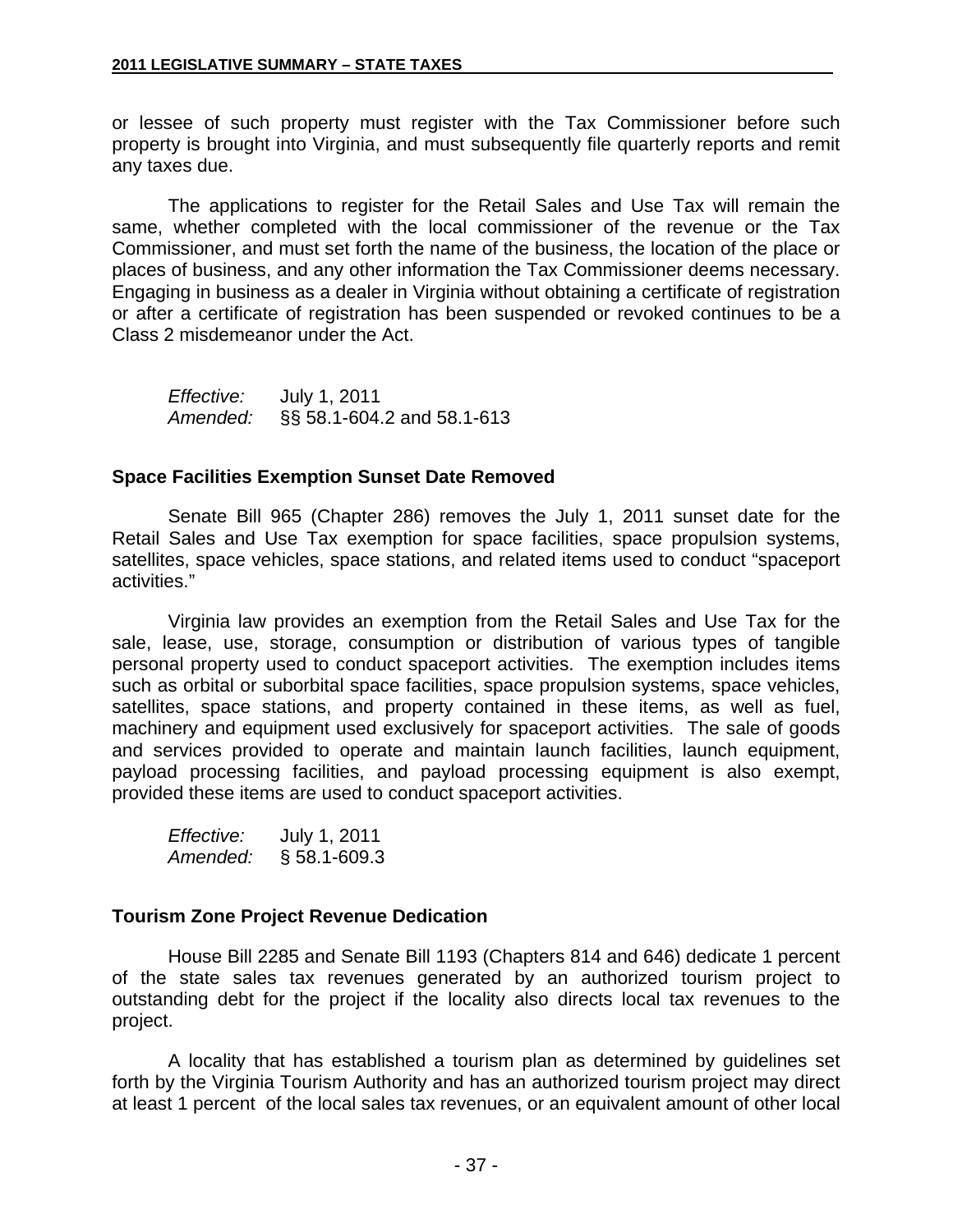tax revenues, generated by transactions taking place on the premises of the tourism project. The authorized tourism project must have been adopted by ordinance to meet a deficiency identified in the tourism plan. The revenues must be directed to outstanding debt used to construct and equip the project to assist the developer with a gap between expected development costs and available debt and equity capital.

If such an ordinance is adopted by the locality, the project is also entitled to 1 percent of the state sales tax revenues generated by transactions taking place on the premises of the tourism project from discretionary general fund revenues to apply in the same manner until the gap is paid or refinanced.

Prior to any entitlement of tax revenues, the owner of the project must i) have a minimum of 80 percent of funding for the project in place through debt or equity, ii) enter into a performance agreement with the local economic development authority or similar local or regional political subdivision, and iii) enter into an agreement to pay an access fee. The access fee would be the equivalent to 1 percent of the sales and use tax revenue generated and returned to the project. Both the access fee and tax revenues would be used to pay the debt service required to finance the project. In the event that the sales tax entitlement and the access fee exceeds any annual debt service required to finance the construction of the tourism project, such excess would be held in an account dedicated for the project until the debt is paid in full.

Under current law, localities are authorized to establish, by ordinance, one or more tourism zones. Localities may provide tax incentives within tourism zones for up to 20 years including, but not limited to 1) reduction of permit fees, 2) reduction of user fees and 3) reduction of any type of gross receipts tax. Localities are also authorized to provide regulatory flexibility within tourism zones for up to ten years including, but not be limited to 1) special zoning, 2) permit process reform, 3) exemption from ordinances and 4) any other incentive. The establishment of a tourism zone does not preclude the area from also being designated by the state as an enterprise zone.

| Effective: | July 1, 2011      |
|------------|-------------------|
| Added:     | $§ 58.1 - 3851.1$ |

## **Tire Recycling Fee to be Collected by Certain Tire Installers**

Senate Bill 1431 (Chapter 649) imposes the tire recycling fee on individuals who perform installation of tires in Virginia pursuant to an agreement with a person who makes a retail sale of such tires, but does not collect the tax. Thus, the Act reaches instate tire installers who have contractual agreements with out-of-state tire retailers that do not have nexus with the state of Virginia.

Every retailer of tires in Virginia is subject to the tire recycling fee, at a rate of \$1.00 for each new tire sold. The rate is scheduled to be reduced to \$0.50 per tire on July 1, 2011. "Retailer of tires" is defined to mean any person engaged in the business of making retail sales of tires, whether new or used, in Virginia.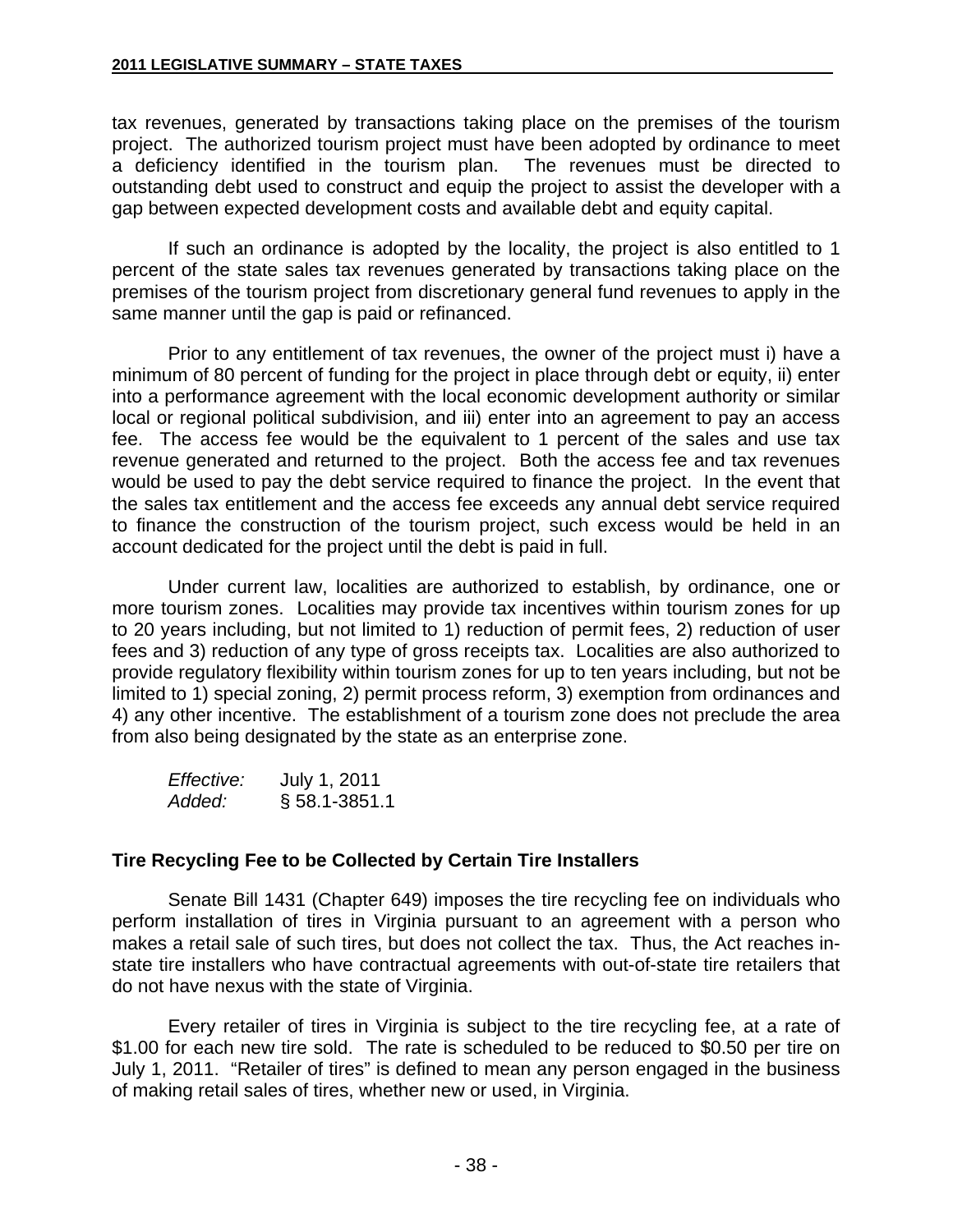*Effective:* July 1, 2011 *Amended:* § 58.1-640

# **TOBACCO PRODUCTS TAX**

### **Reinstatement of Dealer Discount**

House Bill 1500 (Chapter 890), Item § 3-5.09 reinstates the two percent dealer compensation for the Tobacco Products Tax beginning with the June 2011 return due July 20, 2011.

In the 2010 General Assembly Session, the dealer discounts for the Tire Fee, the Communications Sales and Use Tax, the landline E-911 Tax, and the Tobacco Products Tax were suspended beginning with the June return due July 20, 2010. The Retail Sales and Use Tax dealer discount was also suspended for dealers required to remit the Retail Sales and Use Tax by electronic funds transfer, and reduced for other dealers. The Tobacco Products Tax is remitted monthly by each distributor to TAX when the distributor files his Form TT-8, Virginia Tobacco Products Tax Return.

*Effective:* For the June 2011 return

# **AIRCRAFT SALES AND USE TAX**

### **Exemptions for Certain Aircraft**

House Bill 2221 and Senate Bill 1188 (Chapters 492 and 443) provide an exemption from the Aircraft Sales and Use Tax for aircraft sold or leased by certain companies and expand the exemption for aircraft removed from the Commonwealth within 60 days of purchase.

The Acts provide an exemption from the Aircraft Sales and Use Tax beginning July 1, 2011 and ending December 31, 2014 for any aircraft sold or leased by a qualified company that is an aviation-related company, limited liability company, partnership, or a combination of such entities that have a common ownership interest. In order to be eligible for the exemption, the qualified company must i) be headquartered in the Commonwealth, ii) make a new capital investment of at least \$4 million in aviation-related real estate and real estate improvements in the Commonwealth related to public-use airports between January 1, 2010 and December 31, 2014, iii) create at least 50 new jobs between January 1, 2010 and December 31, 2014 paying at least one and a half times the prevailing average wage in the locality in which the jobs are located, and iv) own or use aircraft not previously subject to the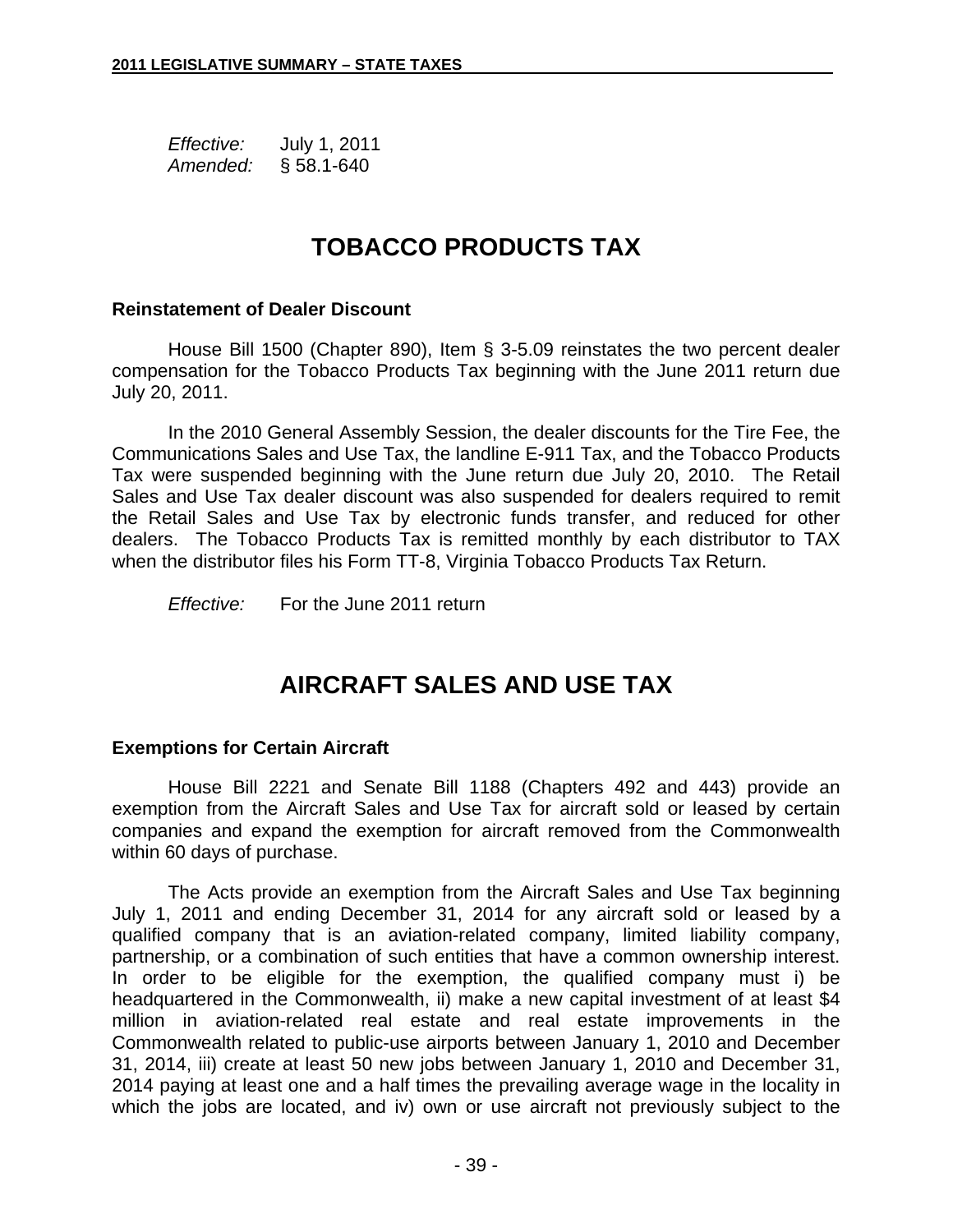Virginia aircraft sales and use tax that are primarily used for intrastate, interstate, or foreign commerce. The investment and jobs are required to be made in accordance with a memorandum of understanding with the Virginia Economic Development Partnership entered into on or before December 31, 2014. Persons qualifying for the exemption are also entitled to a refund for any aircraft sales and use tax paid between January 1, 2011, and before July 1, 2011.

Under current law, the aircraft sales and use tax is generally imposed at the rate of 2 percent on the retail sale of every aircraft sold in Virginia and upon the use in Virginia of any aircraft required to be licensed by the Department of Aviation. All aircraft owned by residents of the Commonwealth or owned by nonresidents, if they are based in Virginia more than 60 days in a 12-month period, are required to be licensed. Aircraft sold in Virginia but removed within 60 days are not subject to the licensure requirement or subject to the tax.

The Acts also exempt aircraft sold in the Commonwealth and registered outside of the Commonwealth from the aircraft sales and use tax so long as the aircraft is removed from the Commonwealth within 60 days of the date of purchase on the Bill of Sale. If the aircraft is removed within 60 days of the date of purchase, the time between the date of purchase and the removal of the aircraft will not be counted for purposes of determining whether an aircraft is required to be licensed in the Commonwealth.

*Effective:* July 1, 2011 *Amended:* § 58.1-1505

# **COMMUNICATIONS SALES AND USE TAX**

# **Local Distributions from the Communications Sales and Use Tax**

House Bill 1941 (Chapter 364) increases Lancaster County's monthly distribution from the Communications Sales and Use Tax Trust Fund ("Fund") beginning July 1, 2011, to the distribution due to Lancaster County if, in addition to the revenues Lancaster County received from telecommunications and television cable taxes in Fiscal Year 2006, it had received \$270,497 in local consumer utility taxes on telephone service in Fiscal Year 2006.

Under 2006 House Bill 568 (*Acts of Assembly* 2006, Chapter 780), revenue from the Communications Sales and Use Tax, the Landline E-911 Tax and the Cable Television Rights-of-Way Fee (the "Communications Taxes") is collected and remitted monthly by communications services providers to TAX and deposited into a nonreverting fund known as the Communications Sales and Use Tax Trust Fund (the "Fund"). After transferring moneys from the Fund to TAX to pay for the direct costs of administering the Communications Taxes, the moneys in the Fund are allocated and distributed to localities after payment (1) to the Department of Deaf and Hard-of-Hearing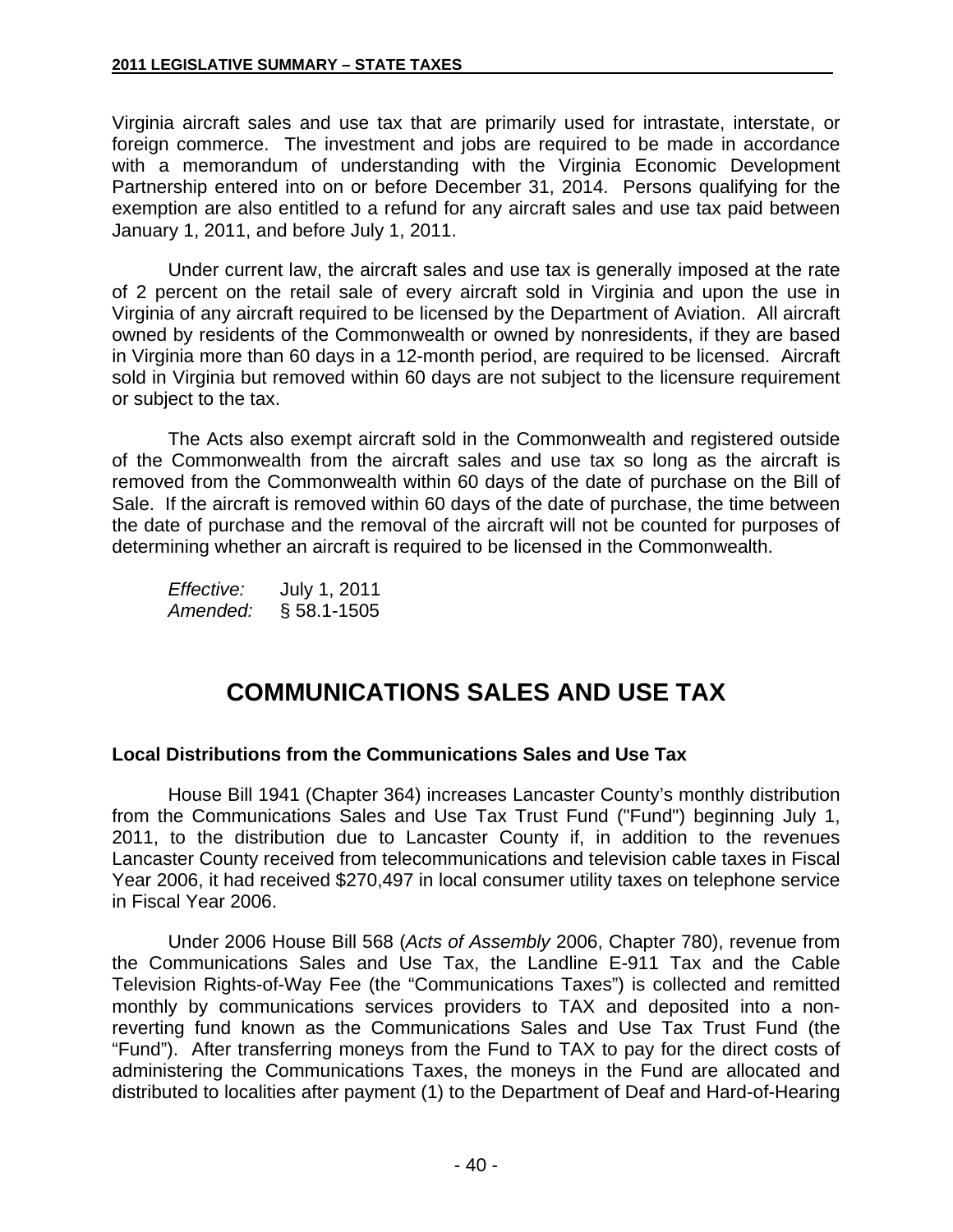to fund the telephone relay service center and (2) any franchise fee amount due to localities in accordance with any cable television franchise agreements in effect as of January 1, 2007.

Under current law, a locality may request a ruling from TAX adjusting its distribution from the Fund so long as the aggregate redistribution from all other localities does not exceed \$100,000. A locality is required to present evidence to TAX that it collected telecommunications or television cable funds in Fiscal Year 2006 from repealed local communications taxes and fees before obtaining a ruling from TAX.

*Effective:* July 1, 2011 *Amended:* § 58.1-662

# **WIRELESS E-911 SURCHARGE**

## **Transfer of the Administration of the Wireless E-911 Surcharge**

Senate Bill 1123 (Chapter 162) transfers the collection of the wireless E-911 surcharge from the Wireless E-911 Services Board ("Board") to TAX. Under current law, each wireless service carrier and reseller must collect a surcharge of \$0.75 per month on each wireless service number of its postpaid customers through its regular billing and the revenues are deposited into the Wireless E-911 Fund. Wireless service carriers and resellers may retain an amount equal to three percent of the amount collected as dealer compensation.

TAX administers the landline E-911 tax paid by landline carriers, which is remitted using the Communications Sales and Use Tax return. Effective January 1, 2011, a prepaid wireless E-911 fee of \$0.50 is imposed on each retail purchase of prepaid wireless calling service. The prepaid wireless E-911 fee is administered by TAX and collected by retail merchants at the point of sale and separately stated on the invoice or receipt or otherwise disclosed to the customer. Prior to January 1, 2011, prepaid wireless calling service was subject to the wireless E-911 surcharge collected by carriers and resellers and remitted to the Board.

The Board is responsible for allocating the wireless E-911 funds and managing moneys appropriated for emergency telecommunication services in local jurisdictions. After the Board subtracts sufficient funds for various appropriations provided in the Appropriations Act, the Board provides payments to wireless service providers based on their estimated allowable wireless E-911 costs, distributes revenues based on a formula to localities for the wireless E-911 costs of their public safety answering point operators, and oversees a grant program.

*Effective:* July 1, 2011 *Amended:* § 56-484.17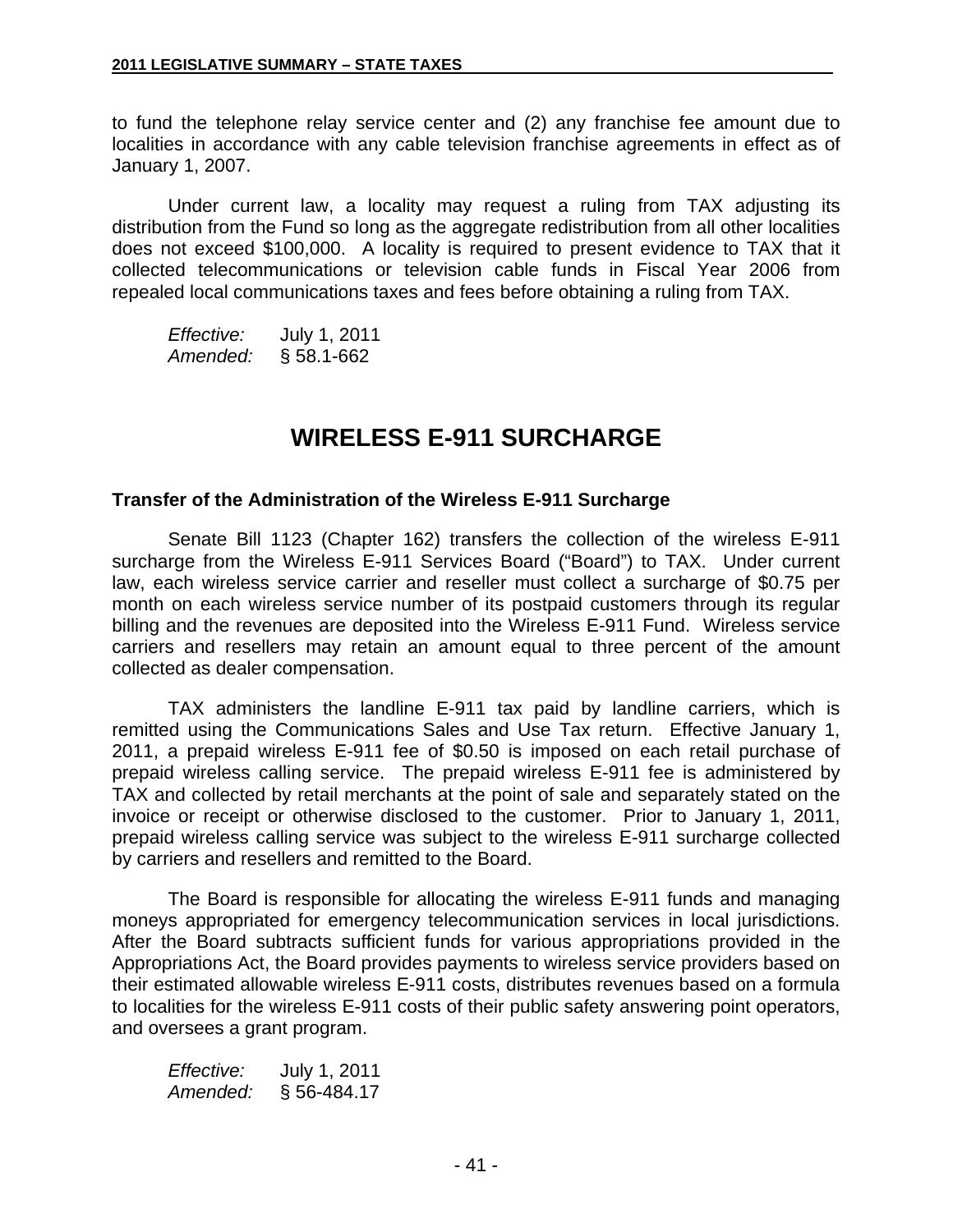## **Definition of "Wireless E-911 Surcharge"**

House Bill 2184 (Chapter 120) requires wireless service carriers and resellers to bill the wireless E-911 surcharge of \$0.75 per month on each mobile telecommunications service device capable of two-way interactive voice communication of its postpaid customers.

Under current law, wireless service carriers and resellers are required to bill the wireless E-911 surcharge of \$0.75 per month on each mobile telecommunications service number of a customer with a place of primary use in Virginia. The surcharge is currently administered by the Wireless E-911 Services Board ("Board"), and the revenues are deposited into the Wireless E-911 Fund. Effective July 1, 2011, the collection of the wireless E-911 surcharge will be transferred from the Wireless E-911 Services Board to TAX.

TAX administers the landline E-911 tax paid by landline carriers, which is remitted using the Communications Sales and Use Tax return. Effective January 1, 2011, a prepaid wireless E-911 fee of \$0.50 is imposed on each retail purchase of prepaid wireless calling service. The prepaid wireless E-911 fee is administered by TAX and collected by retail merchants at the point of sale and separately stated on the invoice or receipt or otherwise disclosed to the customer. Prior to January 1, 2011, prepaid wireless calling service was subject to the wireless E-911 surcharge collected by carriers and resellers and remitted to the Board.

| Effective: | July 1, 2011    |
|------------|-----------------|
| Amended:   | $§ 56 - 484.12$ |

## **Distributions of the Wireless E-911 Fund**

Senate Bill 788 (Chapter 630) requires the Wireless E-911 Services Board ("Board") to recalculate the distribution percentage of the Wireless E-911 Fund for each public safety answering point annually before the start of each fiscal year based on the cost and call load data from one or more of the previous fiscal years. Currently, the board calculates the distribution formula each October based on the data from the prior year.

Under current law, wireless service carriers and resellers are required to bill the wireless E-911 surcharge of \$0.75 per month on each mobile telecommunications service number of a customer with a place of primary use in Virginia. The surcharge is currently administered by the Board, and the revenues are deposited into the Wireless E-911 Fund. Effective July 1, 2011, the collection of the wireless E-911 surcharge will be transferred from the Wireless E-911 Services Board to TAX.

*Effective:* July 1, 2011 *Amended:* § 56-484.17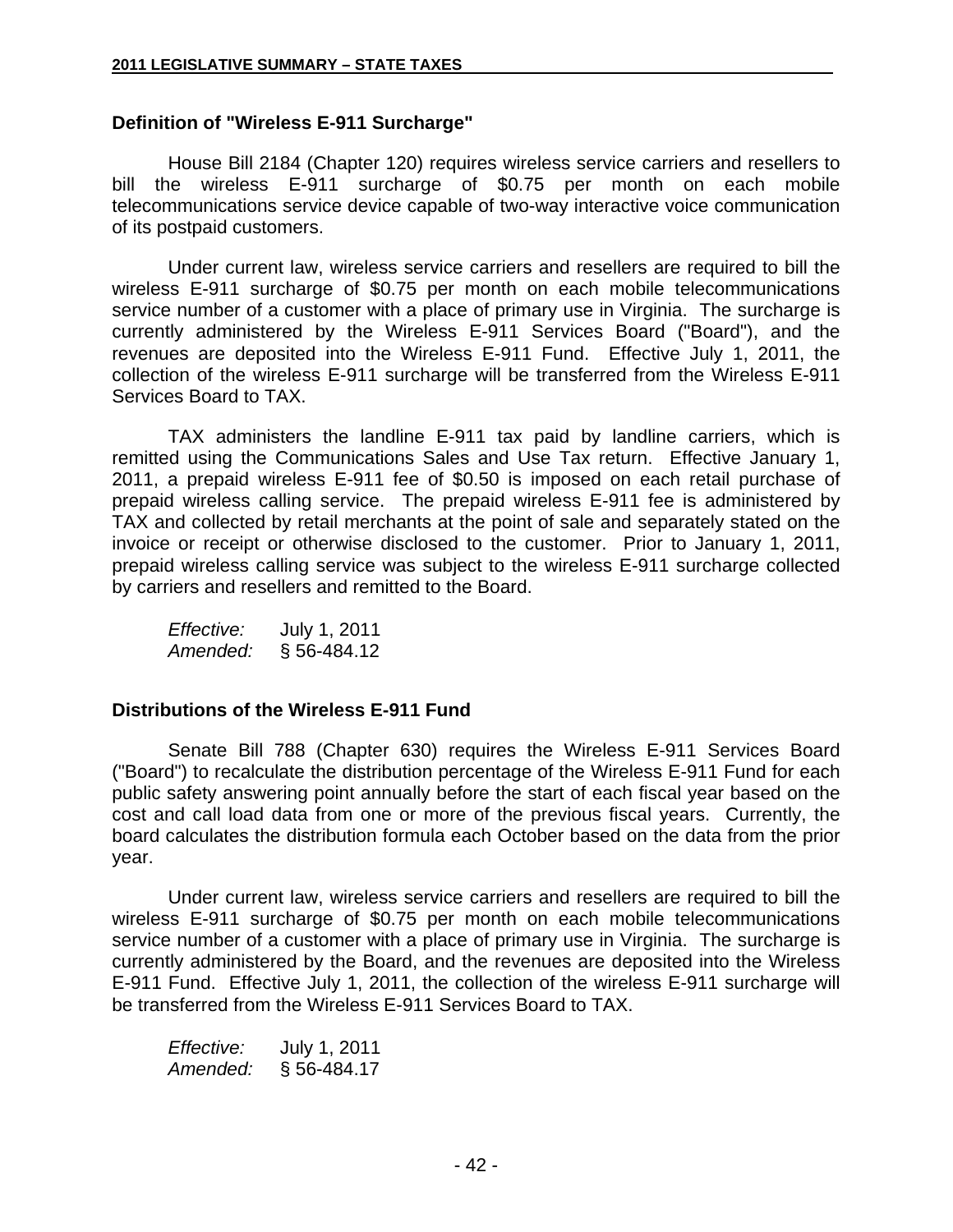# **MOTOR VEHICLE RENTAL TAX**

## **Transfer of the Administration of the Motor Vehicle Rental Tax**

House Bill 1798 and Senate Bill 1132 (Chapters 405 and 639) transfer the administration and collection of the Motor Vehicle Rental Tax from the Department of Motor Vehicles ("DMV") to TAX.

Under current law, DMV administers the Motor Vehicle Rental Taxes and Fee. The Motor Vehicle Rental Tax is imposed on motor vehicles with a gross vehicle weight rating or gross combined weight rating of 26,000 pounds or less at a rate of 4 percent of the gross proceeds. An additional motor vehicle rental tax is imposed on the rental of every motor vehicle regardless of the weight, except for motorcycles and manufactured homes, at a rate of 4 percent of the gross proceeds. A 2 percent rental fee is also levied on the gross proceeds from the rental of motor vehicles, except for motorcycles and manufactured homes. Most passenger vehicles that are rented are subject to all of the taxes and fee at a combined rate of 10 percent of the gross proceeds.

The revenues from the vehicle rental tax of 4 percent that is imposed on motor vehicles with a gross vehicle weight rating or gross combined weight rating of 26,000 pounds or less, approximately \$30 million annually, are dedicated to the Rail Enhancement Fund. The revenues from the additional vehicle rental tax imposed on the rental of every motor vehicle at the rate of 4 percent, approximately \$34 million annually, are distributed quarterly to the city, town, or county where the vehicle was delivered to the rentee. The revenues from the 2 percent vehicle rental fee, approximately \$15 million annually, are deposited to the general fund.

| <i>Effective:</i> | July 1, 2012                                                   |
|-------------------|----------------------------------------------------------------|
| Amended:          | §§ 33.1-221.1:1.1, 46.2-711, 46.2-755, 58.1-604.1, 58.1-2401   |
|                   | through 58.1-2404, 58.1-2411, 58.1-2419, 58.1-2420, 58.1-2421, |
|                   | 58.1-2424, 58.1-2425, and 58.1-3510                            |
| Added:            | §§ 58.1-1734 through 58.1-1741                                 |
| Repealed:         | §§ 58.1-2407 through 58.1-2410 and 58.1-2412 through 58.1-2417 |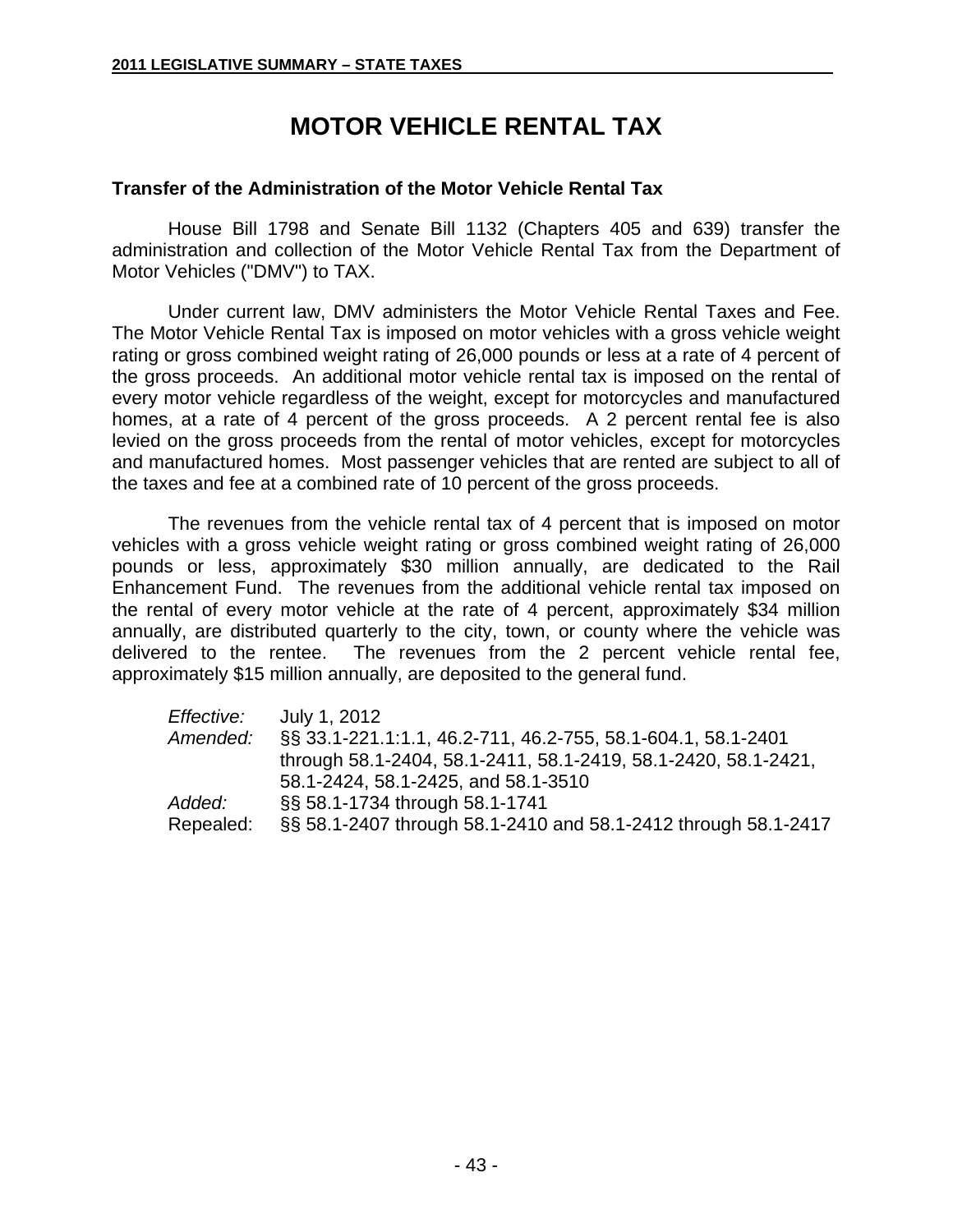# **LOCAL TAX**

# **LEGISLATION**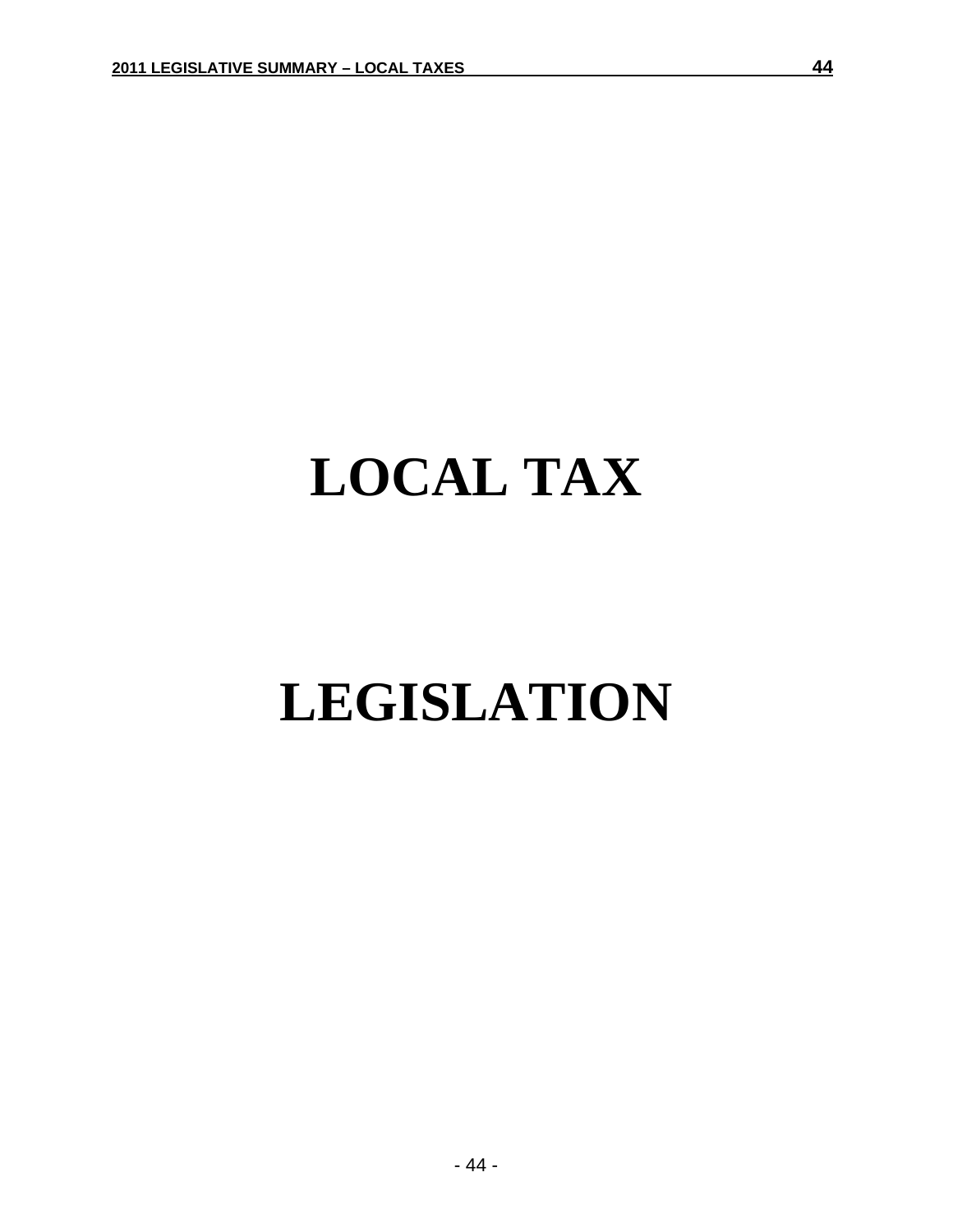# **GENERAL PROVISIONS**

## **Publication of Information by Local Governments**

House Bill 2155 and Senate Bill 844 (Chapters 485 and 597) authorize local governments to publish certain information relating to warrants paid for the locality by the local treasurer. Under the provisions of these acts, local governments would be authorized to publish aggregated information relating to warrants paid, classified by expenditure item, recipient, date, or disbursement. Localities would be prohibited from publishing any information that is protected under federal or state law, including but not limited to confidential tax records.

Under current law, local treasurers must keep a record of all warrants that are legally drawn by the local governing bodies and presented for payment by the local treasurer. Each entry shall contain the amount of the warrant, the number of the warrant, in whose favor the warrant is drawn and the date on which the warrant is issued. Warrants must be paid in the order presented out of the fund drawn upon. Local treasurers are only authorized to release information contained in the warrants in order to establish the status of a claim previously reported as having been paid when a person legally entitled to the funds presents evidence that a previously submitted claim has not been paid.

| Effective: | July 1, 2011    |
|------------|-----------------|
| Amended:   | $§ 58.1 - 3131$ |

# **COLLECTION OF LOCAL TAXES**

### **Collection of Delinquent Taxes by Private Collection Agents**

House Bill 1425 (Chapter 383) reduces the period of delinquency before which a local treasurer may use a private collection agent to collect delinquent local taxes from six months to three months. This Act also allows local treasurers to refer delinquent real estate taxes to private collection agents.

Under current law, local treasurers, with the approval of the local governing body, may employ the services of private collection agents to assist with the collection of any local taxes, other than real estate taxes, that remain delinquent for a period of six months or more and for which the statute of limitations has not yet run. This Act decreases the required period of delinquency from six months to three months and allows local treasurers to refer delinquent real estate taxes to private collection agents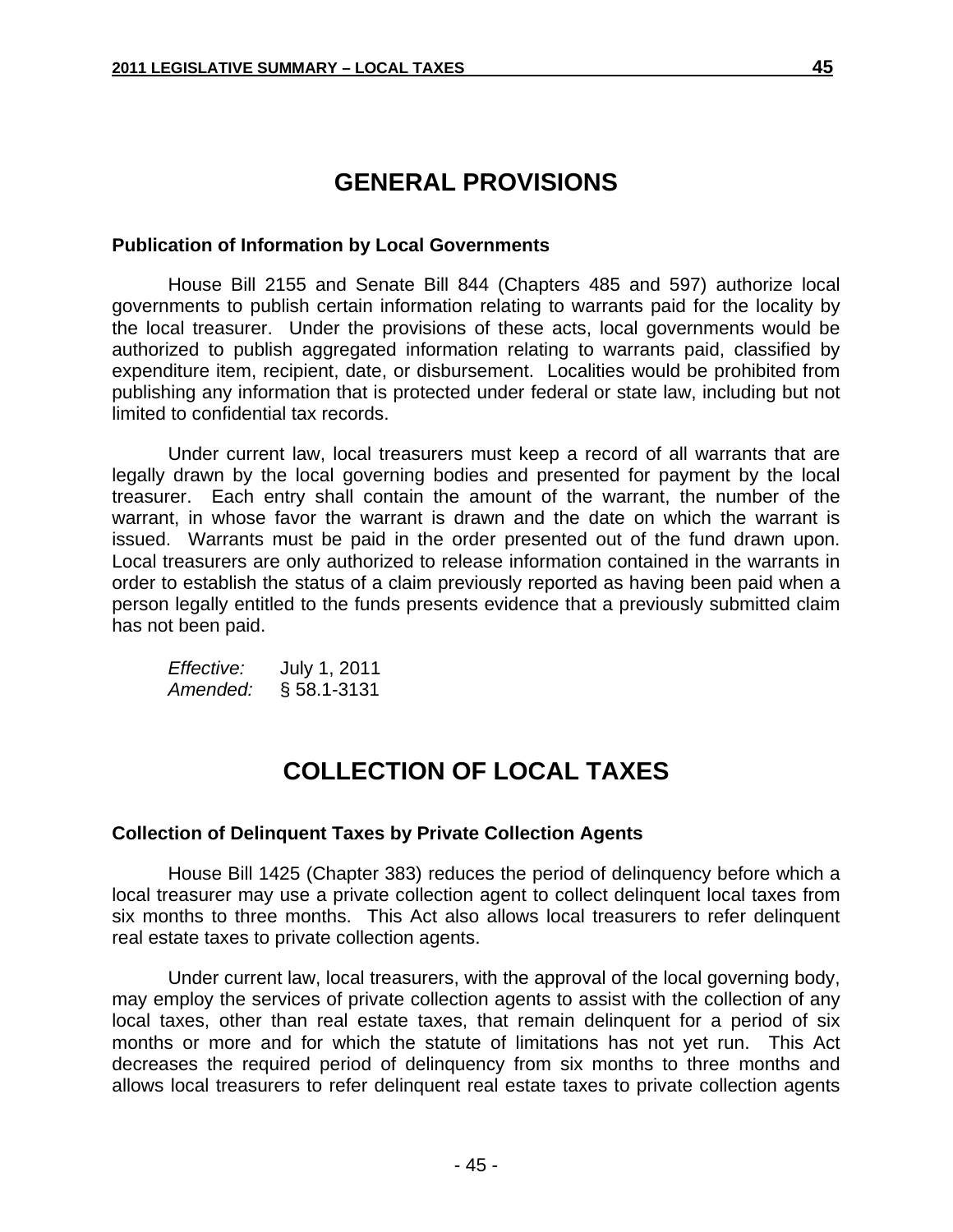for collection, in addition to other local taxes that may currently be referred to private collection agents.

*Effective:* July 1, 2011 *Amended:* § 58.1-3919.1

# **BUSINESS, PROFESSIONAL & OCCUPATIONAL LICENSE TAX**

#### **Local Option to Impose Based on Virginia Taxable Income**

House Bill 1437 (Chapter 685) allows localities the option to impose the Business, Professional and Occupational License ("BPOL") tax on either the gross receipts or the Virginia taxable income of a business, except for certain public service corporations. The BPOL tax on i) telephone and telegraph companies, ii) water companies, and iii) heat, light and power companies (except electric suppliers, gas utilities and gas suppliers, and pipeline distribution companies) would continue to be required to be imposed at a rate not to exceed one-half of one percent of the gross receipts of such company accruing from sales to the ultimate consumer in the locality.

The Business, Professional and Occupational License (BPOL) tax is a tax on businesses for the privilege of engaging in business at a definite place of business within a Virginia locality. Under current law, the measure or basis of the BPOL tax generally is the gross receipts of the business.

| Effective: | July 1, 2011    |
|------------|-----------------|
| Amended:   | $§ 58.1 - 3702$ |

#### **Tax Relief for Businesses Locating in a Locality**

House Bill 1587 (Chapter 25) clarifies that localities, by ordinance, may provide an exemption, refund, rebate, or other relief from the Business, Professional, and Occupational License ("BPOL") Tax for a period not to exceed 2 years for businesses locating for the first time in a locality. The bill would also provide that a business would not be deemed to locate for the first time in a locality on the basis of merger, acquisition, similar business combination or a change in business form.

| Effective: | July 1, 2011    |
|------------|-----------------|
| Amended:   | $§ 58.1 - 3703$ |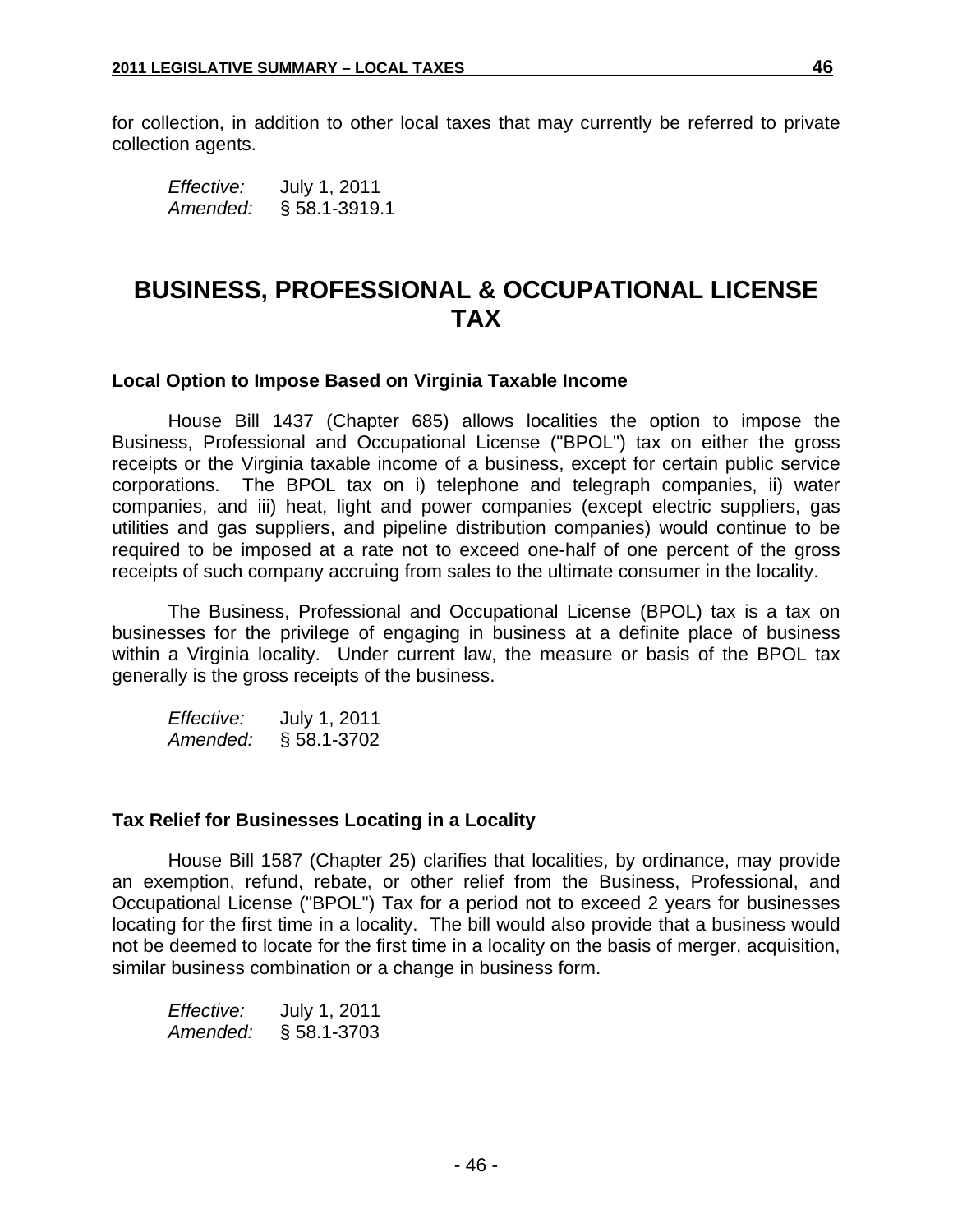#### **Exemption for Unprofitable Businesses**

Senate Bill 1408 (Chapter 188) authorizes localities for taxable years beginning on or after January 1, 2012, to exempt, by ordinance, Business, Professional, and Occupational License ("BPOL") tax or fees of any business that does not have an aftertax profit for the taxable year. The business would be required to offer its income tax return to the local commissioner of the revenue as proof. Eligibility would be determined annually, and it is the obligation of the business owner to submit the applicable income tax return.

*Effective:* July 1, 2011 *Amended:* § 58.1-3703

# **TRANSIENT OCCUPANCY TAX**

## **Authorizes Madison County to Levy a Combined Transient Occupancy and Food and Beverage Tax**

House Bill 1451 (Chapter 192) authorizes Madison County to levy a combined transient occupancy and food and beverage tax on the aggregate charges for rooms and meals in bed and breakfast establishments, provided such charges are not separately stated. Under the Act, Madison County may impose the tax at a maximum rate of four percent of the total amount charged for the occupancy of the room and for the food and beverages. Madison County must first approve a food and beverage tax in a referendum within the county.

Currently, counties may impose a transient occupancy tax at a maximum rate of two percent on hotels, motels, boarding houses, travel campgrounds, and other facilities offering guest rooms, unless the rooms are rented on a continuous basis by the same individual or group for 30 or more continuous days. Counties with specific statutory authority may impose an additional tax or a tax in excess of two percent.

Counties may also levy a tax on food and beverages sold for human consumption at a maximum rate of four percent of the amount charged for such food and beverages. The tax does not apply to food and beverages sold through vending machines, by nonprofit cafeterias in public schools, by nursing homes, and by hospitals. With the exception of a few specifically enumerated counties, localities may only levy this tax if it is first approved in a referendum within the county.

In 1999, legislation was enacted that authorized Rappahannock County to permit bed and breakfast establishments that provide both transient accommodations and food and beverages to combine such charges and to apply the transient occupancy and food and beverage taxes to the combined charge at a rate not exceeding four percent. Prior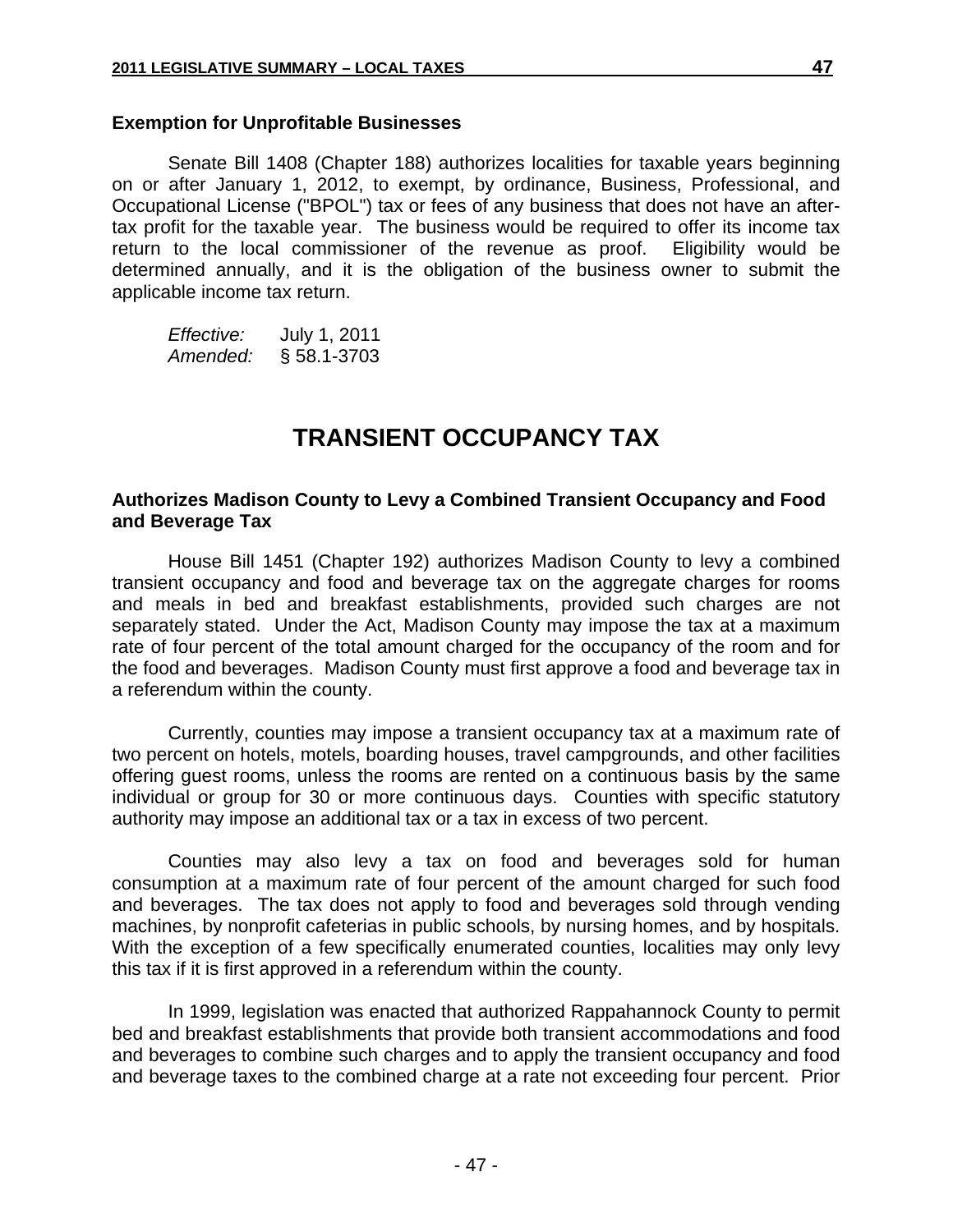to enactment of this Act, besides Rappahannock County, no other counties were authorized to levy this combined transient occupancy and food and beverage tax.

| Effective: | July 1, 2011    |
|------------|-----------------|
| Amended:   | $§ 58.1 - 3842$ |

## **Authorizes Certain Counties to Impose Transient Occupancy Tax at Increased Rate**

Two Acts authorize certain counties to impose the transient occupancy tax at a maximum rate of five percent.

House Bill 1452 (Chapter 385) adds Accomack, Brunswick, Madison and Washington Counties to the list of counties that are currently authorized to impose the transient occupancy tax at a maximum rate of five percent.

Senate Bill 984 (Chapter 606) adds Brunswick and Washington Counties to the list of counties that are currently authorized to impose the transient occupancy tax at a maximum rate of five percent.

Both Acts provide that revenues from the portion of tax in excess of two percent must be used solely for tourism or marketing of tourism.

Currently, any county may impose a transient occupancy tax at a maximum rate of two percent upon the adoption of an ordinance on hotels, motels, boarding houses, travel campgrounds, and other facilities offering guest rooms. The tax applies to rooms rented on a continuous basis by the same individual or group for 30 or more continuous days, and applies only to rooms that are intended or suitable for dwelling and sleeping. Rooms used for alternative purposes, such as banquet and meeting rooms, are not subject to the tax.

Virginia law currently identifies 38 counties that may impose a transient occupancy tax at a maximum rate of five percent. The revenues for the portion of the tax in excess of two percent must be designated and spent solely for tourism, marketing of tourism, or initiatives that attract travelers to the locality and generate tourism revenues in the locality. Several additional counties are authorized to impose additional transient occupancy taxes, at rates separately specified by statute, the funds of which are allocated to promoting tourism, business travel, and other specified projects within the counties.

*Effective:* July 1, 2011 *Amended:* § 58.1-3819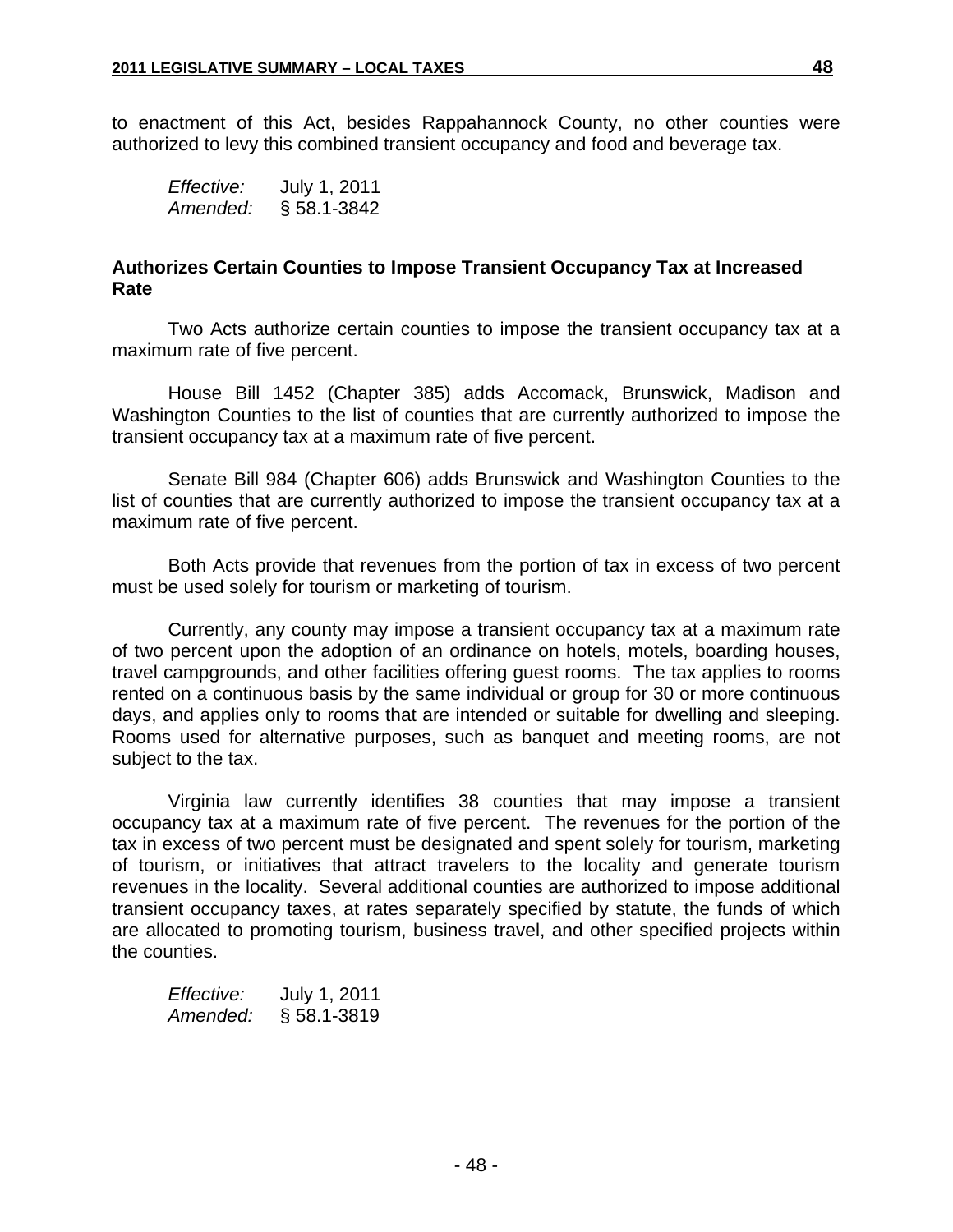## **Sets forth Additional Rules for Members of the Committee of the Williamsburg Area Destination Marketing Committee**

Senate Bill 1344 (Chapter 677) prohibits more than one person from the same local government, including the governing body of the locality, from serving as a member of the Williamsburg Area Destination Marketing Committee, an organization that exists to advertise the Historic Triangle Area as an overnight tourism destination. The Act also prohibits a committee member who subsequently becomes either a member of one of the local governing bodies in the Historic Triangle, or an employee of one of the local governments from serving as a member of the committee during his tenure with the local governing body or local government. In such a case, the body that made the selection must select a replacement to serve as a member of the Committee.

Currently, the Counties of James City and York are authorized to impose an additional transient occupancy tax at a maximum rate of \$2 per room per night, the revenues of which are designated for advertising the Historic Triangle area, which includes all of the City of Williamsburg and the Counties of James City and York, as an overnight tourism destination by members of the Williamsburg Area Destination Marketing Committee of the Greater Williamsburg Chamber and Tourism.

The Committee consists of 10 members chosen by the governing bodies of the City of Williamsburg, the County of James City, and the County of York, as well as various associations, foundations, and alliances. One member is the President and Chief Executive Officer of the Virginia Tourism Authority, and serves ex-officio. In addition, the President of the Williamsburg Area Chamber of Commerce and Convention and Visitors Bureau and the Executive Director of the Williamsburg Hotel and Motel Association each serve ex officio with nonvoting privileges. With the exception of the members chosen by the governing bodies of Williamsburg, James City County, and York County, and the nonvoting members, each of these members is given one vote apiece.

| Effective: | July 1, 2011    |
|------------|-----------------|
| Amended:   | $§ 58.1 - 3823$ |

# **REAL PROPERTY TAX**

### **Authorizes Localities to Appoint Two Alternate Board of Equalization Members**

House Bill 1470 (Chapter 10) authorizes circuit courts to appoint up to two alternate members to serve and vote on Boards of Equalization if a member of the board is absent or abstains. The Act allows the chairman of the board to select one of the appointed alternates to serve in the absent or abstaining member's place and to vote on any proceeding in which a regular member is absent or abstains. These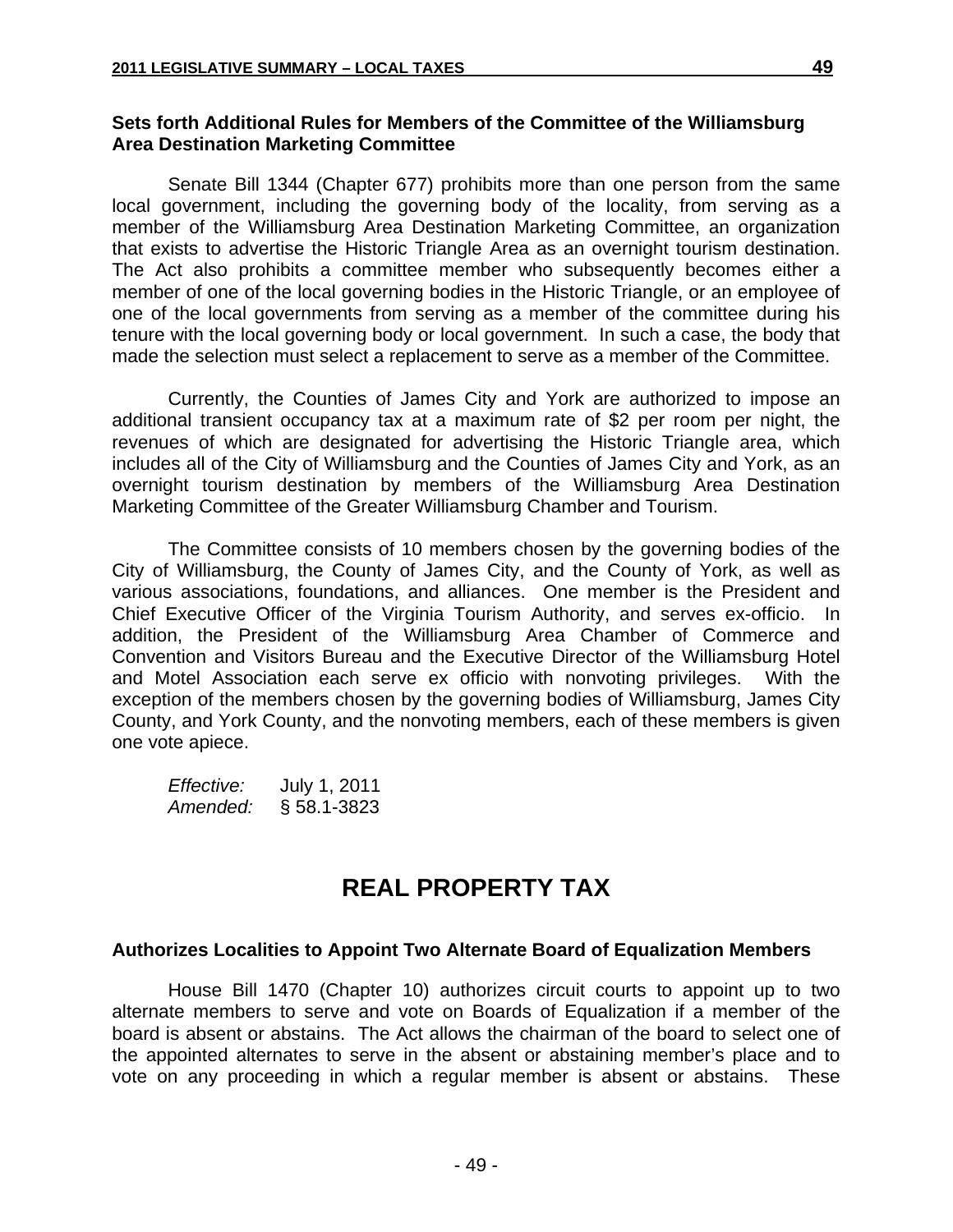alternate board members must possess the same qualifications, and are given the same terms and compensation as regular members.

Under current law, circuit courts within each county or city are authorized to appoint a three- to five- member Board of Equalization, whose purpose is to hear complaints regarding a lack of uniformity of errors in acreage in a real property assessment and complaints that real property is assessed at more than fair market value. The Board may subsequently increase, decrease, or confirm assessments based on fairness. If the Board determines that an increase in the assessment amount is necessary, it must provide notice to the owner of the property and an opportunity to show cause against such an increase before the increase is applied.

Under the Act, the number of alternate members a circuit court may appoint differs depending upon the form of government under which the locality operates, and the duration of their terms differ depending upon whether the alternates are appointed to a permanent or temporary board of equalization. Localities that operate under a county manager or county executive plan of government are authorized to appoint up to two alternate members. Localities with temporary boards of equalization (other than those operating under a county manager or county executive form of government) may appoint one alternate member in the case of a three-member board and two alternate members in the case of a five-member board to serve in the absence of a regular board member. Localities with permanent boards of equalization may appoint one alternate member to serve for a two-year term in the case of a three-member board, and two alternate members (one to serve for a one-year term, and one to serve for a two-year term) in the case of a five-member board. Thereafter, alternate members for fivemember boards serve for a term of three years.

| Effective: | July 1, 2011                           |
|------------|----------------------------------------|
| Amended:   | §§ 58.1-3371, 58.1-3373, and 58.1-3374 |

### **Statements of Income and Expense Submitted Before Boards of Equalization**

House Bill 1526 (Chapter 200) clarifies that statements of income and expense may be used in a complaint before a Board of Equalization as long as the statements are submitted to the Board of Equalization no later than the appeal filing deadline of the Board.

Circuit courts within each county or city are authorized to appoint a Board of Equalization of real estate assessments, whose purpose is to hear complaints regarding a lack of uniformity or errors in acreage in a real property assessment, and complaints that real property is assessed at more than fair market value. Once the Board hears these complaints, it is authorized to increase or decrease assessments based on fairness.

Under current law, assessors may require that the owners of income-producing real estate in the county or city subject to local taxation, except rental property of no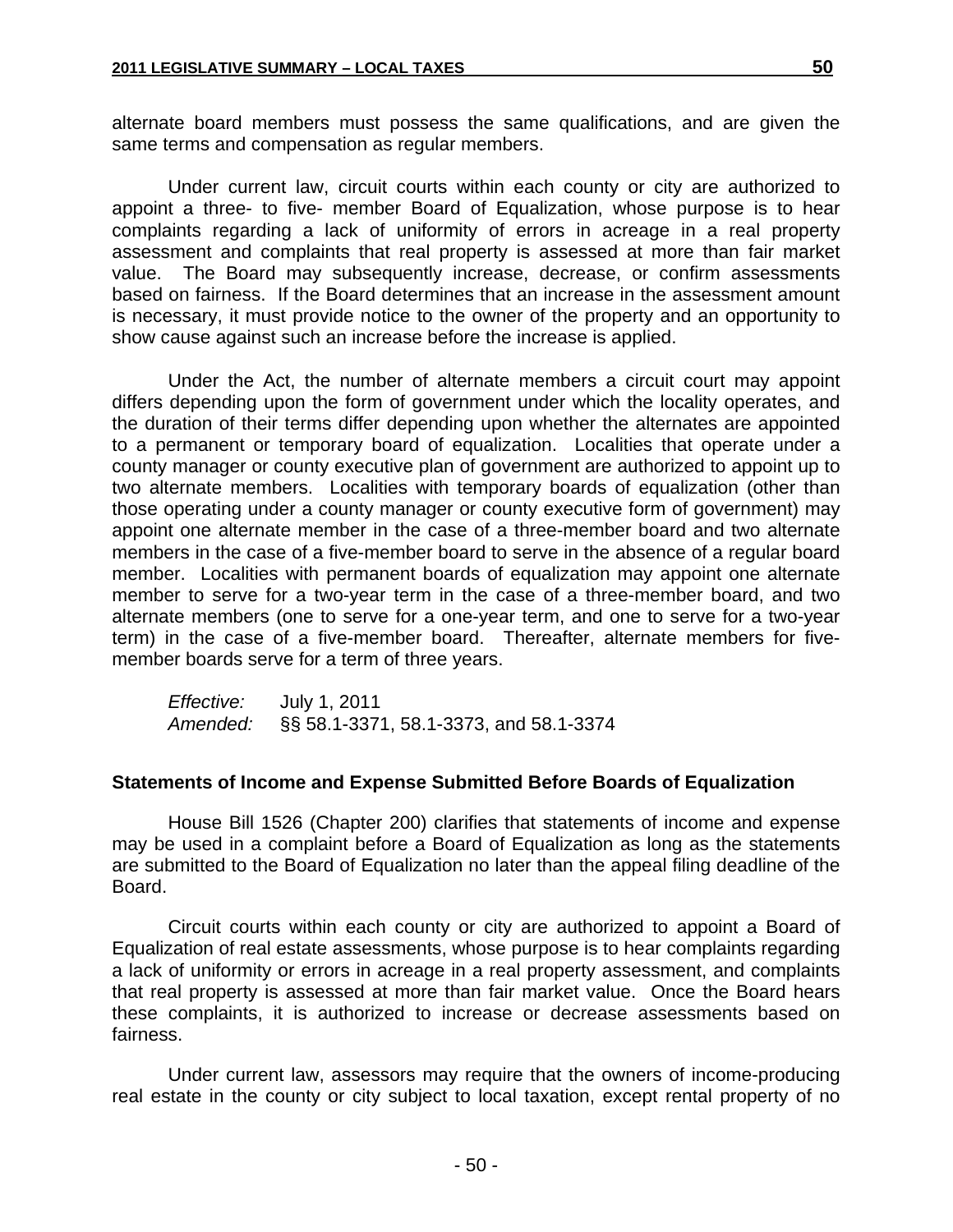more than four units and property being used exclusively as an owner-occupied property, furnish to the assessor statements of income and expenses attributable over a specified period of time to each such parcel of real estate. The failure of an owner to furnish such a statement bars the owner from introducing into evidence, or using in any other manner, any of the required but not furnished income and expense information in any judicial action to correct an erroneous assessment.

| Effective: | July 1, 2011    |
|------------|-----------------|
| Amended:   | $§ 58.1 - 3294$ |

### **Transfer of Certain Tax-Delinquent Properties to the Locality**

House Bill 1532 (Chapter 688) lowers the threshold percentage of taxes and other liens, together with penalty and accumulated interest, on property from 50 percent to 35 percent of the assessed value of the parcel for real estate in the Cities of Norfolk, Richmond, Hopewell, Newport News, and Petersburg for a special commissioner to convey the property to the locality in lieu of a public sale at auction. The bill would also lower the threshold percentage if only taxes from 25 percent to 15 percent of the assessed value of the parcel for a special commissioner to convey real estate in the Cities of Norfolk, Richmond, Hopewell, Newport News, and Petersburg to the locality.

Localities have a broad array of tools to collect delinquent taxes including collection from the taxpayer's bank account, wages, income tax refunds, suits against the taxpayer personally, and sale of the real estate to which the tax lien has attached. When taxes are delinquent on the last day of the year following the two-year anniversary date on which such taxes were due, localities may sell the real estate for the purpose of collecting all delinquent taxes on such property. Localities may sell property that has been declared blighted on the first anniversary of the date on which delinquent taxes are due. Real estate with an assessed value of \$100,000 or less is subject to sale at public auction when 1) taxes are delinquent on the last day of the year following the first anniversary date on which such taxes were due or 2) there is a lien on the real estate for certain reasons, which lien remains unpaid on the last day of the year following the first anniversary of the date on which such lien was recorded.

Localities are required to provide notice to the property owners and all other parties who have an interest in the real property, including any trustee under a deed of trust or mortgagee. Owners of the property may redeem it at any time prior to the date of the sale by paying all accumulated delinquent taxes, penalties, reasonable attorney's fees, interest and costs, and in some instances, are permitted to set up installment payment agreements with the local treasurer for a maximum period of 24 months.

In certain instances, localities may petition the circuit court to appoint a special commissioner to convey the tax-delinquent property to the locality in lieu of the sale at public auction. In order to qualify the parcel must: 1) have delinquent real estate taxes or have a lien against the parcel for removal, repair or securing of a building or structure, removal of trash, or the cutting of grass; 2) have an assessed value of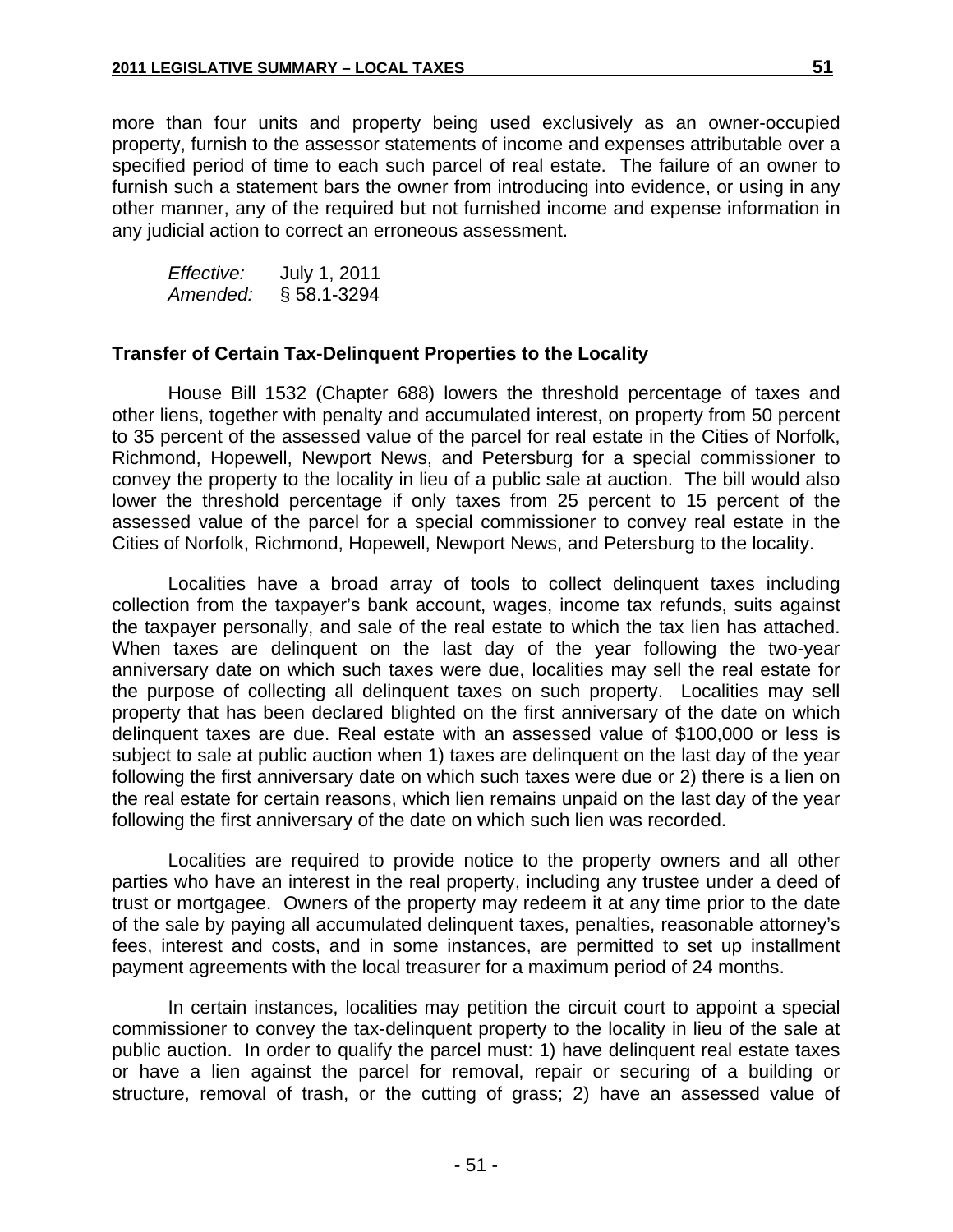\$50,000 or less; and 3) the taxes or liens, together with penalty and accumulated interest, must exceed 50 percent of the assessed value of the parcel, or the taxes alone must exceed 25 percent of the assessed value of the parcel. In order to initiate proceedings for the appointment of a special commissioner or for the sale of the real estate, the locality must file a bill in equity to subject the real estate to the lien for the delinquent taxes.

*Effective:* July 1, 2011 *Amended:* § 58.1-3970.1

#### **Burden of Proof and Records for Appeals of Assessments**

House Bill 1588 and Senate Bill 1350 (Chapters 232 and 184) provide that, on appeal, the taxpayer has the burden of rebutting the presumption that the valuation determined by the assessor is correct and showing by a preponderance of the evidence that the property is valued at more than its fair market value.

The Acts also require the assessor in any appeal of an assessment by an owner of real property containing less than four residential units to provide written notice to the owner at least 45 days before the appeal informing him of his right to review the assessment records and to have the assessor make a physical examination of the property. The assessor has 15 days from the written request of the taxpayer in an appeal to provide such assessment records or would be required to present at the hearing: i) copies of the records, ii) testimony to explain methodologies to determine the assessed value of the property, and iii) testimony that states that the assessed value was arrived at in accordance with generally accepted appraisal practices. In appeals to a circuit court, the taxpayer would be required to make the written request for assessment records no later than 45 days prior to trial, unless otherwise ordered by the court.

Under current law, a property owner may appeal to a Board of Equalization or a circuit court seeking relief from an erroneous real property assessment. In all such cases, the taxpayer has the burden of proving that the property in question is valued at more than its fair market value, that the assessment is not uniform in its application, or that the assessment is otherwise not equalized. In order to receive relief, the taxpayer must produce substantial evidence that the valuation determined by the assessor is erroneous.

*Effective:* For tax years beginning on or after January 1, 2012 *Amended:* §§ 58.1-3331, 58.1-3379, and 58.1-3984

### **Exemption for Certain Veterans**

House Bill 1645 and Senate Bill 987 (Chapters 769 and 840) provide the necessary statutory authorization required by the constitutional amendment to Article X, § 6 of the *Constitution of Virginia*, adopted by voters authorizing the General Assembly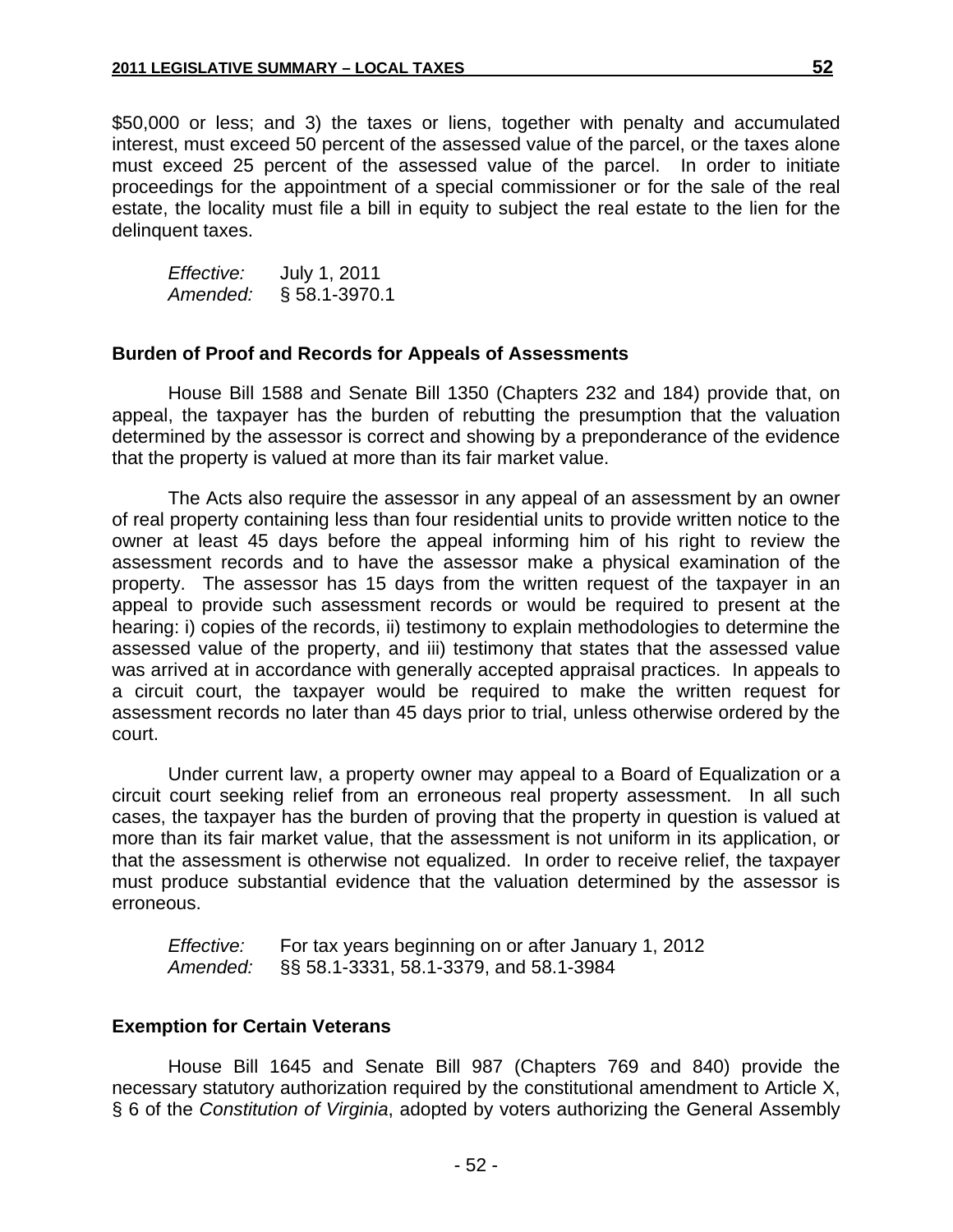to exempt from taxation, for tax years beginning on or after January 1, 2011, real property that is the principal residence of a veteran (or widow or widower of a veteran) if the veteran has been determined by the United States Department of Veterans Affairs or its successor agency pursuant to federal law to have a 100 percent serviceconnected, permanent, and total disability. In addition, the land, not to exceed one acre, upon which the dwelling is situated, would also be exempt from taxation. However, if the locality provides for an exemption or deferral or real property taxes of more than one acre for the elderly and handicapped, the locality must also provide an exemption of the same number of acres for veterans and surviving spouses. The surviving spouse of a veteran is eligible for the exemption, so long as the death of the veteran occurs on or after January 1, 2011, the surviving spouse does not remarry, and the surviving spouse continues to occupy the real property as his principal place of residence.

The Acts also provide that the veteran or surviving spouse claiming the exemption must file with the commissioner of the revenue in which the property is located, on forms to be supplied by the locality, an affidavit or written statement setting forth the name of the veteran and spouse, if any, whether the real property is jointly owned, and certifying that the property is occupied as the veteran's principal place of residence. The veteran must also provide documentation from the U.S. Department of Veterans Affairs or its successor agency pursuant to federal law to have a 100 percent combat-related, permanent, and total disability.

*Effective:* In force from passage applicable, to tax years beginning on and after January 1, 2011 *Added:* §§ 58.1-3219.5 and 58.1-3219.6

## **Land Use Valuation in James City County**

House Bill 1672 (Chapter 12) adds James City County to the list of localities permitted to enact an ordinance to exclude land lying in planned development, industrial or commercial zoning districts established prior to January 1, 1981 from its land use assessment program. The Act also permits James City County to provide that property subject to its land use assessment is no longer eligible for land use assessment and is subject to roll-back taxes at the time the zoning is changed, at the owner's request, to a more intensive nonagricultural use. However, agriculturally zoned property that is subsequently rezoned to a more intensive use which is complementary to agricultural use would not lose its eligibility, provided that the agricultural activity continues to be operated on the property and the property continues to be owned by the same owner.

Under current law, Albemarle County, Arlington County, Augusta County, Loudoun County, and Rockingham County are permitted to enact such provisions regarding zoning classifications and special land use assessments for purposes of the real property tax.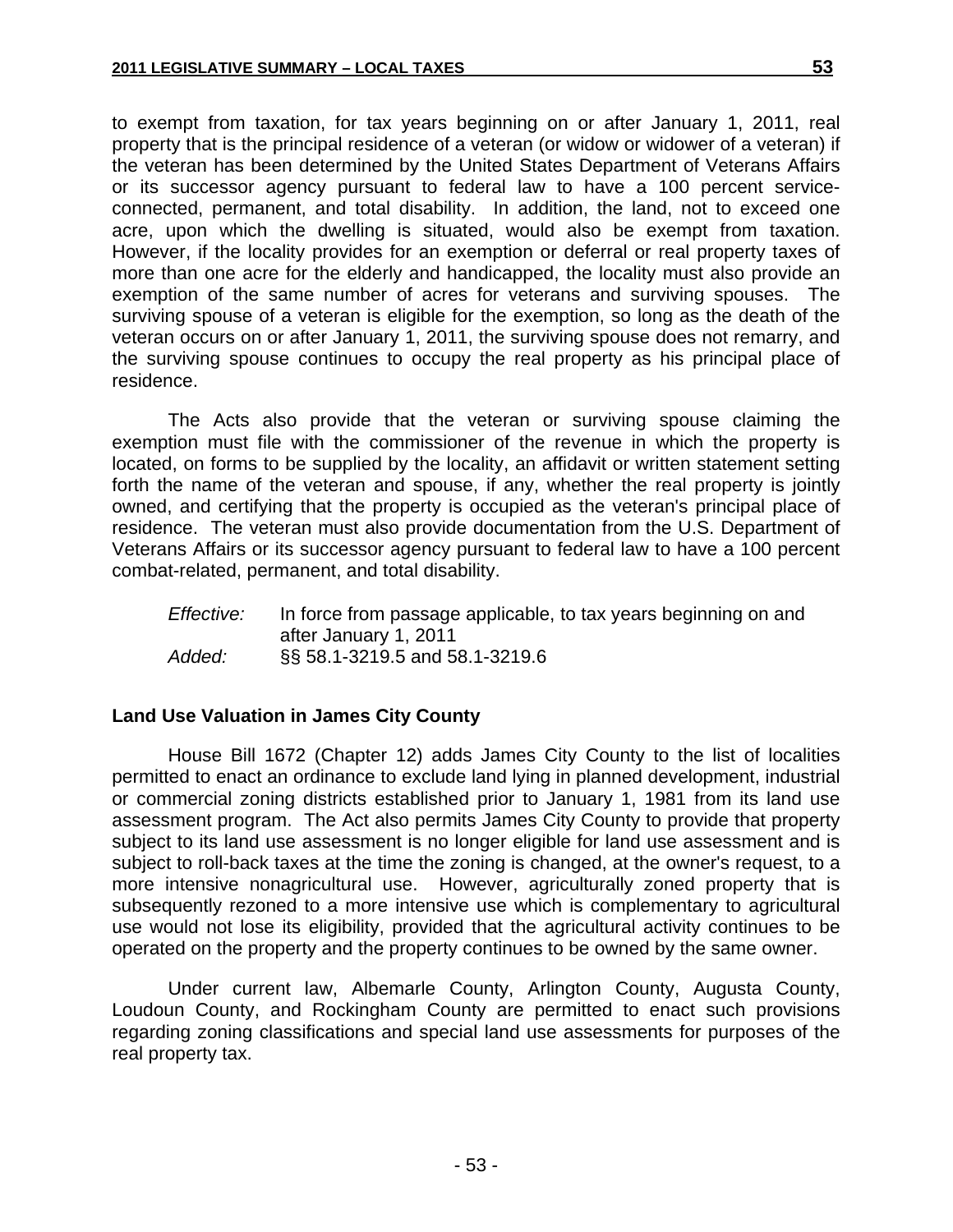Land use valuation and taxation is intended to encourage conservation by providing tax relief to the owner of real estate devoted solely to agricultural, horticultural, forest or open-space use. Under land use taxation programs, the land dedicated to the special use is taxed at a lower rate than the rate applicable to other real property. In valuing land at its use value, the assessing officer considers only the value of the real estate based on its current use. The assessing officer does not consider the fair market value of the land at its most profitable use.

Owners of real property situated in a locality that has adopted a land-use plan and ordinance providing for use value assessment may apply to their local assessing officer for taxation of their real property on the basis of use value. Such owners must devote a minimum number of acres of real property to agricultural, horticultural, forest, or open-space use.

When the qualified use of real estate changes to a nonqualified use or is zoned for a more intensive use at the request of the owner, roll-back tax liability attaches to the land. Roll-back taxes are the difference between what real property taxes would have been had real property been assessed at fair market value compared to real property taxes based upon use value. Roll-back tax liability is computed by adding the amount of deferred taxes for the past five years and simple interest at the rate applicable to delinquent taxes. In localities that have adopted a sliding scale ordinance, the roll-back tax may be imposed for each of the tax years since the property became subject to land use taxation. Liability for roll-back taxes attaches and is paid to the treasurer only if the amount of tax due exceeds ten dollars.

| Effective: | July 1, 2011     |
|------------|------------------|
| Amended:   | $\S$ 58.1-3237.1 |

### **Separate Classification for Certain Historical Buildings**

House Bill 1851 and Senate Bill 860 (Chapters 571 and 581) classify buildings listed on the Virginia Landmarks Register, not including the real estate or land on which they are located, as a separate class of real property from all other real estate and authorize localities to tax such property at a lower rate than the general class of real property, so long as the building is maintained in a condition such that it retains the characteristics for which it was listed on the Virginia Landmarks Registry.

Under current law, all real estate is generally considered to be one class of property subject to the same rate of tax. In the 2002 and 2003 General Assembly Sessions, however, separate classifications of real property were created composed of improvements to real property located in the Cities of Fairfax and Roanoke. These cities were authorized to tax improvements at a lower rate than that applicable to the land. The 2007 General Assembly session created separate classifications of real property for energy efficient buildings and for real property used for or zoned to permit commercial or industrial uses in the counties and cities embraced by the Northern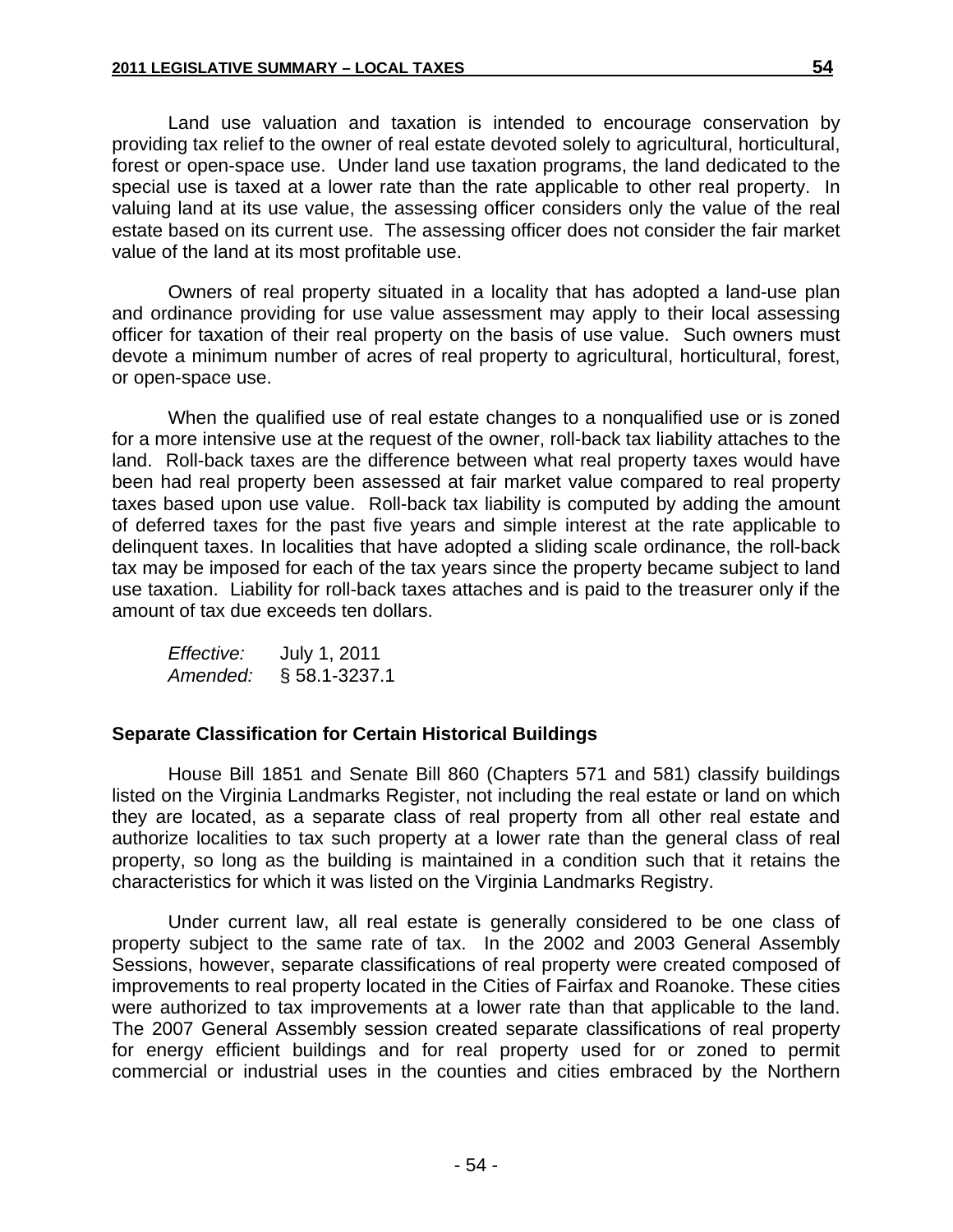Virginia Transportation Authority and wholly embraced by the Hampton Roads metropolitan planning organization.

The Virginia Landmarks Register, established in 1966 and managed by the Virginia Department of Historic Resources, is the state's official list of properties important to Virginia's history. Similar to the National Register of Historic Places managed by the National Park Service, the Virginia Landmarks register is designed to recognize Virginia's resources and to encourage their continued preservation. The same criteria are used to evaluate resources for inclusion in each register. Owners of registered properties may donate historic preservation easements (which can reduce real estate taxes) and qualify for the state and federal historic rehabilitation tax credits.

*Effective:* July 1, 2011 *Added:* § 58.1-3221.5

#### **Requires Localities Offering Partial Exemptions for Structures in Redevelopment Areas to Notify Property Owner of the Amount of the Assessment**

House Bill 1899 (Chapter 460) and Senate Bill 785 (Chapter 423) require the local governing body of a locality in which partial exemptions for structures in redevelopment or conservation areas or rehabilitation districts are available to provide written notification to the property owner of the amount of the assessment of the property that will be exempt from real property taxation and the period of such exemption. The Acts also clarify that the exempt amount is a covenant that runs with the land for the period of the exemption, and prohibits local governing bodies from reducing that amount during the period of the exemption, unless the property owner has received written notification from the local governing body or designee that the exempt amount may be decreased during the period of the exemption.

These Acts also apply to real property in any locality in which the governing body has provided for the partial exemption from taxation of real estate on which any structure or other improvement no less than 15 years of age has undergone substantial rehabilitation, renovation, or replacement for residential use.

Under the terms of these Acts, property owners are not entitled to a refund for any taxes paid for tax years beginning prior to January 1, 2011. Thus, for tax years beginning prior to January 1, 2011, if a governing body or designee reduced the amount of the partial exemption to an amount less than the original amount of the partial exemption during the period of exemption, and did not provide written notice to the property owner that the exempt amount may be decreased during the period of the exemption, the local governing body or designee is required to reinstate the original exempt amount for tax years beginning on or after January 1, 2011, for the balance of the exemption.

*Effective:* Tax years beginning on or after January 1, 2011 *Amended:* §§ 58.1-3219.4 and 58.1-3220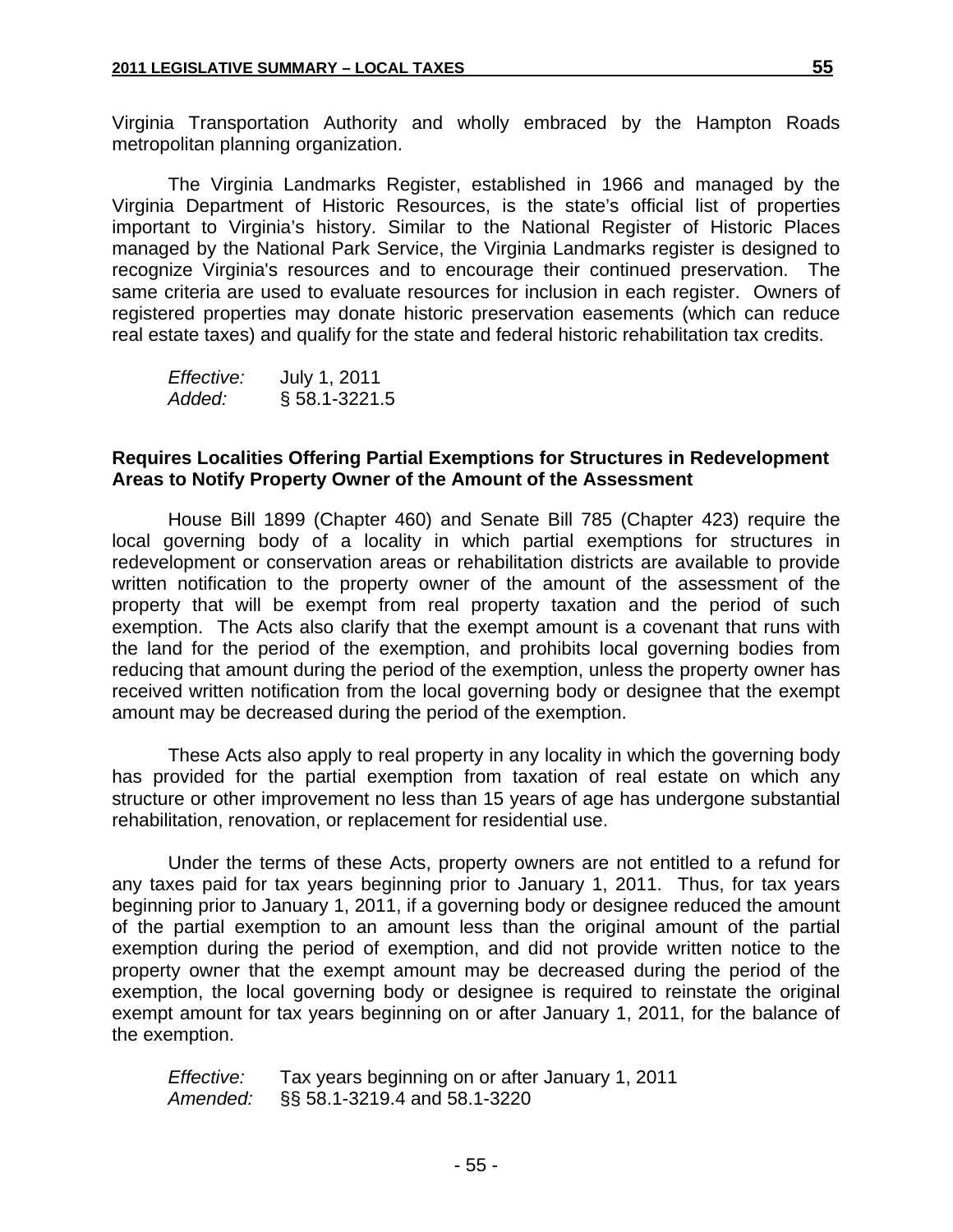## **Authorizes Localities to Establish Income or Financial Worth Limitations for Real Property Tax Relief for Elderly or Disabled**

House Bill 2278 (Chapter 496) and Senate Bill 1073 (Chapter 438) provide the necessary statutory authorization required by the constitutional amendment to Article X, § 6(b) of the *Constitution of Virginia*, adopted by voters authorizing the General Assembly to permit local governments to establish their own income or financial worth limitations for purposes of granting property tax relief for homeowners who are 65 years of age or older, or permanently and totally disabled.

On November 2, 2010, voters approved a constitutional amendment to Article X, § 6 of the *Constitution of Virginia*, authorizing the General Assembly to permit localities to establish their own income or financial worth limitations for purposes of granting property tax relief for homeowners who are 65 years of age or older, or permanently and totally disabled. Prior to this, the *Constitution* limited the authority of the General Assembly to permit localities to provide such relief in situations where the General Assembly deemed the person to bear an extraordinary tax burden on the property in relation to his income or financial worth.

Under the terms of these Acts, if the governing body establishes an annual income limitation, the annual income must be computed by adding together the total income received during the preceding calendar year, without regard to whether a tax return is actually filed by: 1) owners of the dwelling who use it as their principal residence; 2) owners' relatives who live in the dwelling; and 3) at the option of each locality, nonrelatives of the owner who live in the dwelling, except for bona fide tenants or bona fide paid caregivers of the owner. Income is limited to only those sources of income that are subject to tax under federal income tax laws, regulations, rules, or policies.

The Acts also provide that if the governing body establishes a net financial worth limitation, net financial worth must be computed by adding together the total net financial worth, including the present value of all equitable interests, as of December 31 of the immediately preceding calendar year, of the owners, and of the spouse of any owner, of the dwelling. In addition, the Acts authorize localities that provide exemptions or deferrals pursuant to the Acts to exempt or defer the real property taxes on up to ten acres of the land on which the qualifying dwelling is situated.

In addition, the Acts provide that any applicable local ordinance that is in effect as of January 1, 2011, including any ordinance adopted pursuant to this exemption and deferral laws in effect prior to enactment of this bill, is valid. Additionally, any income or financial worth limitations included in that ordinance is deemed to have been established by the local governing body pursuant to authorization granted by the General Assembly.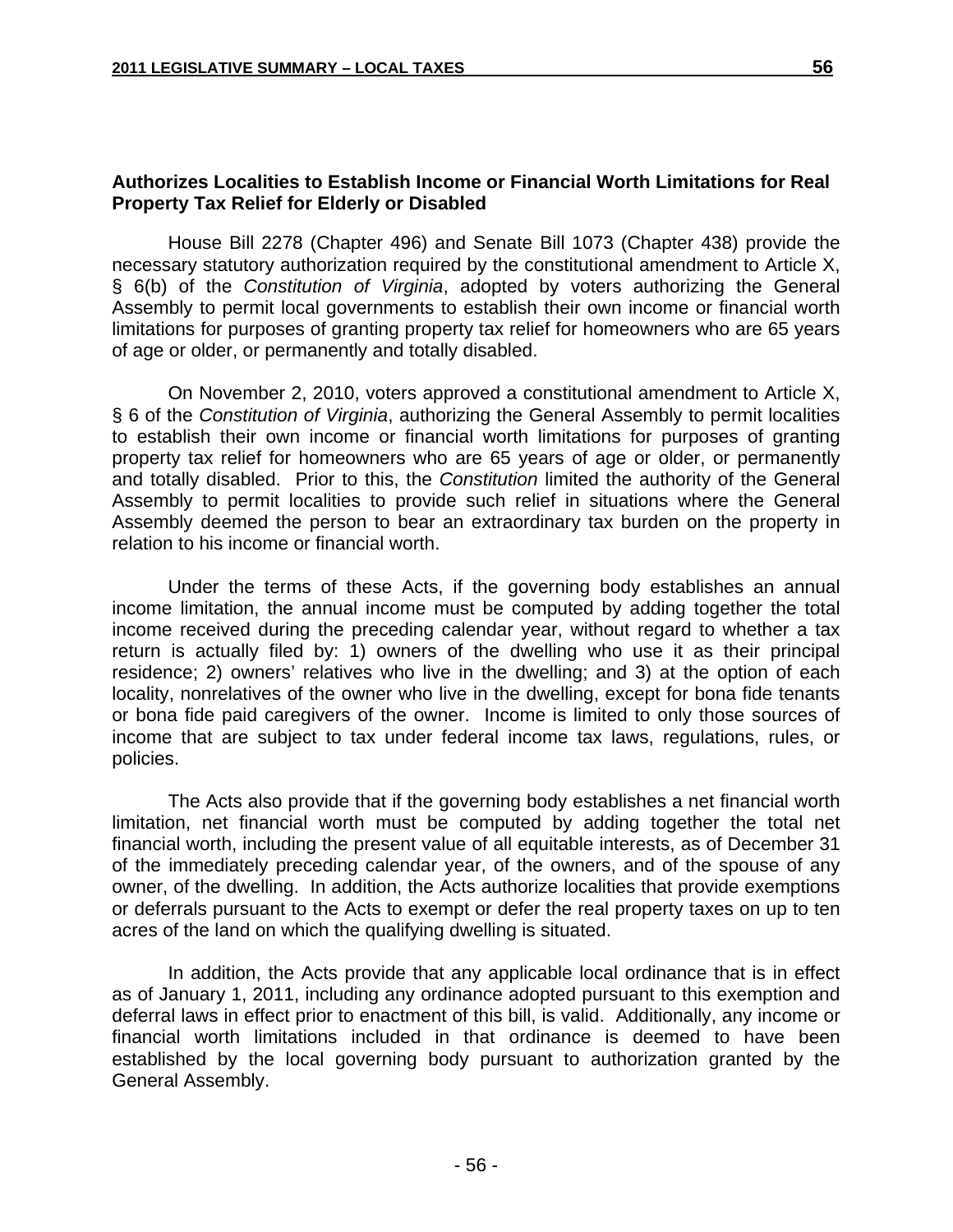*Effective:* Tax years beginning on or after January 1, 2011. *Amended:* §§ 15.2-936, 15.2-2407, 21-118.4, 58.1-3211.1; 58.1-3212, 58.1- 3213, 58.1-3215

## **Allows Real Estate Assessor to Require Affordable Rental Housing to Furnish a Statement of Income and Expenses**

Senate Bill 784 (Chapter 137) clarifies that a real estate assessor may require an owner of real property with four or fewer residential units that is operated in whole or in part as affordable rental housing to furnish the assessor with a statement of the income and expenses attributable to the property.

In general, real estate assessors may require the owners of all income producing real property to furnish a statement of income and expenses. An exception to the general requirement is allowed for income producing property solely from the rental of no more than four dwelling units. However, this exception does not apply to property assessed as affordable rental housing.

Owners of real property operated in whole or in part as affordable rental housing are generally authorized to apply to the locality in which the property is located to have the real property assessed under special rules for affordable housing. The locality must grant the application if 1) the owner charges rents at levels that meet the locality's definition of affordable housing and 2) the real property does not have any pending building code violations at the time of the application. Under these special assessment rules, in order to determine the fair market value of real property that is operated as affordable rental housing, the real estate assessor must consider: 1) the contract rent and the impact of applicable rent restrictions; 2) the actual operating expenses and expenditures and the impact of any such additional expenses or expenditures; and 3) the restrictions on the transfer of title or other restraints on alienation of the real property. The assessor must also consider evidence presented by the property owner of other restrictions imposed by law that impact these variables.

| Effective: | July 1, 2011   |
|------------|----------------|
| Amended:   | $\S$ 58.1-3295 |

### **Classification of Improvements in Poquoson**

Senate Bill 957 (Chapter 146) reclassifies improvements to real property located in the City of Poquoson as a separate class of real property. As a result of this reclassification, Poquoson would be authorized to impose a real property tax on improvements to real property at a rate of tax which is different than the rate applicable to all other real property and is not zero. The Act authorizes Poquoson to levy the real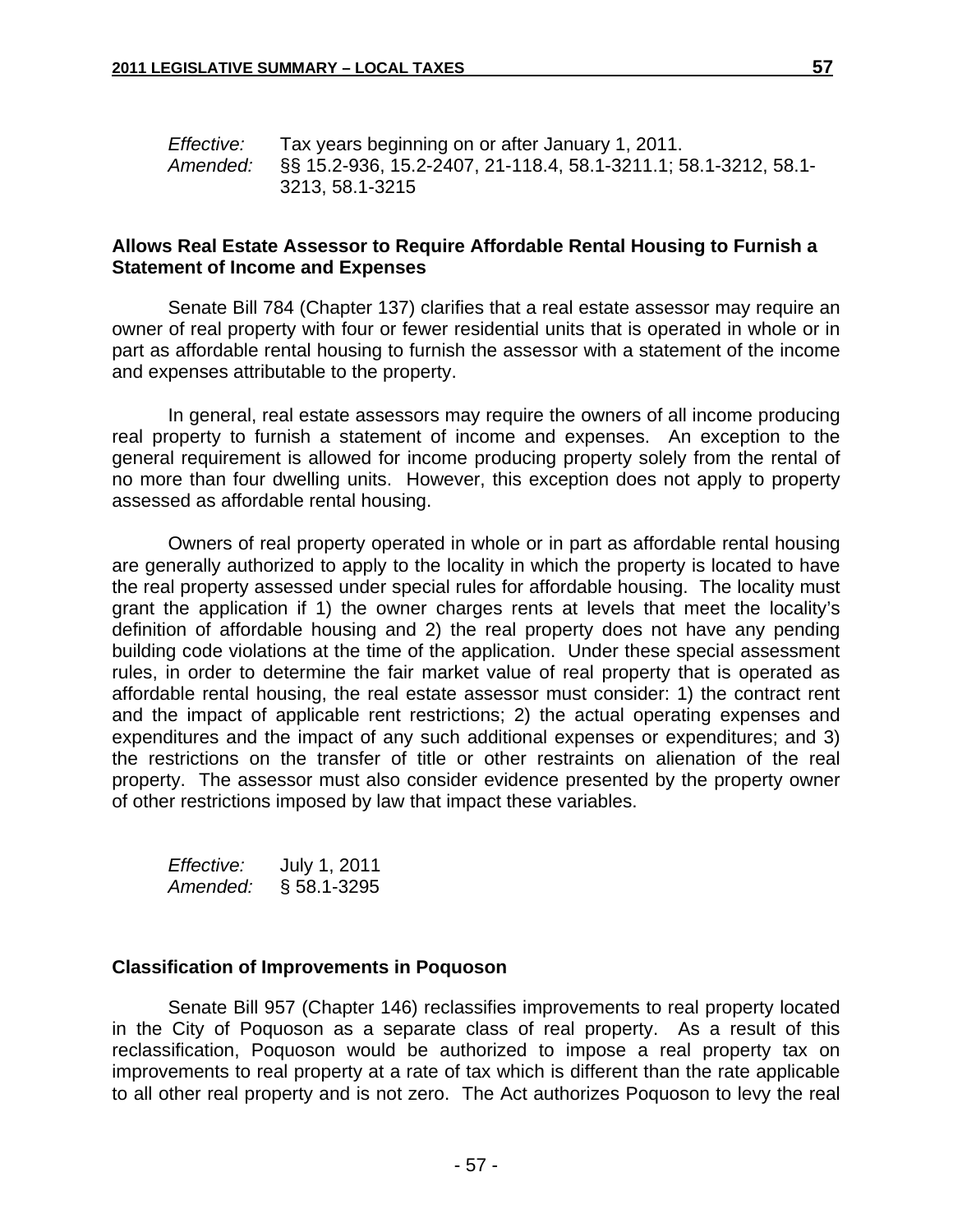property tax on improvements after publishing a notice in a newspaper having general circulation in the locality at least seven days before the levy is made and giving the citizens an opportunity to appear before, and be heard by, the local governing body on the subject.

Article X, § 1 of the *Constitution of Virginia* authorizes the General Assembly to define and classify taxable subjects. In the 2002 General Assembly session, the City of Fairfax was granted the authorization to reclassify improvements to real property located in the City of Fairfax as a separate class of real property, effective July 1, 2003. In the 2003 General Assembly session, the City of Roanoke was also granted this authorization, effective July 1, 2004. As a result of this reclassification, the governing bodies of these cities are authorized to levy a tax on improvements to real estate at a different rate than that imposed on all other real property provided that the rate of tax on improvements is not zero, and provided the rate is equal to or lower than the rate of tax on all other real property.

*Effective:* July 1, 2011 *Amended:* § 58.1-3221.1

# **MISCELLANEOUS LOCAL TAXES**

## **Authorizes Localities to Create "Defense Production Zones"**

House Bill 1822 (Chapter 875) and Senate Bill 999 (Chapter 877) create a separate class of property for purposes of the Machinery and Tools Tax for machinery and tools designed and used directly in manufacturing materials and equipment for national defense. Localities may levy a tax on this separate class at a different rate from that levied on other machinery and tools, provided the rate does not exceed the rate for the general class of machinery and tools.

Generally, machinery and tools used in manufacturing, mining, water well drilling, processing or reprocessing, radio and television broadcasting, dairy, dry cleaning or a laundry business are segregated as a separate class of tangible personal property and are subject to local taxation only.

Additionally, these Acts authorize local governing bodies to create, by ordinance, one or more defense production zones, inside which localities are permitted to grant tax incentives and provide certain regulatory flexibility for a maximum period of twenty years. Among the incentives permissible under this bill are reductions of permit fees, user fees, and any type of gross receipts tax. Under these Acts, local governing bodies may also agree to pay economic development incentive grants to defense production businesses located in defense production zones, conditioned upon the business making certain real property or capital investments, creating and maintaining new jobs, or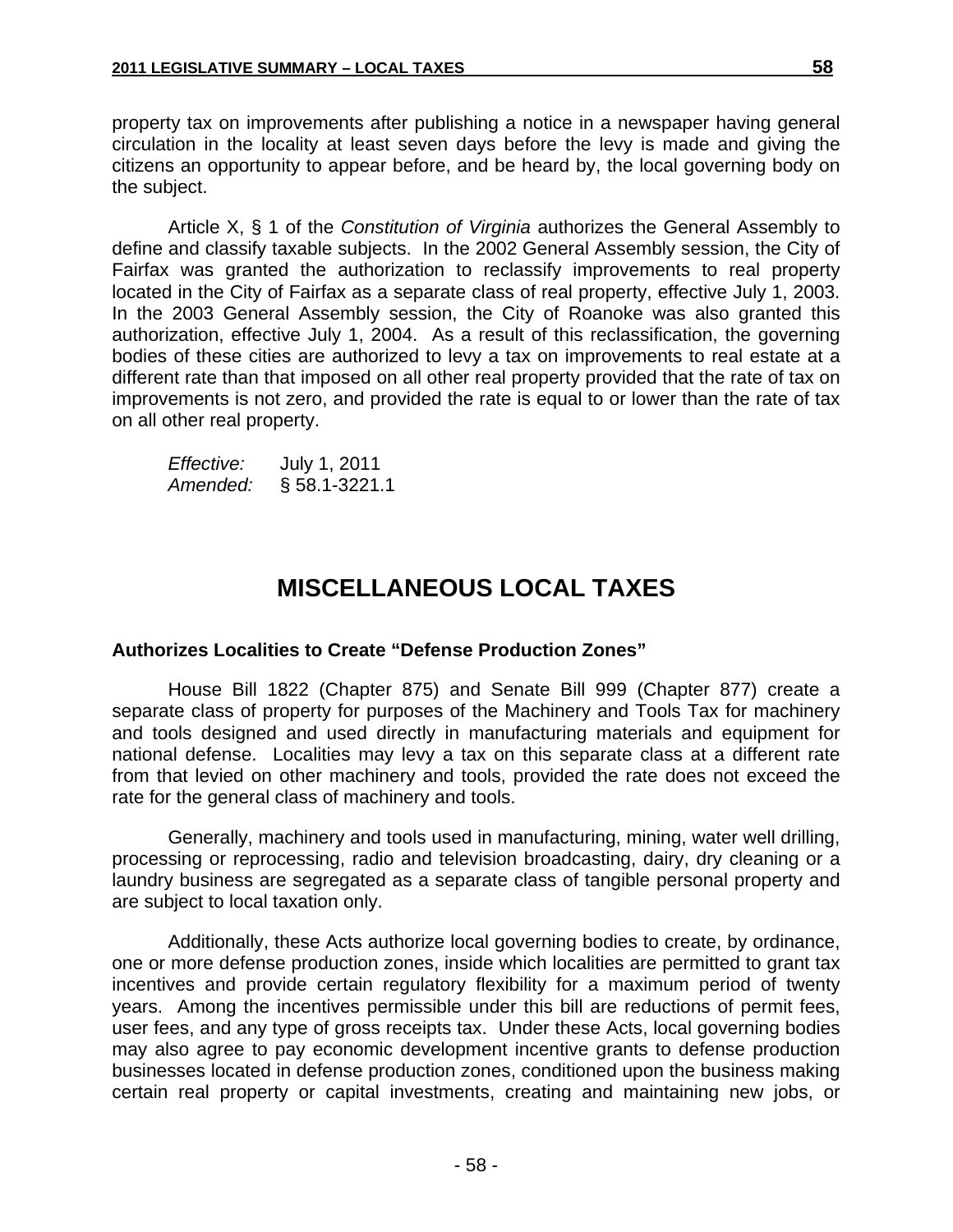performing or meeting other economic development objectives. The extent and duration of the incentive proposals must conform to the requirements of the Constitutions of Virginia and the United States.

The Acts also authorize localities to offer regulatory flexibility for a maximum period of twenty years in defense production zones, including special zoning, permit process reform, exemption from ordinances, and any other incentive adopted by ordinance.

Finally, the Acts authorize the adoption of a local enterprise zone taxation program for the defense production zone, and render the laws that apply to enterprise zones also applicable to defense production zones. A local enterprise zone development taxation program allows a specified percentage of real estate and machinery and tools tax revenue resulting from the incremental increase in the assessed value of real estate and machinery and tools located within an enterprise zone to be allocated to the Local Enterprise Zone Development Fund. This fund is used for grants aimed at attracting businesses to an enterprise zone or enhancing governmental services within an enterprise zone. Localities are authorized to adopt a local enterprise zone development taxation program for a locally designated technology zone, regardless of whether the technology zone has been designated as an enterprise zone.

*Effective:* July 1, 2011 *Amended:* § 58.1-3245.12 *Added*: § 58.1-3805.4 and 58.1-3853

## **Authorizes County and Town Treasurers to Collect Taxes on the Other's Behalf Pursuant to a Reciprocal Agreement**

House Bill 2019 (Chapter 475) and Senate Bill 909 (Chapter 431) authorize county treasurers and the treasurer of any town located within that county to enter into reciprocal agreements, with the approval of the respective governing bodies, authorizing the town treasurer to collect real and personal property taxes owed to the county, and the county treasurer to collect real and personal property taxes owed to the town. Each treasurer must account for and pay over whatever amount is owed to the applicable county or town. The Acts define "treasurer" as the town officer or employee vested with the authority by the charter, statute, or the governing body, to collect local taxes.

County, city, and town treasurers must collect real and personal property taxes, and have, as their primary task, the duty of receiving the revenues, levies, and other amounts payable into the treasury of the locality in which they are elected, and disbursing such funds in accordance with state law.

*Effective:* July 1, 2011 *Amended:* § 58.1-3910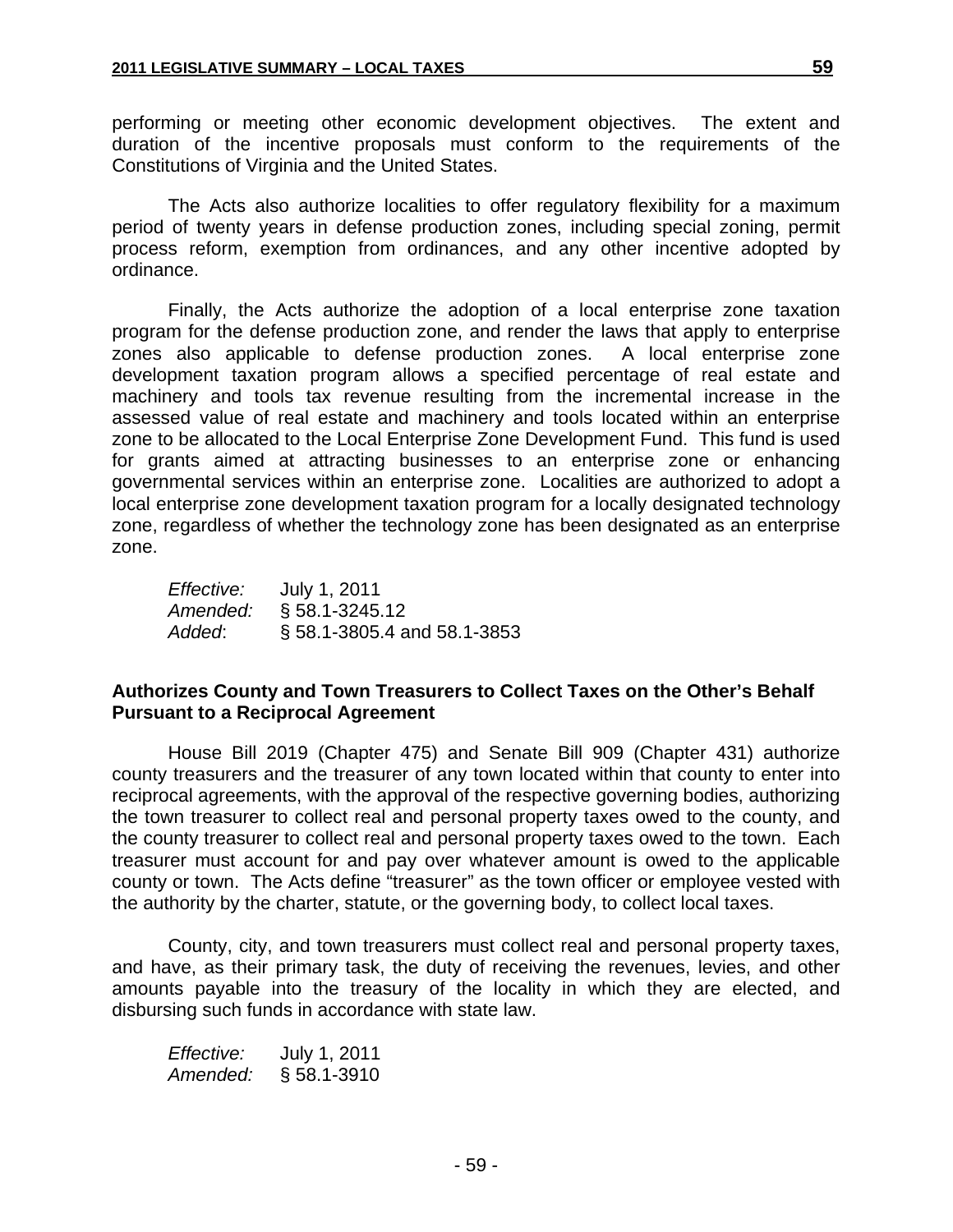#### **Authorizes Town of Coeburn to Waive Interest and Penalties on Certain Taxes**

House Bill 2171 (Chapter 488) authorizes the Town of Coeburn to waive the interest and penalties on real and personal property taxes for any tax year beginning prior to January 1, 2009, and to refund any penalties and interest paid during the period October 1, 2009 through December 31, 2011.

Prior to enactment of this law, localities were permitted, but not required, to impose penalty and interest on delinquent taxes, but once imposed, had little statutory authority to waive penalties and interest for reasonable cause, with the exception of occasions in which the failure to file or pay timely was not the fault of the taxpayer. Contrarily, TAX has the discretion to waive penalty and interest of state taxes for good cause, provided the Tax Commissioner preserves a record of the reason for the waiver.

*Effective:* July 1, 2011

### **Authorizes Localities to Conduct Judicial Sale of Certain Property**

Senate Bill 1478 (Chapter 324) authorizes localities to provide for proceedings, by ordinance, to conduct a judicial sale of certain real property located in a community development authority or on abutting property within a community development authority when a special tax or special assessment imposed on the property is delinquent on the first anniversary of the date on which the tax or assessment became due. A community development authority is a form of political subdivision that may be created by counties, cities or towns in response to a petition of the owners of at least 51 percent of the land area or assessed value of land in a contiguous area, and that may issue revenue bonds secured by sources of repayment generated from within the district. The Act prohibits the sale of real property that is a single family residence or an individual unit in a multi-unit structure if the owner of the property or unit is the resident on the first anniversary date. As with any other judicial proceeding for the sale of tax delinquent property, the Act requires the locality to notify the property owner and any lien creditor at least 30 days prior to instituting any proceeding.

Generally, localities have several means of collecting delinquent taxes, including collection from the taxpayer's bank account, wages, income tax refunds, suits against the taxpayer personally, and sale of the real estate to which the tax lien has attached. When taxes are delinquent on the last day of the year following the two-year anniversary date on which such taxes were due, localities may sell the real estate for the purpose of collecting all delinquent taxes on such property, provided they notify the property owners and all other parties who have an interest in the property. Owners may redeem the property at any time prior to the date of the sale by paying all accumulated delinquent taxes, penalties, reasonable attorney's fees, interest and costs.

Localities may also institute proceedings to sell tax-delinquent property on the first anniversary of the date on which the taxes became due if the real property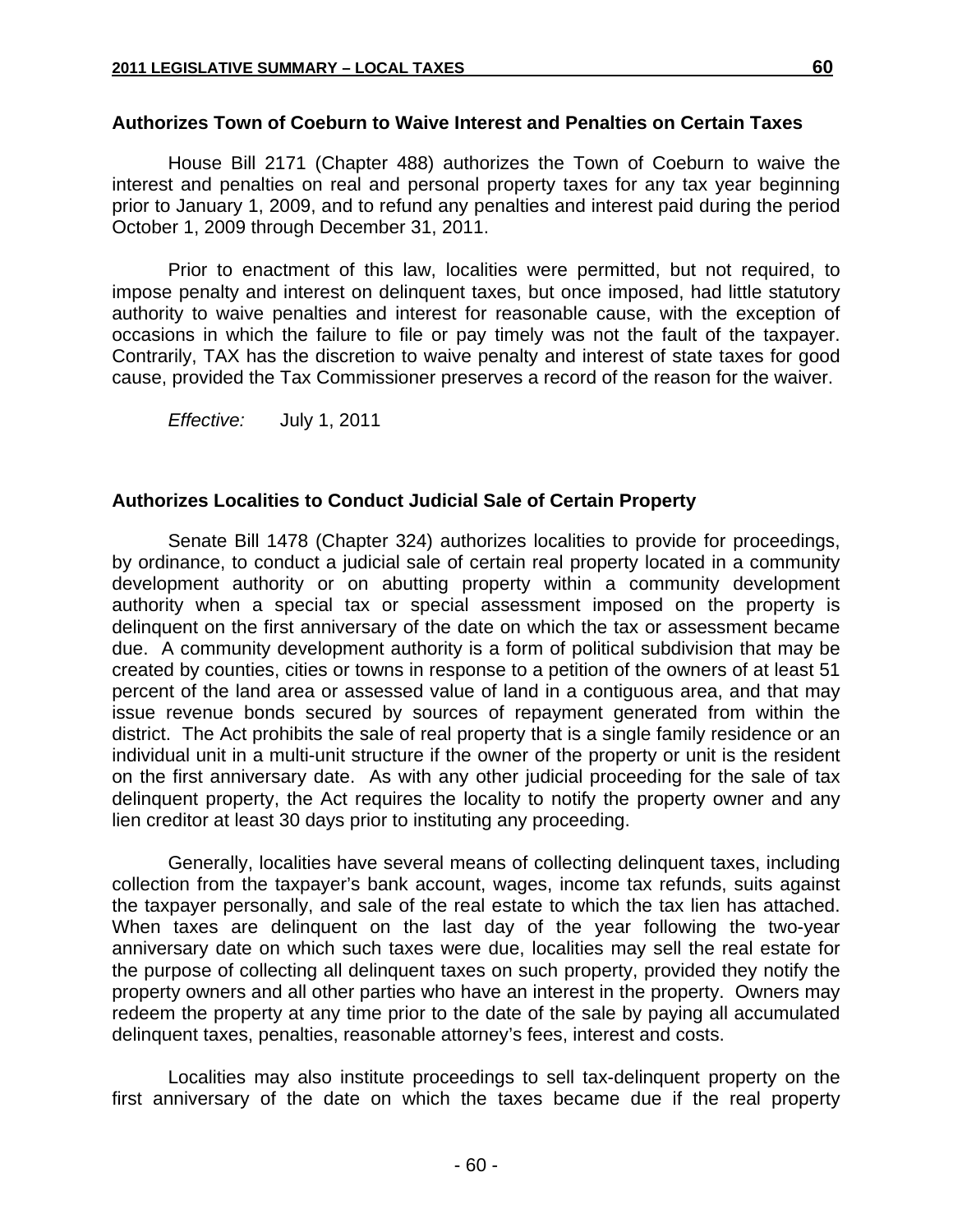contains: 1) structures that have been condemned by the local building official; 2) structures that constitute nuisances; 3) derelict buildings; or 4) structures that have been declared to be blighted.

*Effective:* July 1, 2011. *Added:* § 58.1-3965.2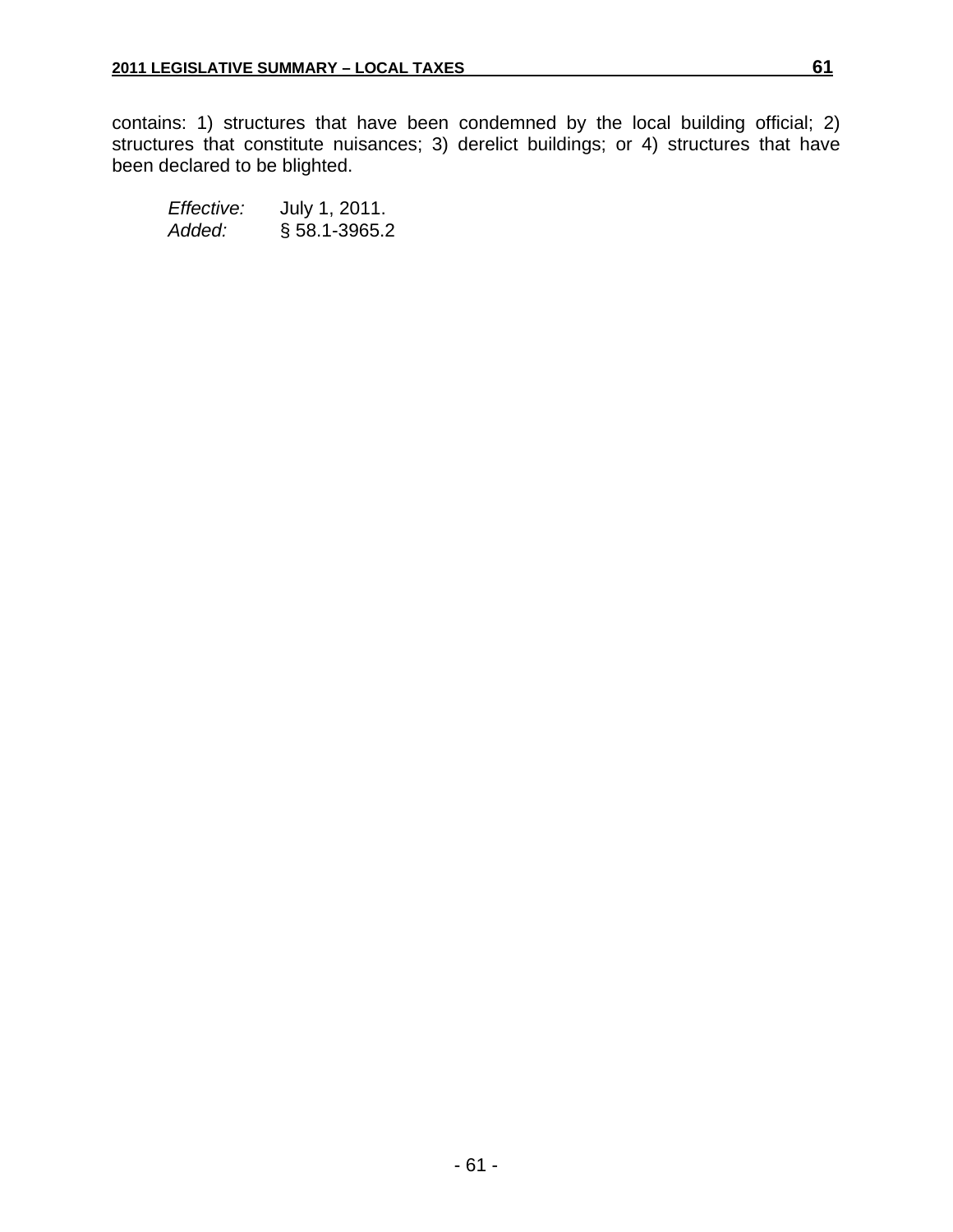# **LEGISLATIVE**

# **STUDIES**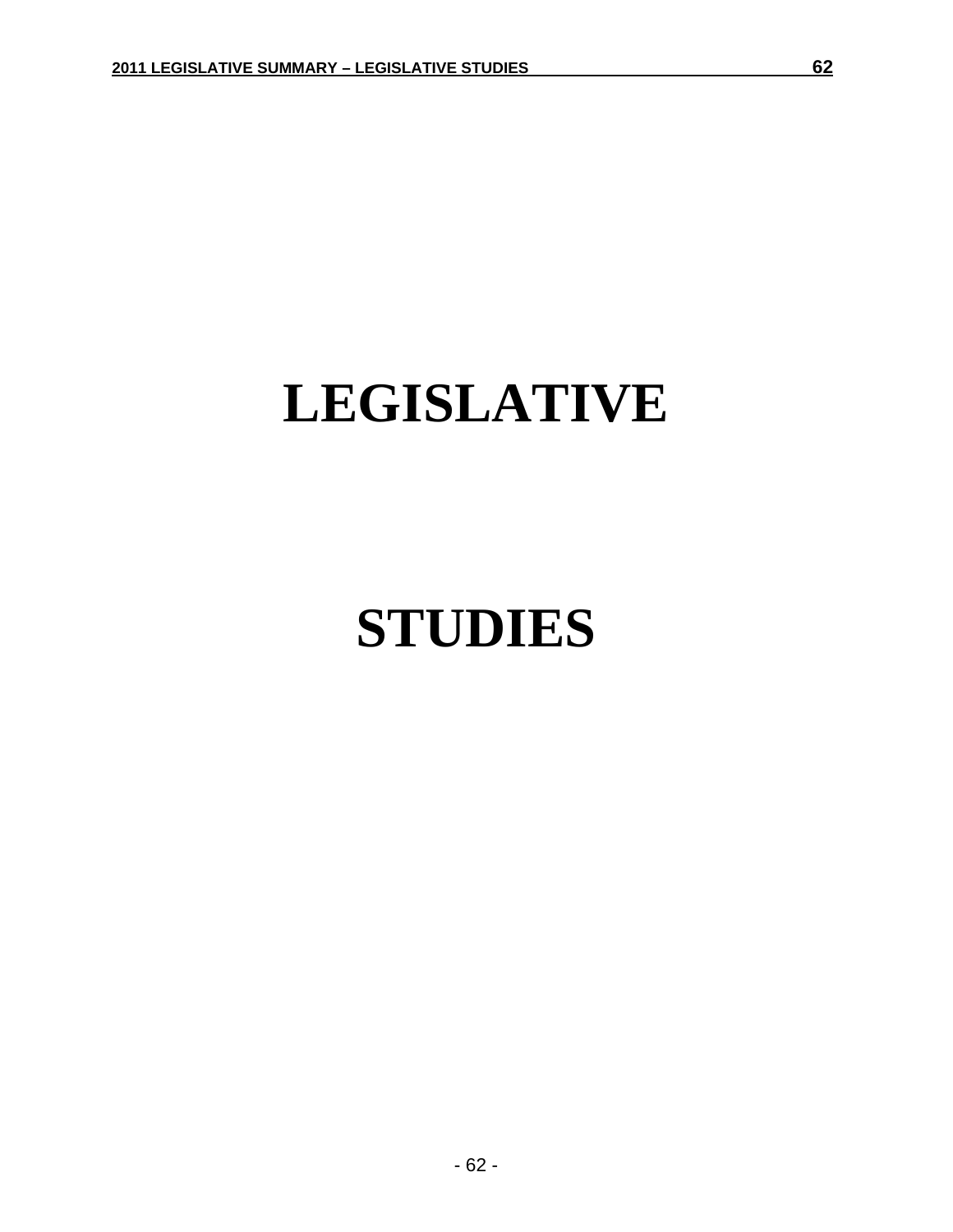## **JLARC to Study the Impact of Restructuring the Business, Professional & Occupational License Tax**

Item 30 of House Bill 1500 (Chapter 890) requires the Joint Legislative Audit and Review Commission ("JLARC") to study the impact on local revenue streams of restructuring the local Business, Professional, and Occupational License ("BPOL") Tax such that the basis of the tax is changed from gross receipts to net income. TAX will assist as requested by JLARC in the performance of duties to study the local BPOL Tax.

Local tax officials must provide any assistance required by JLARC in the course of the study. Local tax officials are authorized to require any business required to obtain a business license from the locality in calendar year 2011, to calculate its net income and the resulting license tax for the base year used to calculate its license tax in calendar year 2011 based on net income in addition to the requirement that such business shall file and report any tax due on its license application or BPOL return for the year. The business shall report such tax base and tax due to the locality on or before October 1, 2012. Each locality must consolidate the data reported by each taxpayer in the locality in a format determined by JLARC and transmit such data to JLARC by April 1, 2013. JLARC would complete the study and submit a final report by November 1, 2013.

## **Working Group to Review Current Local Cigarette Tax Enforcement Policies**

House Bill 2038 and Senate Bill 1085 (Chapters 366 and 293) require the Tax Commissioner to convene a working group to review the current policies on i) appeals of penalties related to the cigarette tax assessed on wholesalers and retailers; ii) the desirability of having a single stamp for state and local taxes; iii) methods of determining the validity of partially visible cigarette tax stamps; and iv) other related issues. The working group must provide a report and recommendations to the chairmen of the Senate and House Committees on Finance no later than December 1, 2011.

The working group will consist of representatives the Virginia Wholesalers and Distributors Association, Virginia Retail Merchants Association, the Retail Alliance, the Virginia Petroleum, Convenience and Grocery Association, the Northern Virginia Cigarette Tax Board, the Virginia Municipal League, those counties that levy a local cigarette tax, and other individuals as deemed necessary.

All cities and towns with general taxing powers are currently authorized to impose a cigarette tax with no rate limitations. According to Tax Rates 2010, Virginia's Cities, Counties, and Selected Towns, by Weldon Cooper Center for Public Policy, 30 cities and 48 towns currently report imposing a cigarette tax. Only two counties, Arlington and Fairfax, are authorized to impose a local cigarette tax, which is limited to the amount of the state cigarette tax rate. The state cigarette tax rate is currently 30 cents per pack of 20 cigarettes. Local cigarette taxes are typically administered and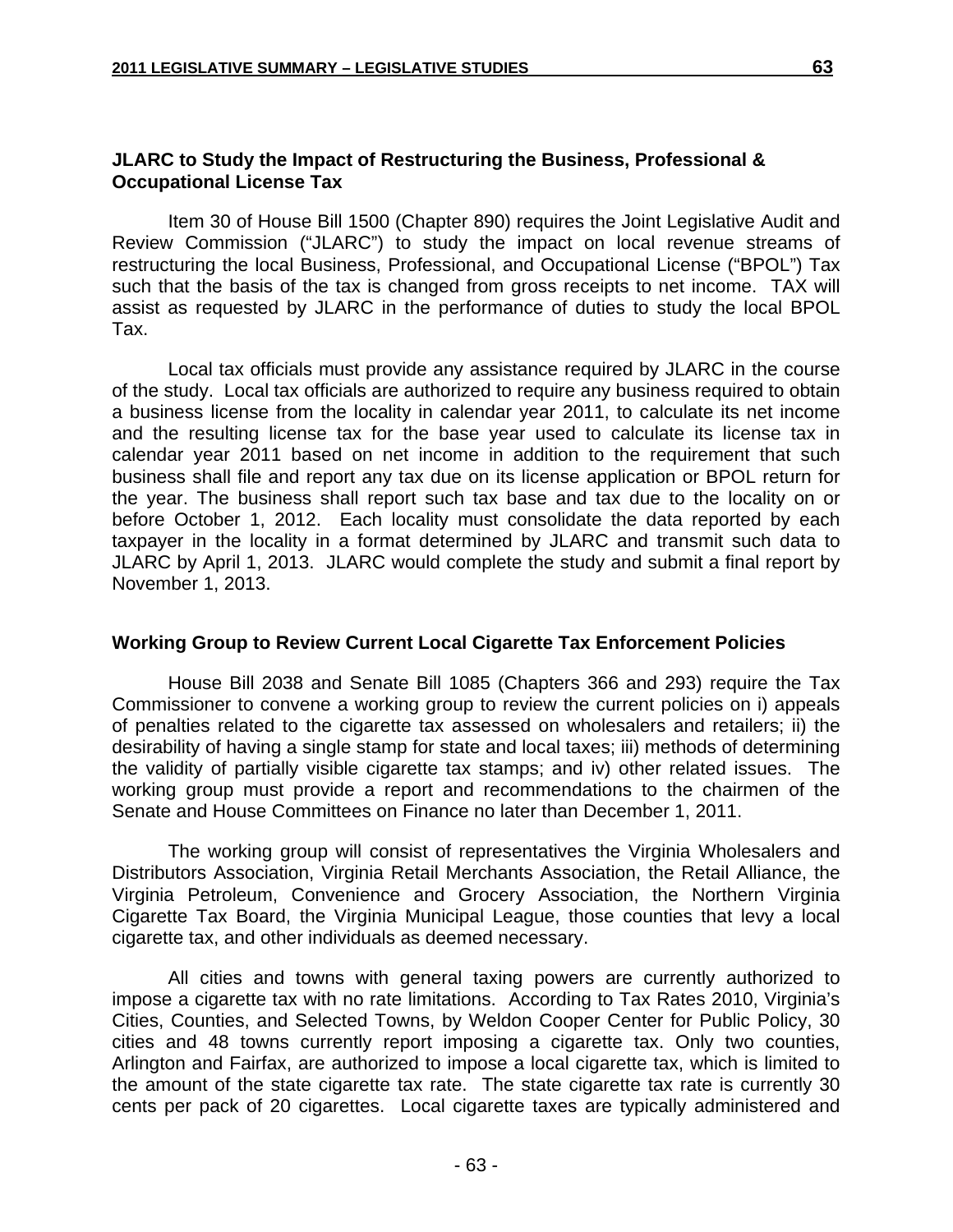enforced at the local level. The Northern Virginia Cigarette Tax Board administers and enforces the local cigarette tax on behalf of 16 northern Virginia jurisdictions.

TAX issued comprehensive Guidelines and Rules Related to Enforcement (August 13, 2010) in order to provide guidance to taxpayers regarding the civil penalties, the appeals process, and other matters regarding the enforcement of the state cigarette tax and has provided procedures for the state cigarette tax to allow retailers who have been audited by TAX and found to possess unstamped cigarettes to obtain affidavits from stamping agents stating that the stamping agent was the source of the unstamped cigarettes. Once a stamping agent has issued such an affidavit, TAX will typically issue a warning letter or penalty to the stamping agent instead of the retailer. The stamping agent may then file an appeal or offer-in-compromise with TAX and seek a reduction or abatement of the penalty.

*Effective:* July 1, 2011

## **Land Preservation Tax Credit: Department of Conservation and Recreation Report**

Senate Bill 979 (Chapter 672) requires the Department of Conservation and Recreation, in preparing its annual report on qualified Land Preservation Tax Credit donations, to provide information about certain riparian buffers on land qualifying for credits.

The Department of Conservation and Recreation is currently required to submit to the House Appropriations, House Finance and Senate Finance Committees an annual report on qualified donations of less-than-fee interests that were accepted by any conservation agency during the prior calendar year. Current law requires that this report include information on land qualifying for credits being used for production agriculture and silviculture that have onsite operational best management practices, which are designed to reduce the amount of nutrients and sediment entering public waters.

This Act requires that the report also include available information about riparian buffers required by deed restriction on land qualifying for Land Preservation Tax Credits in order to protect water quality. Information on both vegetated/forested buggers and no-plow buffers must be included.

| Effective: | July 1, 2011   |
|------------|----------------|
| Amended:   | $§ 58.1 - 512$ |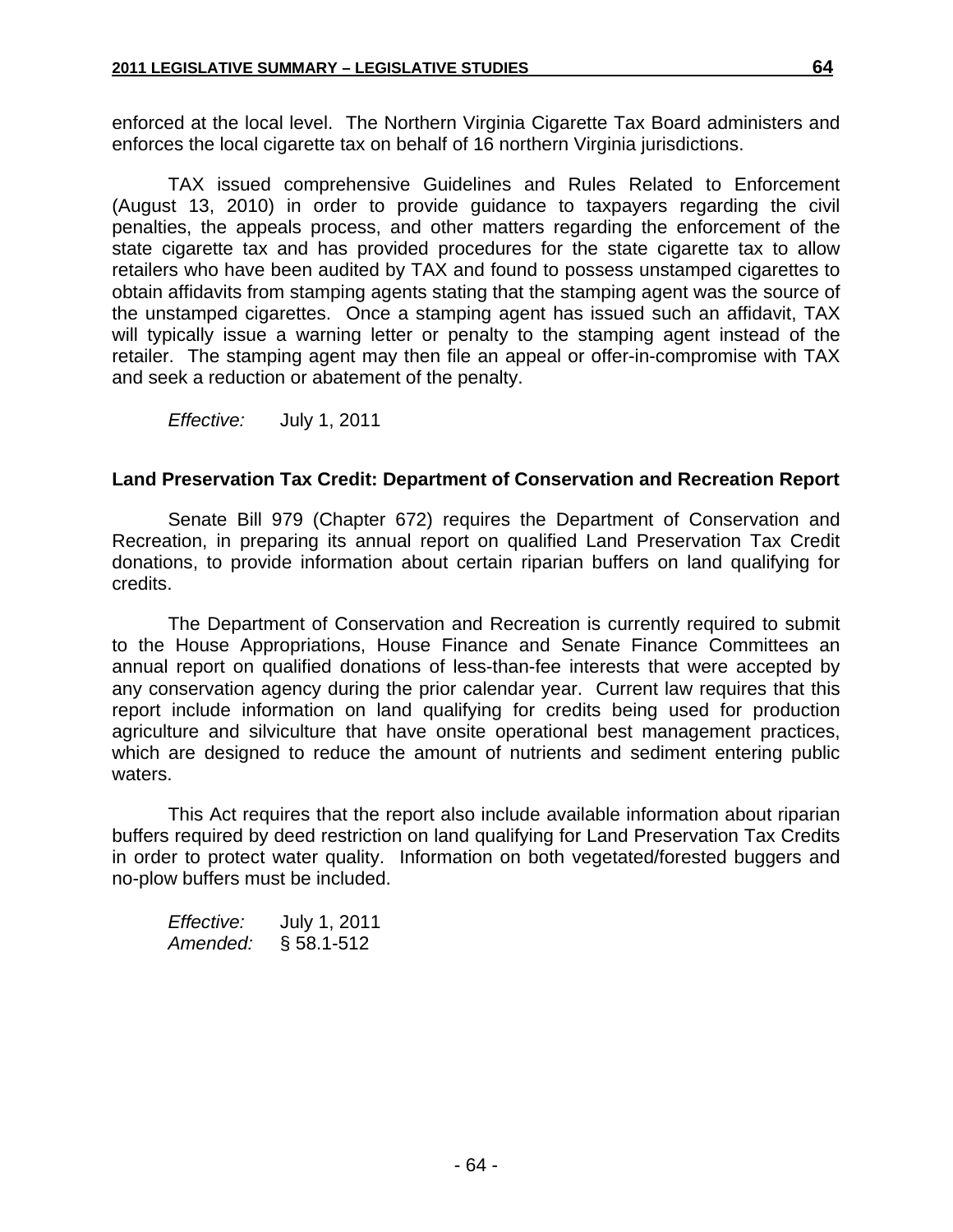# **Index by Bill Number**

| <b>Bill No</b>                   | <b>Chapter</b> | <b>Subject</b>                                                                                                                       | Page |
|----------------------------------|----------------|--------------------------------------------------------------------------------------------------------------------------------------|------|
| <b>HB 1425</b>                   | 383            | Collection of Delinquent Taxes by Private Collection Agents  45                                                                      |      |
| <b>HB 1437</b>                   | 685            | Local Option to Impose Based on Virginia Taxable Income  46                                                                          |      |
| <b>HB 1447</b>                   | 742            |                                                                                                                                      |      |
| HB 1451                          | 192            | Authorizes Madison County to Levy a Combined Transient Occupancy                                                                     |      |
| <b>HB 1452</b>                   | 385            | Authorizes Certain Counties to Impose Transient Occupancy Tax at                                                                     |      |
| <b>HB 1470</b>                   | 10             | Authorizes Localities to Appoint Two Alternate Board of Equalization                                                                 |      |
|                                  |                |                                                                                                                                      |      |
| <b>HB 1500</b>                   | 890            |                                                                                                                                      |      |
| <b>HB 1500</b>                   | 890            |                                                                                                                                      |      |
| <b>HB 1500</b>                   | 890            |                                                                                                                                      |      |
| <b>HB 1500</b>                   | 890            | JLARC to Study the Impact of Restructuring the Business, Professional                                                                |      |
| <b>HB 1500</b>                   | 890            |                                                                                                                                      |      |
| <b>HB 1500</b>                   | 890            | Reinstatement of Dealer Discount (Tobacco Products Tax)38                                                                            |      |
|                                  |                |                                                                                                                                      |      |
| HB 1524                          | 360            |                                                                                                                                      |      |
| HB 1526                          | 200            | Statements of Income and Expense Submitted Before Boards of                                                                          |      |
| <b>HB 1532</b>                   | 688            | Transfer of Certain Tax-Delinquent Properties to the Locality  51                                                                    |      |
| <b>HB 1587</b>                   | 25             |                                                                                                                                      |      |
| <b>HB 1588</b>                   | 232            | Burden of Proof and Records for Appeals of Assessments 52                                                                            |      |
| HB 1611                          | 766            | Withholding Exemption for Certain Nonresident Landlords  24                                                                          |      |
| HB 1645                          | 769            |                                                                                                                                      |      |
| HB 1672                          | 12             |                                                                                                                                      |      |
| <b>HB 1773</b>                   | 780            | Voluntary Contribution for the Office of the Secretary of Veterans                                                                   |      |
|                                  |                |                                                                                                                                      |      |
| <b>HB 1798</b><br><b>HB 1820</b> | 405<br>212     | Transfer of the Administration of the Motor Vehicle Rental Tax  42<br>Land Preservation Tax Credit: Maximum Credit Amount and Second |      |
|                                  |                |                                                                                                                                      |      |
| <b>HB 1822</b>                   | 875            | Authorizes Localities to Create "Defense Production Zones"  58                                                                       |      |
| <b>HB 1837</b>                   | 214            |                                                                                                                                      |      |
| <b>HB 1840</b>                   | 723            |                                                                                                                                      |      |
| <b>HB 1851</b>                   | 571            |                                                                                                                                      |      |
| <b>HB 1874</b>                   | $\overline{2}$ | Advancement of Virginia's Fixed Date Conformity with the Internal                                                                    |      |
|                                  |                |                                                                                                                                      |      |
| <b>HB 1899</b>                   | 460            | Requires Localities Offering Partial Exemptions for Structures in                                                                    |      |
|                                  |                | Redevelopment Areas to Notify Property Owner of the Amount of the                                                                    |      |
|                                  |                |                                                                                                                                      |      |
| HB 1941                          | 364            | Local Distributions from the Communications Sales and Use Tax  40                                                                    |      |
| <b>HB 1942</b>                   | 466            | Agricultural Produce and Eggs Sold at Farmers Markets Exempt 32                                                                      |      |
| HB 1950                          | 365            |                                                                                                                                      |      |
| HB 2019                          | 475            | Authorizes County and Town Treasurers to Collect Taxes on the                                                                        |      |
|                                  |                |                                                                                                                                      |      |
| HB 2038                          | 366            | Working Group to Review Current Local Cigarette Tax Enforcement                                                                      |      |
| HB 2141                          | 368            |                                                                                                                                      |      |
| HB 2145                          | 800            |                                                                                                                                      |      |
| HB 2155                          | 844            |                                                                                                                                      |      |
| HB 2171                          | 488            | Authorizes Town of Coeburn to Waive Interest and Penalties on                                                                        |      |
|                                  |                |                                                                                                                                      |      |
| HB 2183                          | 663            | Local Commissioners May Register Taxpayers for Retail Sales and                                                                      |      |
|                                  |                |                                                                                                                                      |      |
| HB 2184                          | 120            |                                                                                                                                      |      |
| HB 2197                          | 409            |                                                                                                                                      |      |
| HB 2221                          | 492            |                                                                                                                                      |      |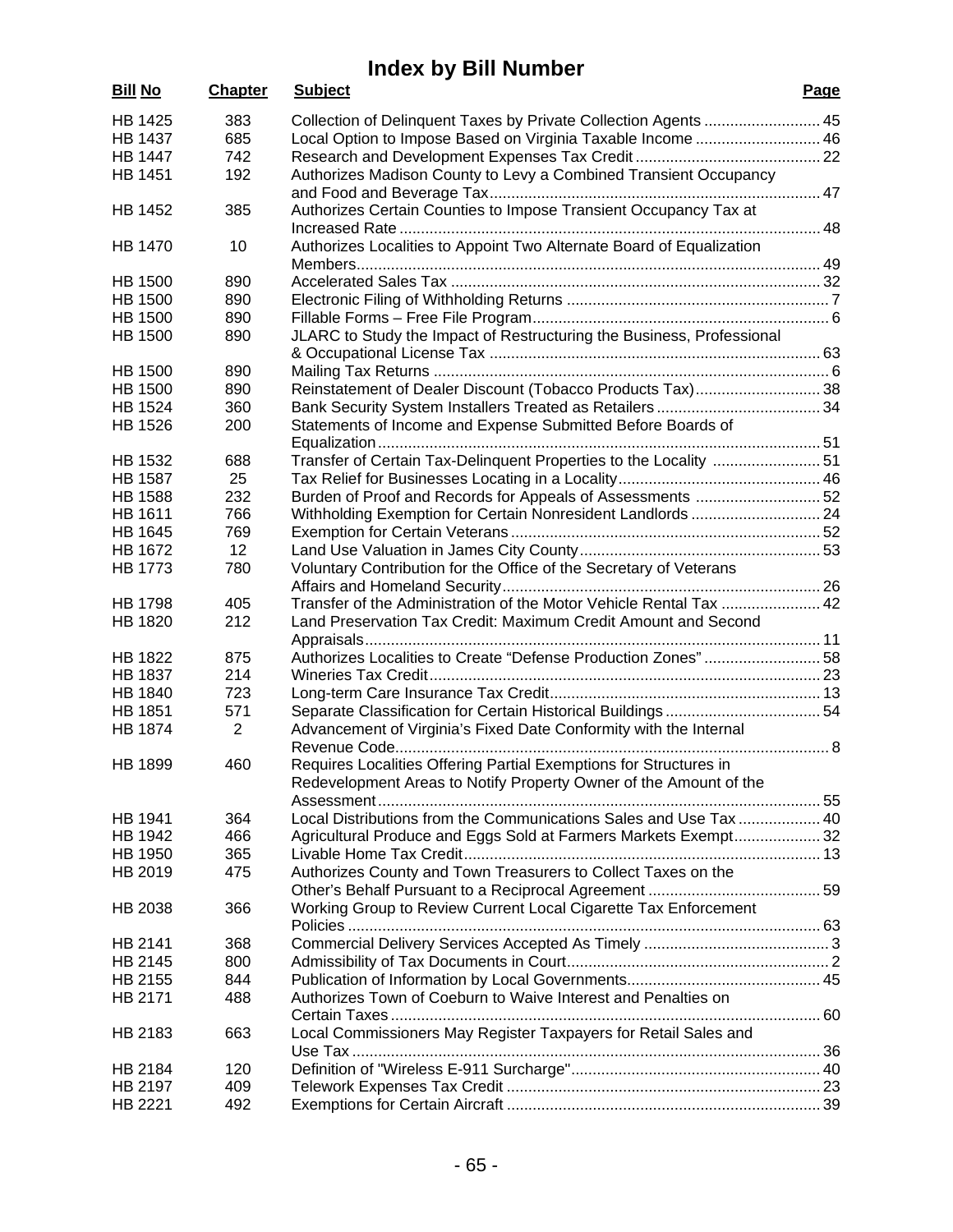# **Index by Bill Number**

| <b>Bill No</b> | <b>Chapter</b> | <b>Subject</b>                                                           | Page |
|----------------|----------------|--------------------------------------------------------------------------|------|
| HB 2231        | 370            | Neighborhood Assistance Act Tax Credit – Expanded to Include Trusts  14  |      |
| <b>HB 2278</b> | 496            | Authorizes Localities to Establish Income or Financial Worth Limitations |      |
|                |                |                                                                          |      |
| HB 2285        | 814            |                                                                          |      |
| HB 2335        | 817            |                                                                          |      |
| HB 2385        | 820            |                                                                          |      |
| HB 2419        | 274            | Entitlement to Certain Sales Tax Revenues Expanded to Include            |      |
|                |                |                                                                          |      |
| HB 2531        | 831            |                                                                          |      |
| SB 0742        | 132            | Neighborhood Assistance Act Tax Credit - Expanded to Include             |      |
|                |                |                                                                          |      |
| SB 0784        | 137            | Allows Real Estate Assessor to Require Affordable Rental Housing to      |      |
|                |                |                                                                          |      |
| SB 0785        | 423            | Authorizes Localities to Establish Income or Financial Worth Limitations |      |
|                |                |                                                                          |      |
| SB 0785        | 423            | Requires Localities Offering Partial Exemptions for Structures in        |      |
|                |                | Redevelopment Areas to Notify Property Owner of the Amount of the        |      |
| SB 0788        | 630            |                                                                          |      |
| SB 0844        | 597            |                                                                          |      |
| SB 0860        | 581            |                                                                          |      |
| SB 0863        | 312            | Neighborhood Assistance Act Tax Credit - Definition of "Impoverished     |      |
|                |                |                                                                          |      |
| SB 0909        | 431            | Authorizes County and Town Treasurers to Collect Taxes on the            |      |
|                |                |                                                                          |      |
| SB 0957        | 146            |                                                                          |      |
| SB 0965        | 286            |                                                                          |      |
| SB 0979        | 672            | Land Preservation Tax Credit: Department of Conservation and             |      |
|                |                |                                                                          |      |
| SB 0984        | 352            |                                                                          |      |
| SB 0984        | 606            | Authorizes Certain Counties to Impose Transient Occupancy Tax at         |      |
|                |                |                                                                          |      |
| SB 0987        | 840            |                                                                          |      |
| SB 0999        | 877            | Authorizes Localities to Create "Defense Production Zones"  58           |      |
| SB 1085        | 293            | Working Group to Review Current Local Cigarette Tax Enforcement          |      |
|                |                |                                                                          |      |
| SB 1111        | 294            |                                                                          |      |
| SB 1123        | 162            | Transfer of the Administration of the Wireless E-911 Surcharge 41        |      |
| SB 1124        | 850            |                                                                          |      |
| SB 1129        | 317            | Neighborhood Assistance Act Tax Credits - Extended Sunset Date  16       |      |
| SB 1130        | 851            |                                                                          |      |
| SB 1132        | 639            | Transfer of the Administration of the Motor Vehicle Rental Tax  43       |      |
| SB 1136        | 49             |                                                                          |      |
| SB 1137        | 165            |                                                                          |      |
| SB 1152        | 295            |                                                                          |      |
| SB 1153        | 377            | Land Preservation Tax Credit: No Reduction for Unused Credit             |      |
|                |                |                                                                          |      |
| SB 1188        | 443            |                                                                          |      |
| SB 1193        | 646            |                                                                          |      |
| SB 1226        | 674            | Local Commissioners May Register Taxpayers for Retail Sales and          |      |
|                |                | Land Preservation Tax Credit: Maximum Credit Amount and Second           | . 35 |
| SB 1232        | 296            |                                                                          |      |
| SB 1236        | 176            | Clean Fuel Vehicle and Advanced Cellulosic Biofuels Job Creation Tax     |      |
|                |                |                                                                          |      |
|                |                |                                                                          |      |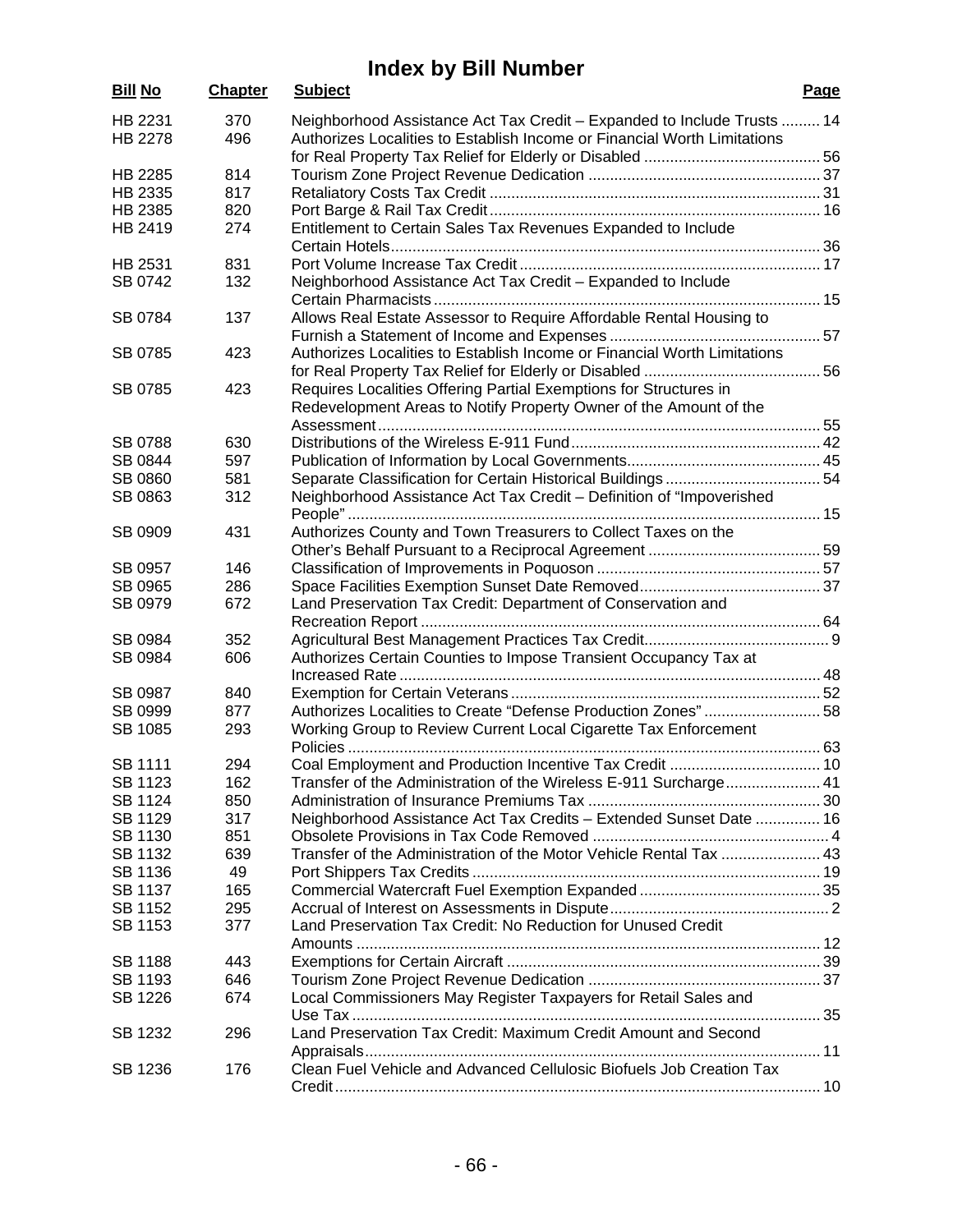# **Index by Bill Number**

| <b>Bill No</b> | <b>Chapter</b> | <b>Subject</b>                                                         | Page |
|----------------|----------------|------------------------------------------------------------------------|------|
| SB 1263        | 858            | Voluntary Contribution for the Office of the Secretary of Veterans     |      |
|                |                |                                                                        |      |
| SB 1264        | 226            |                                                                        |      |
| SB 1271        | 614            | Auditor of Public Accounts to Review Sales and Use Tax Distribution 33 |      |
| SB 1326        | 745            |                                                                        |      |
| SB 1335        | 417            |                                                                        |      |
| SB 1343        | 183            |                                                                        |      |
| SB 1344        | 677            | Sets forth Additional Rules for Members of the Committee of the        |      |
|                |                |                                                                        |      |
| SB 1350        | 184            | Burden of Proof and Records for Appeals of Assessments 52              |      |
| SB 1359        | 863            |                                                                        |      |
| SB 1384        | 866            | Advancement of Virginia's Fixed Date Conformity with the Internal      |      |
|                |                |                                                                        |      |
| SB 1408        | 188            |                                                                        |      |
| SB 1431        | 649            | Tire Recycling Fee to be Collected by Certain Tire Installers38        |      |
| SB 1447        | 563            | Virginia Commercial Space Flight Authority Revenue Dedication  25      |      |
| SB 1450        | 680            |                                                                        |      |
| SB 1478        | 324            | Authorizes Localities to Conduct Judicial Sale of Certain Property  60 |      |
| SB 1481        | 872            |                                                                        |      |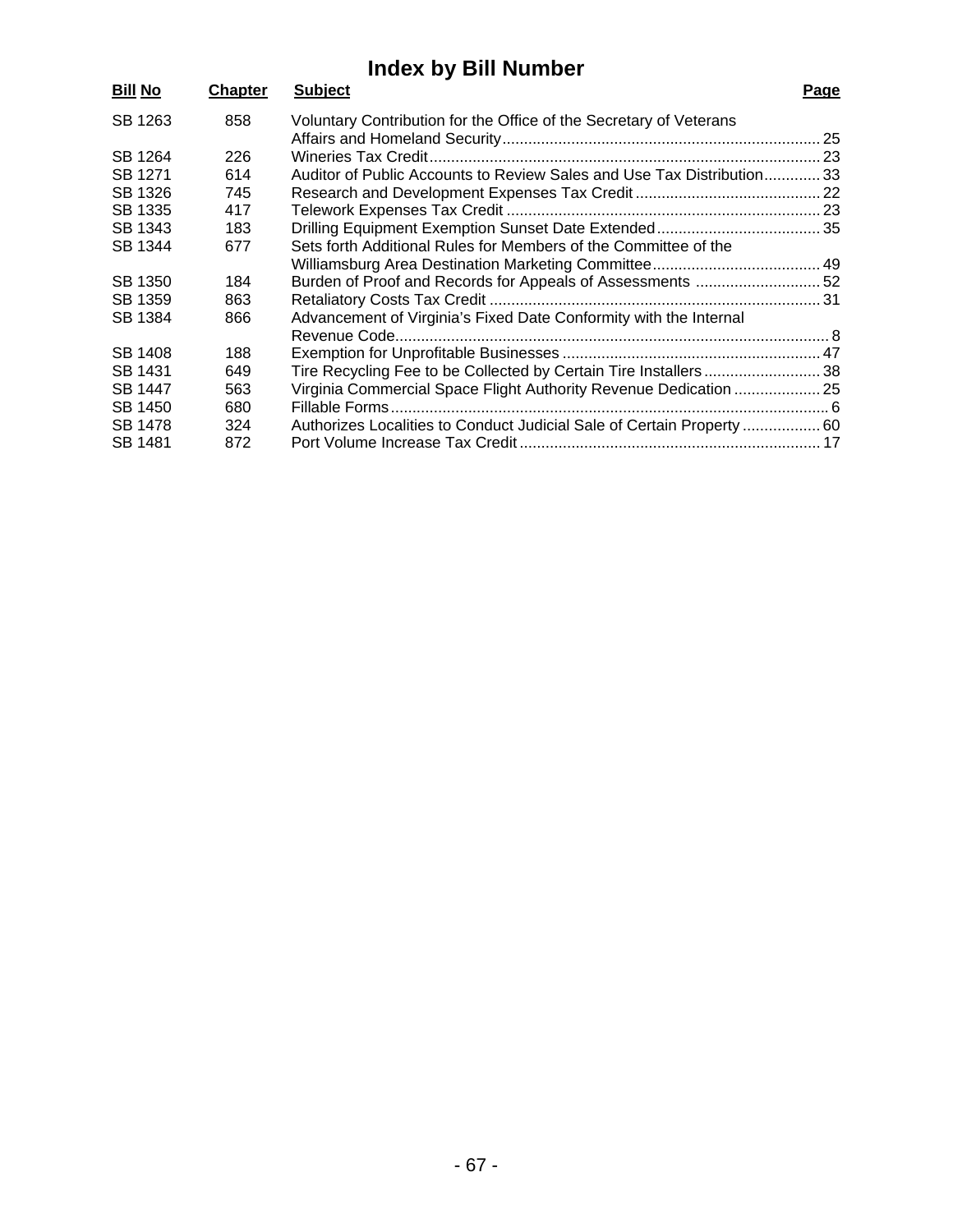## **Index by Chapter Number**

| <b>Bill No</b> | <b>Chapter</b> | <b>Subject</b>                                                          | Page |
|----------------|----------------|-------------------------------------------------------------------------|------|
| <b>HB 1874</b> | $\overline{2}$ | Advancement of Virginia's Fixed Date Conformity with the Internal       |      |
| <b>HB 1470</b> | 10             | Authorizes Localities to Appoint Two Alternate Board of Equalization    |      |
| HB 1672        | 12             |                                                                         |      |
| <b>HB 1587</b> | 25             |                                                                         |      |
| SB 1136        | 49             |                                                                         |      |
|                |                |                                                                         |      |
| HB 2184        | 120            |                                                                         |      |
| SB 0742        | 132            | Neighborhood Assistance Act Tax Credit - Expanded to Include            |      |
| SB 0784        | 137            | Allows Real Estate Assessor to Require Affordable Rental Housing to     |      |
| SB 0957        | 146            |                                                                         |      |
| SB1123         | 162            | Transfer of the Administration of the Wireless E-911 Surcharge 41       |      |
| SB 1137        | 165            |                                                                         |      |
| SB1236         | 176            | Clean Fuel Vehicle and Advanced Cellulosic Biofuels Job Creation Tax    |      |
|                |                |                                                                         |      |
| SB 1343        | 183            |                                                                         |      |
| SB 1350        | 184            | Burden of Proof and Records for Appeals of Assessments 52               |      |
| SB 1408        | 188            |                                                                         |      |
| <b>HB 1451</b> | 192            | Authorizes Madison County to Levy a Combined Transient Occupancy        |      |
| HB 1526        | 200            | Statements of Income and Expense Submitted Before Boards of             |      |
| <b>HB 1820</b> | 212            | Land Preservation Tax Credit: Maximum Credit Amount and Second          |      |
|                |                |                                                                         |      |
| <b>HB 1837</b> | 214            |                                                                         |      |
| SB 1264        | 226            |                                                                         |      |
| <b>HB 1588</b> | 232            | Burden of Proof and Records for Appeals of Assessments 52               |      |
| HB 2419        | 274            | Entitlement to Certain Sales Tax Revenues Expanded to Include           |      |
| SB 0965        | 286            |                                                                         |      |
| SB 1085        | 293            | Working Group to Review Current Local Cigarette Tax Enforcement         |      |
| SB 1111        | 294            |                                                                         |      |
| SB 1152        | 295            |                                                                         |      |
|                |                |                                                                         |      |
| SB 1232        | 296            | Land Preservation Tax Credit: Maximum Credit Amount and Second          |      |
| SB 0863        | 312            | Neighborhood Assistance Act Tax Credit - Definition of "Impoverished    |      |
| SB 1129        | 317            | Neighborhood Assistance Act Tax Credits - Extended Sunset Date  16      |      |
| SB 1478        | 324            | Authorizes Localities to Conduct Judicial Sale of Certain Property  60  |      |
| SB 0984        | 352            |                                                                         |      |
| <b>HB 1524</b> | 360            |                                                                         |      |
| <b>HB 1941</b> | 364            | Local Distributions from the Communications Sales and Use Tax  40       |      |
|                | 365            |                                                                         |      |
| HB 1950        |                |                                                                         |      |
| HB 2038        | 366            | Working Group to Review Current Local Cigarette Tax Enforcement         |      |
| HB 2141        | 368            |                                                                         |      |
| HB 2231        | 370            | Neighborhood Assistance Act Tax Credit - Expanded to Include Trusts  14 |      |
| SB 1153        | 377            | Land Preservation Tax Credit: No Reduction for Unused Credit            |      |
| <b>HB 1425</b> | 383            | Collection of Delinquent Taxes by Private Collection Agents  45         |      |
| <b>HB 1452</b> | 385            | Authorizes Certain Counties to Impose Transient Occupancy Tax at        |      |
|                |                |                                                                         |      |
| HB 1798        | 405            | Transfer of the Administration of the Motor Vehicle Rental Tax  42      |      |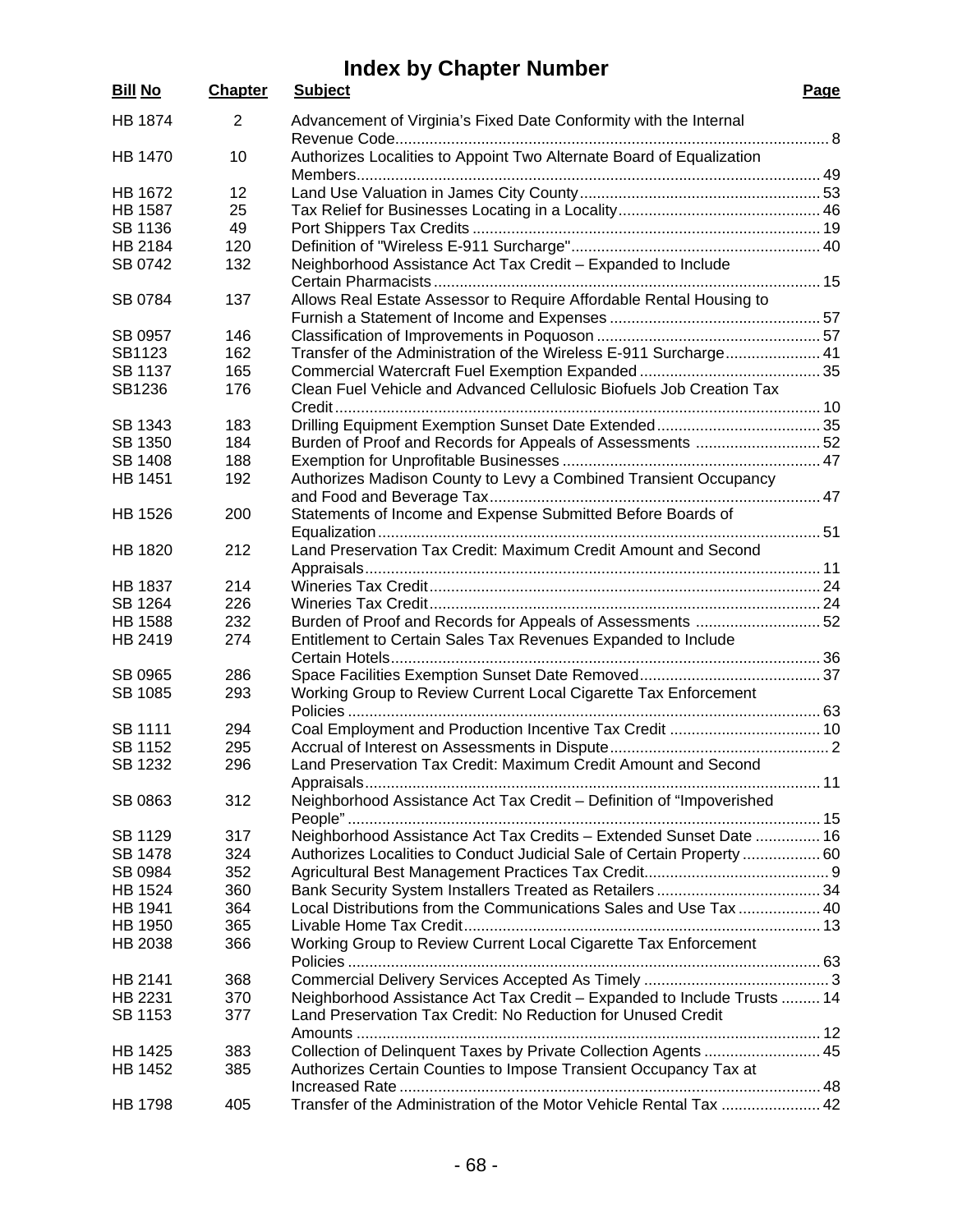## **Index by Chapter Number**

| <b>Bill No</b>     | <b>Chapter</b> | <b>Subject</b>                                                           | Page |
|--------------------|----------------|--------------------------------------------------------------------------|------|
| HB 2197            | 409            |                                                                          |      |
| SB 1335            | 417            |                                                                          |      |
| SB 0785            | 423            | Requires Localities Offering Partial Exemptions for Structures in        |      |
|                    |                | Redevelopment Areas to Notify Property Owner of the Amount of the        |      |
|                    |                |                                                                          |      |
| SB 0785            | 423            | Authorizes Localities to Establish Income or Financial Worth Limitations |      |
|                    |                |                                                                          |      |
| SB 0909            | 431            | Authorizes County and Town Treasurers to Collect Taxes on the            |      |
|                    |                |                                                                          |      |
| SB 1188            | 443            |                                                                          |      |
| HB 1899            | 460            | Requires Localities Offering Partial Exemptions for Structures in        |      |
|                    |                | Redevelopment Areas to Notify Property Owner of the Amount of the        |      |
|                    |                |                                                                          |      |
| HB 1942            | 466            | Agricultural Produce and Eggs Sold at Farmers Markets Exempt32           |      |
| HB 2019            | 475            | Authorizes County and Town Treasurers to Collect Taxes on the            |      |
|                    |                | Authorizes Town of Coeburn to Waive Interest and Penalties on            |      |
| HB 2171            | 488            |                                                                          |      |
| HB 2221            | 492            |                                                                          |      |
| HB 2278            | 496            | Authorizes Localities to Establish Income or Financial Worth Limitations |      |
|                    |                |                                                                          |      |
| <b>SB 1447</b>     | 563            | Virginia Commercial Space Flight Authority Revenue Dedication  25        |      |
| <b>HB 1851</b>     | 571            |                                                                          |      |
| SB 0860            | 581            |                                                                          |      |
| SB 0844            | 597            |                                                                          |      |
| SB 0984            | 606            | Authorizes Certain Counties to Impose Transient Occupancy Tax at         |      |
|                    |                |                                                                          |      |
| SB 1271            | 614            | Auditor of Public Accounts to Review Sales and Use Tax Distribution 33   |      |
| SB 0788            | 630            |                                                                          |      |
| SB 1132            | 639            | Transfer of the Administration of the Motor Vehicle Rental Tax  43       |      |
| SB 1193            | 646            |                                                                          |      |
| SB 1431            | 649            | Tire Recycling Fee to be Collected by Certain Tire Installers38          |      |
| HB 2183            | 663            | Local Commissioners May Register Taxpayers for Retail Sales and          |      |
|                    |                |                                                                          |      |
| SB 0979            | 672            | Land Preservation Tax Credit: Department of Conservation and             |      |
|                    |                |                                                                          |      |
| SB 1226            | 674            | Local Commissioners May Register Taxpayers for Retail Sales and          |      |
|                    |                |                                                                          |      |
| SB 1344            | 677            | Sets forth Additional Rules for Members of the Committee of the          |      |
|                    |                |                                                                          |      |
| SB 1450            | 680            |                                                                          |      |
| <b>HB 1437</b>     | 685            | Local Option to Impose Based on Virginia Taxable Income  46              |      |
| HB 1532            | 688            | Transfer of Certain Tax-Delinquent Properties to the Locality 51         |      |
| <b>HB 1840</b>     | 723            |                                                                          |      |
| <b>HB 1447</b>     | 742<br>745     |                                                                          |      |
| SB 1326<br>HB 1611 | 766            |                                                                          |      |
| HB 1645            | 769            | Withholding Exemption for Certain Nonresident Landlords  24              |      |
| <b>HB 1773</b>     | 780            | Voluntary Contribution for the Office of the Secretary of Veterans       |      |
|                    |                |                                                                          |      |
| HB 2145            | 800            |                                                                          |      |
| HB 2285            | 814            |                                                                          |      |
| HB 2335            | 817            |                                                                          |      |
| HB 2385            | 820            |                                                                          |      |
| HB 2531            | 831            |                                                                          |      |
| SB 0987            | 840            |                                                                          |      |
|                    |                |                                                                          |      |